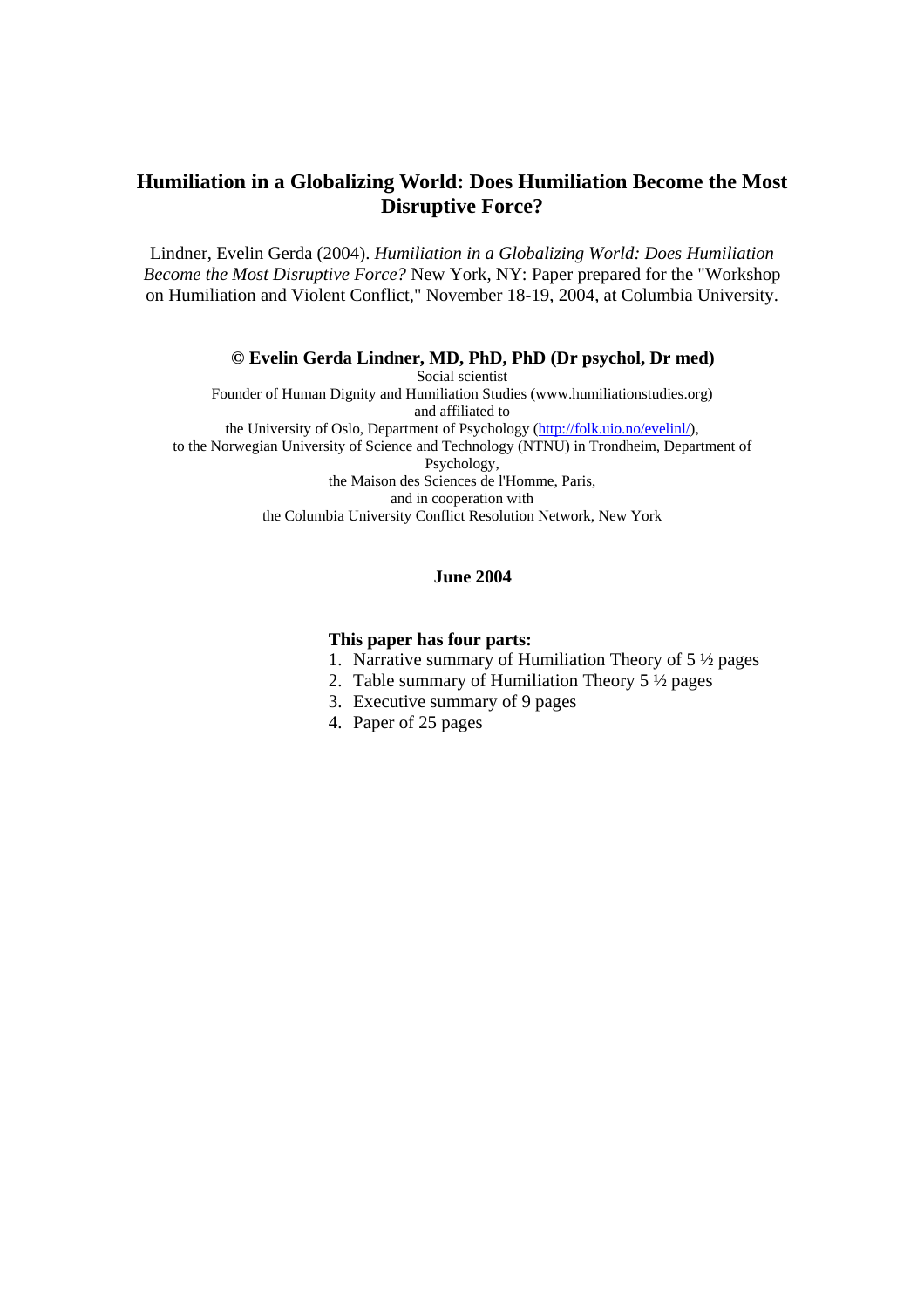# **Theory of Humiliation (Narrative Summary)**

Evelin Gerda Lindner, 2004 Summary of 5 ½ pages, without references, see a comprehensive overview over references in Lindner, 2003 Please ask the author for permission when you wish to quote her

**Keywords**: new **technologies** of communication and mobility, new **visions** of the world, ingathering of humankind (**globalization**, global village), shift to a more **relational global life world**, **weakening** of **Security Dilemma**, shift from **fear** to **humiliation, Human Rights ideals,** ingroup ethics, continuous uprising of underlings (**egalization**), ranked worthiness of human beings, equal dignity for all, phenomenon and dynamics of **humiliation (**expressed in acts, feelings and institutions**)**, honor-humiliation, dignityhumiliation, unequal human worthiness, **humility** of equal dignity, **depression** and **apathy**, **genocide, terrorism**, **constructive social change** (Mandela), new **public policy**, new **decent institutions**, attention to maintaining **relationships** of equal dignity, new **social skills** for maintaining relations of equal dignity and **healing** and **preventing** dynamics of humiliation, new **leaders**, **Moratorium on Humiliation**, **resolution of violent conflict**, paradigm of **policing**, **social control**, **male and female role descriptions**, **uprisings**, **third parties**, **celebrate humanity**.

In order to understand a globalizing world, we need "global" research, as well as the participation of researchers who have a global outlook and global experience. In my case, a specific biography made me acquire a profoundly global perspective and identity. This experiential background has led me to conceptualize psychology in a specific way, first, as being embedded within broader historic and philosophical contexts, second, as being profoundly intertwined with global changes, and third, as currently gaining significance. I avoid single interest scholarship, work transdisciplinary, and probe how even local microchanges may be embedded within larger global changes.

I begin by giving attention to **new technologies of communication and mobility** (such as the internet, or transportation by airplanes, for example), that allow for a) new visions of the world, b) the *ingathering* of humankind (*ingathering* is an anthropological term for the coming-together of tribes, Ury, 1999) and c) for a continuous uprising of underlings.

To summarize Ury (1999), most of humankind's history went by relatively peacefully, with small bands of hunter-gatherers cooperating within noticeably egalitarian societal structures. The available abundance of wild food provided hunter-gatherers with an expandable pie of resources and a win-win frame. Roughly 10,000 years ago, agriculturalism began to emerge, giving rise to hierarchical societies, framing life within a win-lose logic, and fuelling war. In the wake of the most recent transition, technological innovations enable humans to relate to their home, planet Earth, in profoundly new ways. People around the globe communicate and meet as never before. At present Homo sapiens is about to create a global knowledge society, says Ury, thus returning to the winwin frame of hunter-gatherers, and thereby regaining the potential for relatively peaceful egalitarian societal structures for the global "tribe" of humankind.

Ironically, we might add, the technological means for this most recent transition were provided not least by Homo sapiens' attention to warfare, which turns inappropriate, at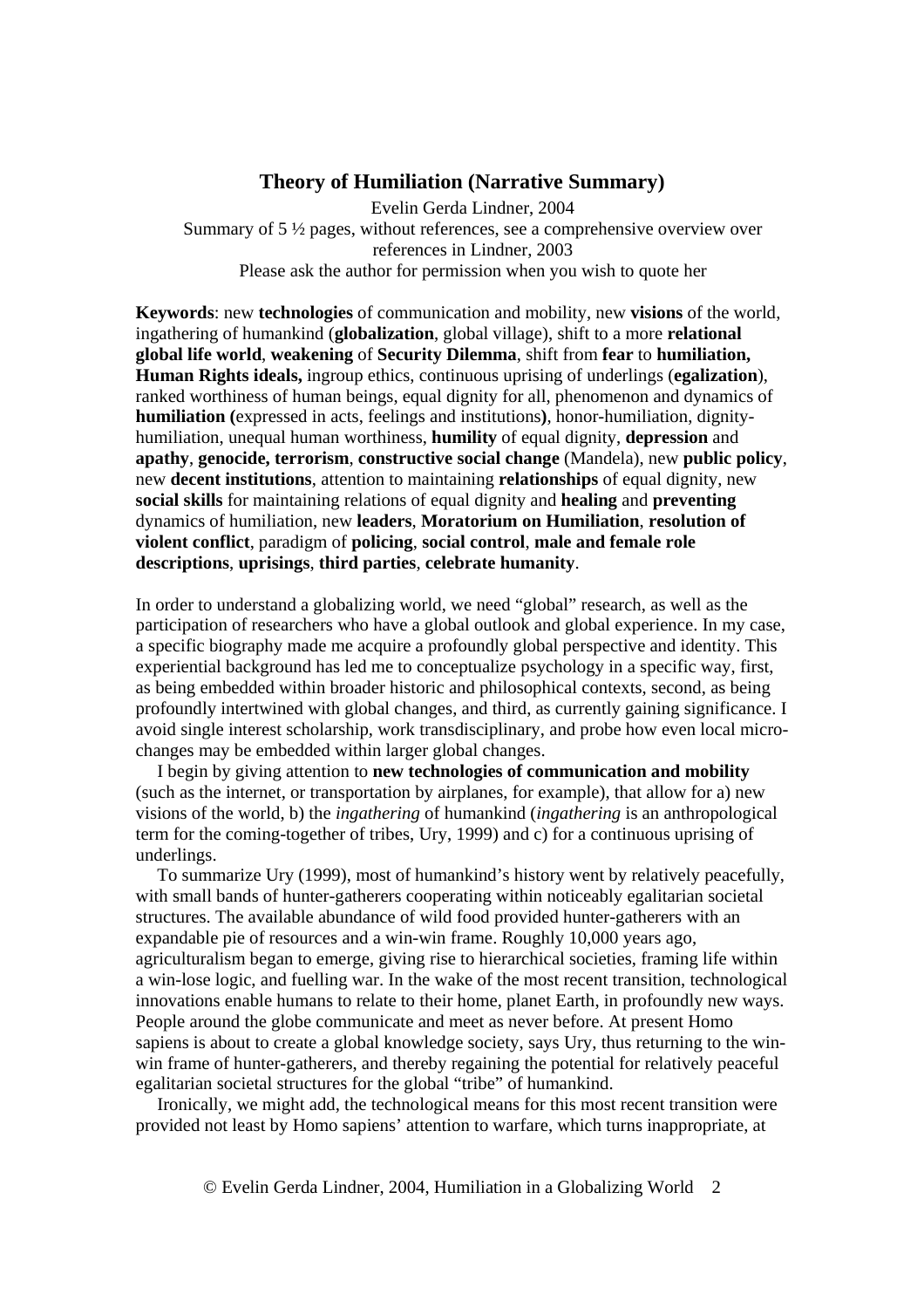least in its classic form, in the global village. And these technological innovations give underlings the tools to link up and form uprisings, for the first time in history, feeding a continuous uprising. All three features, the new vision of the world, the new means for coming-together, and the continuous uprising of underlings, represent new phenomena and in many ways make "lessons from history" obsolete. Profoundly new ways of thinking must be developed.

The new technologies give humankind access to profoundly **new visions of the world**. Planet Earth has finally become visible as what it always was, a tiny planet in a vast universe, and home to all humankind. Television news programs around the world begin with the image of a turning globe, a view that no human being in the past had access to.

The new technologies also enable humankind to come together; they drive the ingathering of humankind. We can also call this phenomenon *globalization*, or the coming-into-being of *One single* **global village**, which represents the coming-into-being of *One single* ingroup of humanity. The ingathering of humankind turns formerly rather separate entities into one single entity, where relationships play a more important role than before. No longer have separate entities merely separate "interests." The quality of their mutual relationships gains weight. In short, the decisive element for potential conflict moves from *separate interests* to the *quality of relationships*. In an atmosphere of mutual respect, conflicting interests will be accommodated, in an atmosphere characterized by dynamics of humiliation, conflicting interests may be used to fuel violence.

The term *global village* signifies that at the global level *One single ingroup* is currently emerging and that the notion of outgroups disappears; what emerges is *One single family of humankind*. As long as rather separate entities dominated the global theatre, the *Security Dilemma* was strong. It left no other option to people than continuous fear of unexpected attacks from outside. The coming-into being of *One single ingroup*, in contrast, brings people into mutual relations. No longer do they belong to separate entities that seem mutually opaque and incomprehensible. People enter into relationships, with all their potential outcomes, from forming friendships to feeling humiliated when respect and recognition are felt lacking. In the wake of a weakening of the Security Dilemma, fear of the unknown outsider, as dominant emotion, gives place to the desire to be recognized and appreciated by fellow human beings or to feelings of humiliation when respect, recognition and appreciation are perceived to be lacking. Thus, we can observe a shift to a more **relational global life world**, a **weakening** of the **Security Dilemma**, and a shift from **fear** to **humiliation**.

Intertwined with the ingathering of humankind is the rise of **Human Rights ideals**. Human Rights ideals entail two historically new elements. First, they may be labeled **ingroup ethics**, which now are globalized, while outgroup ethics losing their scope, second, they drive the historically first **continuous uprising of underlings (**Lindner has coined the term *egalization* for this revolution, matching the term globalization; globalization describes the trend towards the horizontal coming-together of humankind, while egalization describes the vertical coming-together of humankind, on one single level of equal dignity for all).

As to the first element, Human Rights ideals in many ways resemble the ethical norms that people usually apply within what they regard their ingroup. In tact with the ingathering of humankind, ingroup ethics apply to the entire world, and outgroup ethics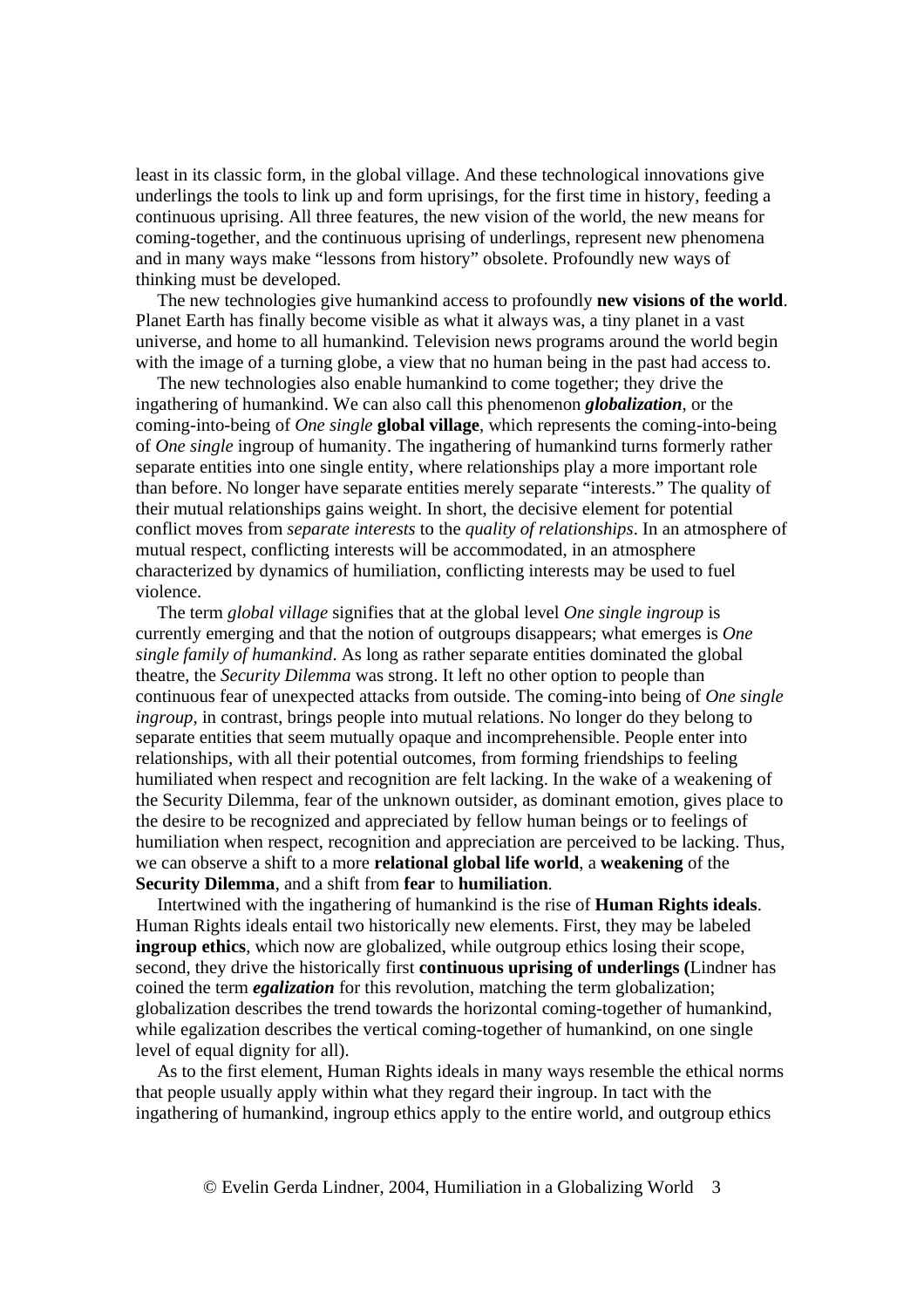lose their scope. As to the second element, Human Rights ideals entail a revolution; their advocates drive a transition away from societies where *ranked worthiness* **of human beings** (*lesser* beings and *higher* beings) was normal, to the notion of *equal dignity for all***.** *Equal dignity for all* is a norm that turns a host of formerly appropriate strategies into violations. And these violations carry the potential to elicit feelings of humiliation. For example, security and peace can no longer be attained by parading "strength" and holding down people by sheer force. While this might have rendered humble underlings in former times, it does no longer.

In the new historical context, **the phenomenon of humiliation (**expressed in acts, feelings and institutions**)**, gains significance in two ways, a) as a result of the new and more relational reality of the world, and b) through the emergence of Human Rights ideals. **Dynamics of humiliation** profoundly change in their nature within the larger historical transition from a world steeped in Honor codes of **unequal human worthiness** to a world of Human Rights ideals of equal dignity. Dynamics of humiliation move from **honor-humiliation** to **dignity-humiliation**, and, they gain **more significance**.

As soon as Human Rights ideals have entered the hearts and minds of people, the notion of humiliation changes profoundly as compared to pre-Human Rights contexts, and it gains weight. Formerly it was seen as the duty of underlings to accept being put down. They had no right to invoke feelings of humiliation. Only masters were permitted to label their privileged position as "honorable" and defend their honor against attempts to humiliate it. In Human Rights context the situation is turned on its head. Underlings are empowered, which means that they are permitted to use words such as oppression or humiliation to label their lowly state, while masters are told that they ought to descend from arrogating superiority and adopt the new **humility** of equal dignity, together with risen-up underlings.

The human rights revolution could be described as an attempt to collapse the master-slave gradient to a line of equal dignity and humility (see graphics). The practice of masters arrogating superiority and subjugating underlings is now regarded as illicit and obscene, and human rights advocates invite both, masters and



underlings, to join in shared humility at the line of equal dignity. It is important to note that the horizontal line is meant to represent the line of equal dignity and humility. This line does not signify that all human beings are equal, or should be equal, or ever were or will be equal, or identical, or all the same.

Brigid Donelan kindly comments this model as follows (personal message, December 20, 2004), "This is a model with twin features: one a historical trend and the other a contemporary potential/choice. We may think of humanity evolving through stages of pride, honor and dignity. We can also see that each stage is 'alive and well' within each contemporary individual, as a choice/potential. The value of the model lies in clarifying the choice, and suggesting a trend towards emergence of a 'global knowledge society,' for which there is certainly evidence, and benefits for all."

Feelings of humiliation may lead to three major consequences, a) to **depression** and **apathy**, b) they may nurture an urge to retaliate with inflicting humiliation (in humiliation entrepreneurs such as Hitler; **genocide**, **terrorism**), or c) they may lead to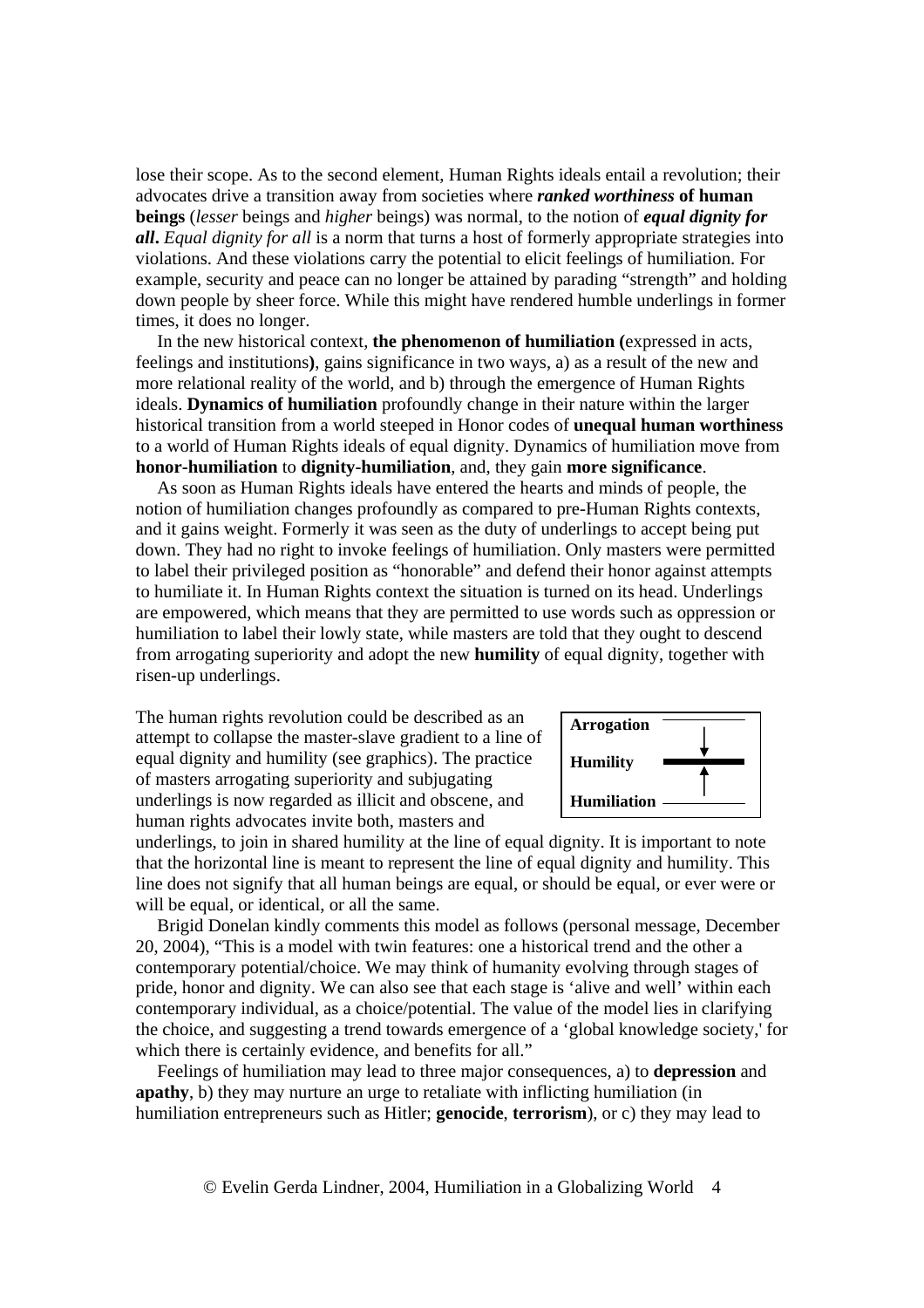**constructive social change** (Mandela). The dynamics of humiliation play out at all levels, at macro, meso, and micro interpersonal levels, and even at intrapersonal levels.

**New public policies** for driving not only *globalization* but also *egalization* and create a peaceful and just world must be developed. They need to entail three elements that are intertwined. First, **new decent institutions** have to be built, both locally and globally, that **heal** and **prevent** dynamics of humiliation (*Decent Society, Margalit*, 1996). Second, **new attention** has to be given to maintaining relationships of equal dignity. Third, **new social skills** have to be learned in order to maintaining relations of equal dignity. We need not least, a new type of **leaders**, Mandelas, who are no longer autocratic dominators and humiliation-entrepreneurs, but knowledgeable, wise facilitators and motivators, who lead toward respectful and dignified inclusion of all humankind as opposed to hateful polarization. All three tasks, albeit informed by ideas and practices developed in the past, are historically new and unparalleled in their scope. To help render a future global society that is peaceful and just, where equal dignity for all is respected and dynamics of humiliation prevented, Lindner calls for a *Moratorium on Humiliation* to be included into new public policy planning.

With respect to **violent conflict**, both at the global and local level, the paradigm of good quality *policing* of *neighborhoods* needs to replace the paradigm of *war* on *enemies*. The global village, as any village, needs to maintain its inner security by good quality policing. War is typically waged with neighboring "villages." In the case of the global village, there is no "neighboring village" left. Thus the paradigm of war loses its anchoring in reality, and the paradigm of policing is what is left. And good quality policing connects coercion with respect.

During my time in Egypt (1984-1991), I was amazed at the low rate of crime and unrest in Cairo, a huge metropolis of at that time ten to fifteen million people. I soon understood that a high amount of *social control* is part of Egyptian culture. I frequently witnessed incidents that gave testimony to this social control. When I analyzed conflict resolution and containment scenes in the streets of Cairo, I observed a twenty-to-two ratio, or at least a ten-to-two ratio. Ten or up to twenty physically powerful men were required to *cool* and *pacify* two clashing opponents. The young men in the Cairo scenes did not need to exert brute force because they outnumbered the quarrelers. Their overpowering count enabled them to combine coercion and respect. Respect alone would not suffice, and coercion through outnumbering alone neither.

If this scenario is to be taken as a blueprint for attending to violent conflict, it is a combination of coercion and respect that has to be striven for by the international community, the United Nations, and bystanders in general. Resources for the prevention, containment, and resolution of conflicts around the world are to be increased. *Overpowering* numbers of blue helmets/global policepersons with credible *overpowering* mandates and well-devised *overpowering* strategies are required, embedded in an overall approach of respect.

This approach, incidentally, combines elements of coercion and respect that also can be mapped onto traditional **male and female role descriptions**. What is combined is "female" talking, understanding, empathy, perspective-taking and healing on one side, and a "male" potential for overpowering, coercion, and force on the other. "Male" strength and well-dosed counter-aggression are required to hold the clashing opponents. "Female" awareness of the cohesion of the social fabric is needed to take the quarrelers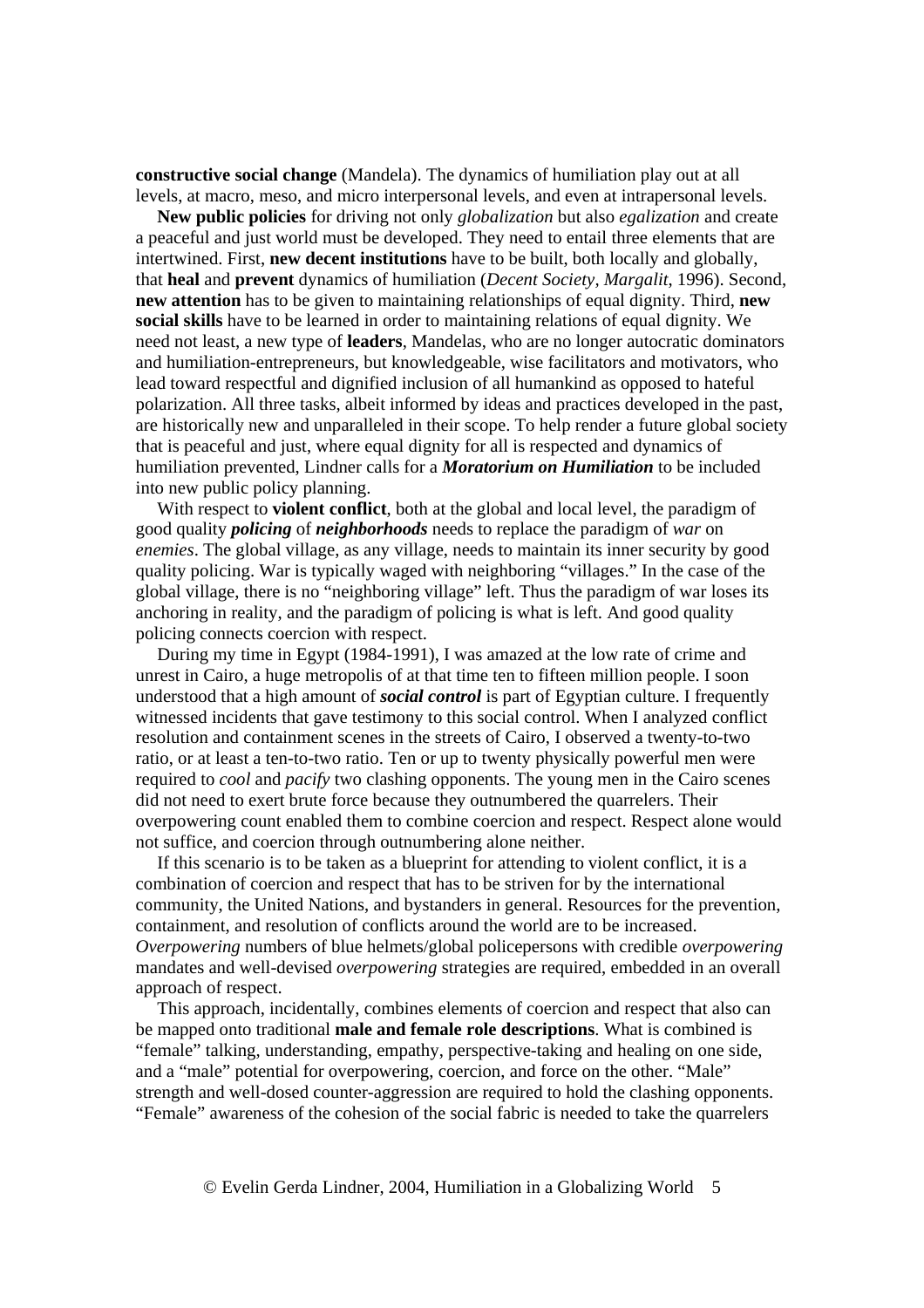seriously. To combine the "male" aspect of force with "female" empathy could be described as the modern recipe of conflict resolution.

*UNESCO's Culture of Peace Programme* urges precisely the strengthening of the "female" aspect in conflict resolution efforts. The list is a long one: using multi-track, "track II" and citizen-based diplomacy; installing early warning institutions; rethinking the notion of state sovereignty; setting up projects to better study and understand the history of potential conflict areas, collect this information and make it available to decision makers; using psychology not only on a micro-level, but also on a macro-level, taking identity as a bridge; keeping communication going with warring parties; talking behind the scenes; including more than just the warlords in peace negotiations; developing conflict-resolution teams with less hierarchy and more creativity; setting up mediation teams; installing "truth commissions;" allowing warring parties to feel the world community's care, respect and concern; taking opponents in a conflict out of their usual environment; taking the adversaries' personal feelings and emotions seriously; recognizing the importance of human dignity; introducing sustainable long-term approaches on the social and ecological level; progressing from spending aid-money after a disaster to allocating resources to prevent it; and so on.

To summarize, the *global village* embodies *One single inside* sphere. The traditional "male" role description of *going out*, fighting the enemy and conquering the unknown – being unidimensional, unilateral and more short-sighted – loses significance since it was only appropriate *outside* the *village* or around its borders. The world as a single *global village* no longer provides an *outside*. Maintaining social cohesion in an *inside* sphere means complex, relational, multilateral, foresighted, integrative and holistic strategies such as mediation, alternative dispute resolution and police deployment (for example peacekeeping forces) instead of traditional military combat. *Subsidiarity*, *quality* (and not quantity) of life, *culture of peace* – all these are keywords and concepts which stem from traditional "female" role descriptions, showing how much the new strategies are, conceptually, "female" approaches.

Thus, *globalization* opens space for women and "female" strategies, inviting both women and men into embracing and combining them with the traditional "male" strategy of coercive containment. And Human Rights ideals call for *egalization*, meaning equal dignity for all humankind, to be the broader guiding framework for globalization.

For the downtrodden around the world, be it women or discriminated minorities of any kind, who wish to carry out a successful and constructive **uprising** and change their lowly lot, a Mandela would have another threefold advice. He himself implemented this strategy most wisely: First, underlings who wish to change their lowly situation constructively, have to psychologically step outside of the master-slave dyad and learn to think autonomously. Second, they have to stop merely re-acting to the master's actions and definitions, and begin to act. Third, underlings must teach their master elites that change is necessary and unavoidable, both normatively and practically, and that a peaceful transition is preferable to violence and war.

For **third parties** who are trying to secure peace around the world, yet another threefold approach seems significant. First, it is important to identify the fault lines between moderates and extremists in opposing camps. Not the Singhalese or Tamils, for example, are the parties to reckon with, but the Mandelas (moderates) as opposed to the humiliation-entrepreneurs (extremists) on both sides. Second, third parties need to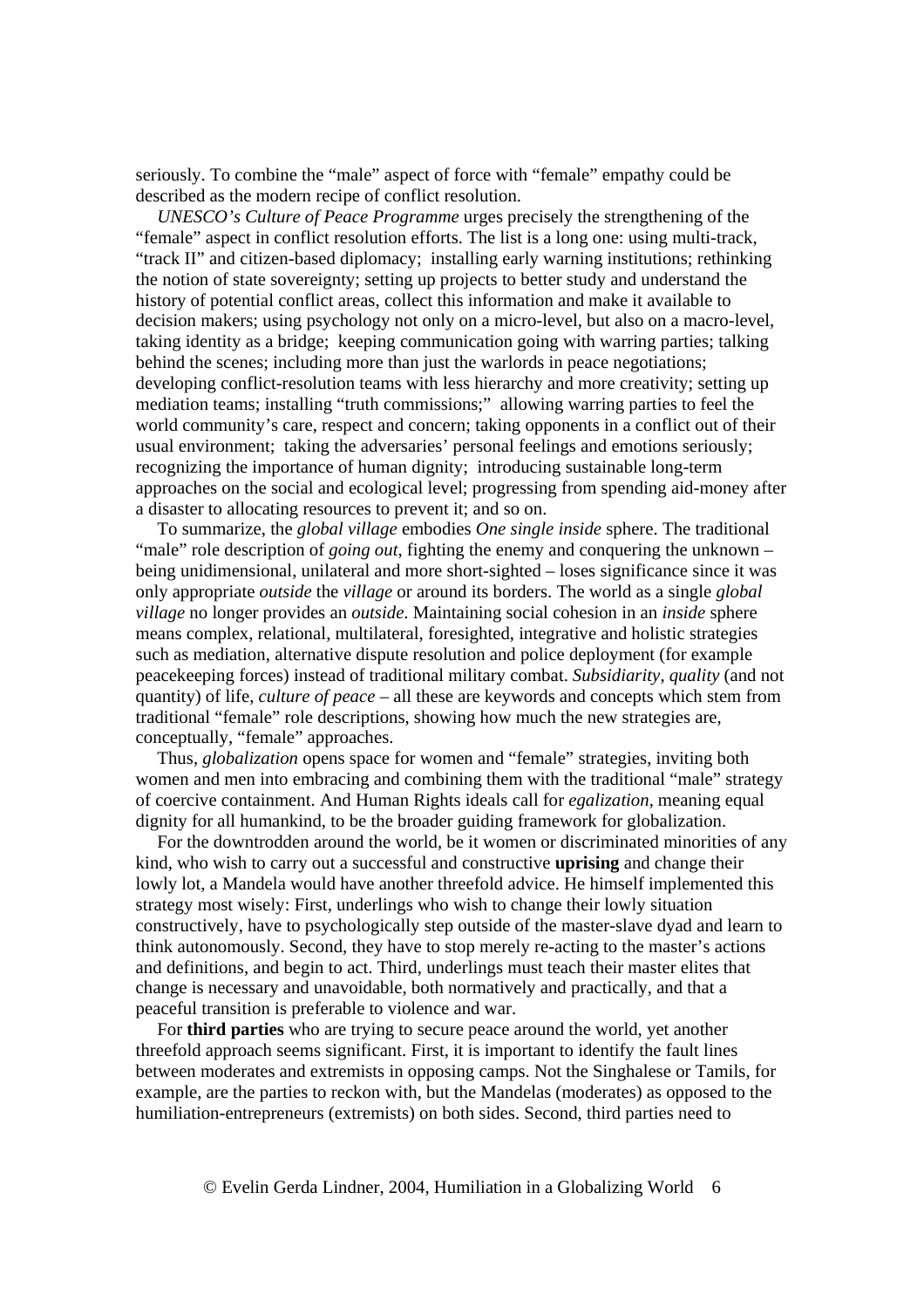facilitate alliances between moderates of both camps to transform violent reactions to feelings of humiliation among extremists. Third, humiliating living conditions of the broad masses must be minimized, because otherwise frustrated masses will be open to recruitment by humiliation-entrepreneurs.

Sultan Somjee, Kenyan ethnographer honored by the UN for his efforts to preserve indigenous people's peace traditions, says in response to the Iraqi Prisoner Abuse of 2004, "Humiliation does not have nationality, religion, color or gender. Humiliation of one human being humiliates humanity and our dignity of being." I would add, only if we avoid institutions, attitudes, and behavior with humiliating effects will we create a future for our world in the spirit of Kofi Annan's promotion for the Olympic Games of 2004, namely "**celebrate humanity**."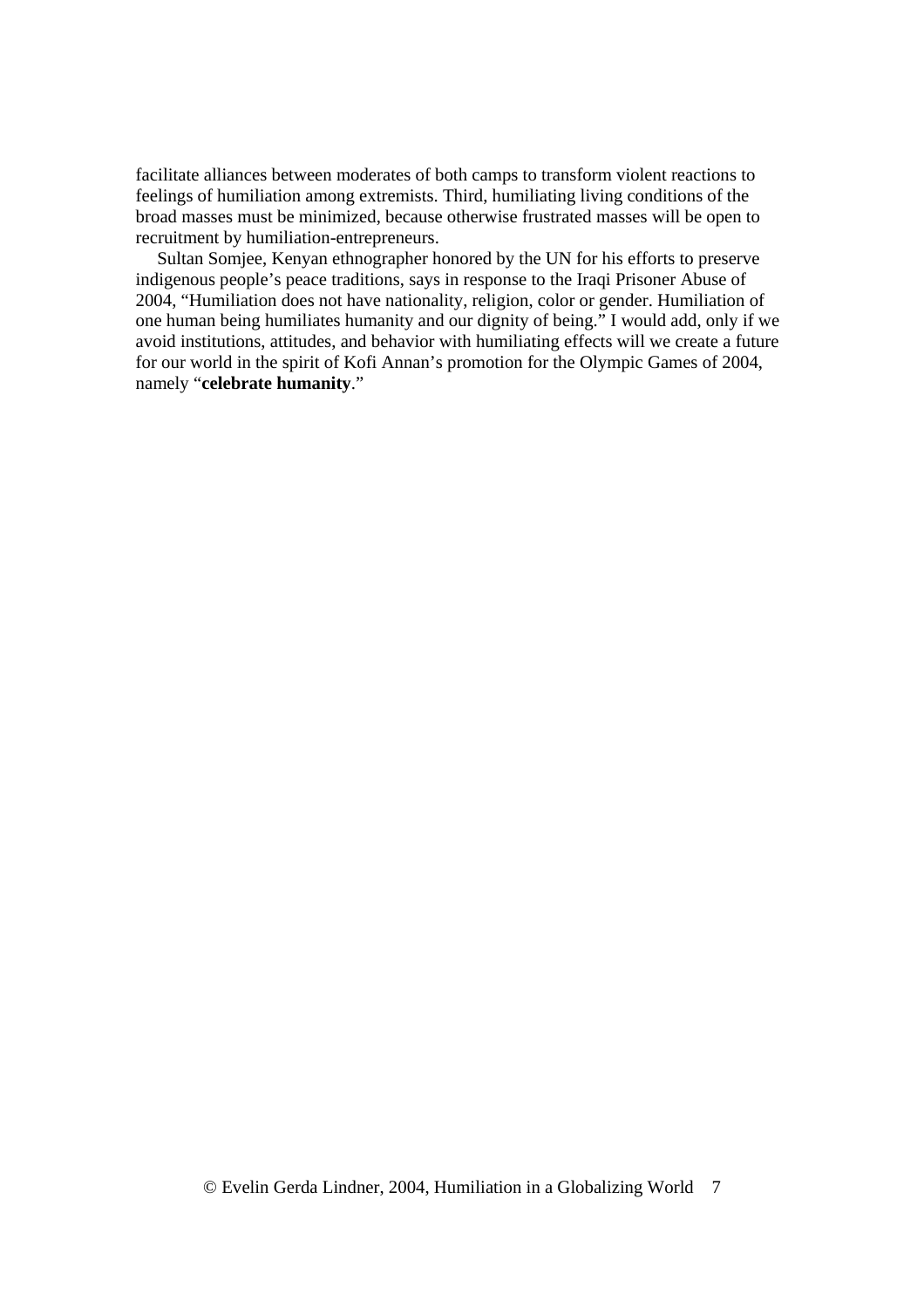# **Theory of Humiliation (Table Summary)**

Evelin Gerda Lindner, 2004 Summary of 5 ½ pages, without references, see a comprehensive overview over references in Lindner, 2003 Please ask the author for permission when you wish to quote her

In order to understand a globalizing world, we need "global" research, as well as the participation of researchers who have a global outlook and global experience. In my case, a specific biography made me acquire a profoundly global perspective and identity. This experiential background has led me to conceptualize psychology in a specific way, first, as being embedded within broader historic and philosophical contexts, second, as being profoundly intertwined with global changes, and third, as currently gaining significance. I avoid single interest scholarship, work transdisciplinary, and probe how even local microchanges may be embedded within larger global changes.

| New technological              |           | To summarize Ury (1999), most of humankind's           |
|--------------------------------|-----------|--------------------------------------------------------|
| means (technology of           |           | history went by relatively peacefully, with small      |
| communication and              |           | bands of hunter-gatherers cooperating within           |
| mobility, internet, airplanes, |           | noticeably egalitarian societal structures. The        |
| etc.) that allow for a) new    |           | available abundance of wild food provided hunter-      |
| visions of the world, b) the   |           | gatherers with an expandable pie of resources and      |
| ingathering of humankind       |           | a win-win frame. Roughly 10,000 years ago,             |
| (anthropological term for      |           | agriculturalism began to emerge, giving rise to        |
| the coming-together of         |           | hierarchical societies, framing life within a win-     |
| tribes, Ury, $1999$ ) and c)   |           | lose logic, and fuelling war. In the wake of the       |
| for a continuous uprising of   |           | most recent transition, technological innovations      |
| underlings                     |           | enable humans to relate to their home, planet          |
|                                |           | Earth, in profoundly new ways. People around the       |
|                                |           | globe communicate and meet as never before. At         |
|                                |           | present Homo sapiens is about to create a global       |
|                                |           | knowledge society, says Ury, thus returning to the     |
|                                |           | win-win frame of hunter-gatherers, and thereby         |
|                                |           | regaining the potential for relatively peaceful        |
|                                |           | egalitarian societal structures for the global "tribe" |
|                                |           | of humankind.                                          |
|                                | $\bullet$ | Ironically, we might add, the technological means      |
|                                |           | for this most recent transition were provided not      |
|                                |           | least by Homo sapiens' attention to warfare,           |
|                                |           | which turns inappropriate, at least in its classic     |
|                                |           | form, in the global village. And these technological   |
|                                |           | innovations give underlings the tools to link up       |
|                                |           | and form uprisings, for the first time in history,     |
|                                |           | feeding a continuous uprising. All three features,     |
|                                |           | the new vision of the world, the new means for         |
|                                |           | coming-together, and the continuous uprising of        |
|                                |           | underlings, represent new phenomena and in             |
|                                |           | many ways make "lessons from history" obsolete.        |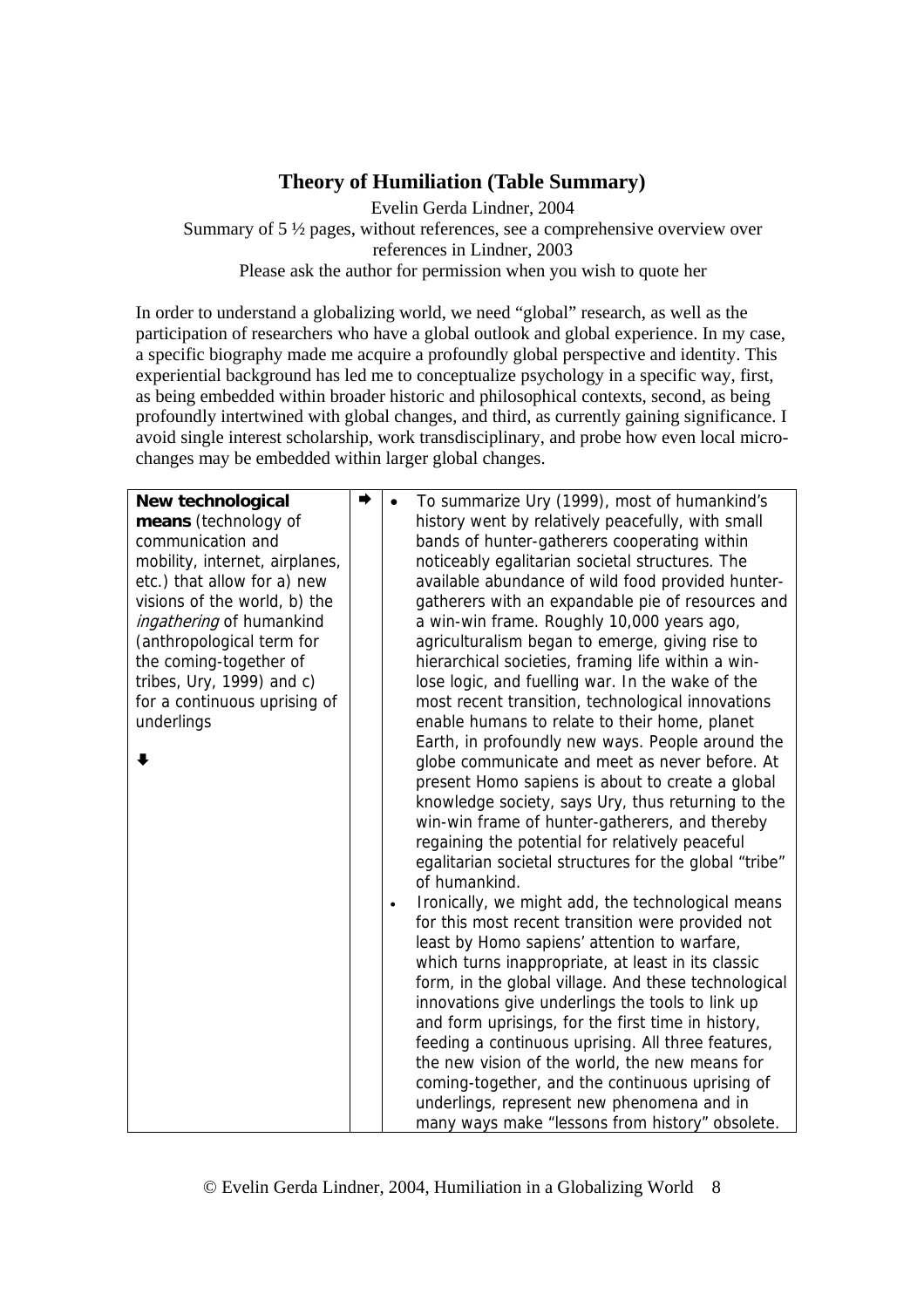|                                                                                                                                                                                                                                           |   | Profoundly new ways of thinking must be<br>developed.                                                                                                                                                                                                                                                                                                                                                                                                                                                                                                                                                                                                                                                                                                                                                                                                                                                                                                                                                                                                        |
|-------------------------------------------------------------------------------------------------------------------------------------------------------------------------------------------------------------------------------------------|---|--------------------------------------------------------------------------------------------------------------------------------------------------------------------------------------------------------------------------------------------------------------------------------------------------------------------------------------------------------------------------------------------------------------------------------------------------------------------------------------------------------------------------------------------------------------------------------------------------------------------------------------------------------------------------------------------------------------------------------------------------------------------------------------------------------------------------------------------------------------------------------------------------------------------------------------------------------------------------------------------------------------------------------------------------------------|
| New visions of the<br>world                                                                                                                                                                                                               |   | Planet Earth has finally become visible as what it<br>always was, a tiny planet in a vast universe, and<br>home to all humankind. Television news programs<br>around the world begin with the image of a<br>turning globe, a view that no human being in the<br>past had access to.                                                                                                                                                                                                                                                                                                                                                                                                                                                                                                                                                                                                                                                                                                                                                                          |
| Ingathering of<br>humankind (we could also<br>label it globalization, or the<br>coming-into-being of One<br>single global village, which<br>represents the coming-into-<br>being of One single ingroup<br>of humanity)<br>Shift to a more |   | The ingathering of humankind turns formerly<br>rather separate entities into one single entity,<br>where relationships play a more important role<br>than before. No longer have separate entities<br>merely separate "interests." The quality of their<br>mutual relationships gains weight. In short, the<br>decisive element for potential conflict moves from<br>separate interests to the quality of relationships.<br>In an atmosphere of mutual respect, conflicting<br>interests will be accommodated, in an atmosphere<br>characterized by dynamics of humiliation,<br>conflicting interests may be used to fuel violence.<br>The term <i>global village</i> signifies that at the global                                                                                                                                                                                                                                                                                                                                                           |
| relational global life<br>world, weakening of the<br>Security Dilemma, shift<br>from fear to humiliation                                                                                                                                  |   | level One single ingroup is currently emerging and<br>that the notion of outgroups disappears; what<br>emerges is One single family of humankind. As<br>long as rather separate entities dominated the<br>global theatre, the Security Dilemma was strong.<br>It left no other option to people than continuous<br>fear of unexpected attacks from outside. The<br>coming-into being of One single ingroup, in<br>contrast, brings people into mutual relations. No<br>longer do they belong to separate entities that<br>seem mutually opaque and incomprehensible.<br>People enter into relationships, with all their<br>potential outcomes, from forming friendships to<br>feeling humiliated when respect and recognition<br>are felt lacking. In the wake of a weakening<br>Security Dilemma, fear of the unknown outsider,<br>as dominant emotion, gives place to the desire to<br>be recognized and appreciated by fellow human<br>beings or to feelings of humiliation when respect,<br>recognition and appreciation are perceived to be<br>lacking. |
| <b>Human Rights</b><br>(entailing two historically<br>new elements, a)<br>representing ingroup ethics,<br>now globalized, with                                                                                                            | ➡ | Human Rights ideals in many ways resemble the<br>ethical norms that people usually apply within<br>what they regard their ingroup. In tact with the<br>ingathering (anthropological term for coming-<br>together) of humankind, ingroup ethics apply to                                                                                                                                                                                                                                                                                                                                                                                                                                                                                                                                                                                                                                                                                                                                                                                                      |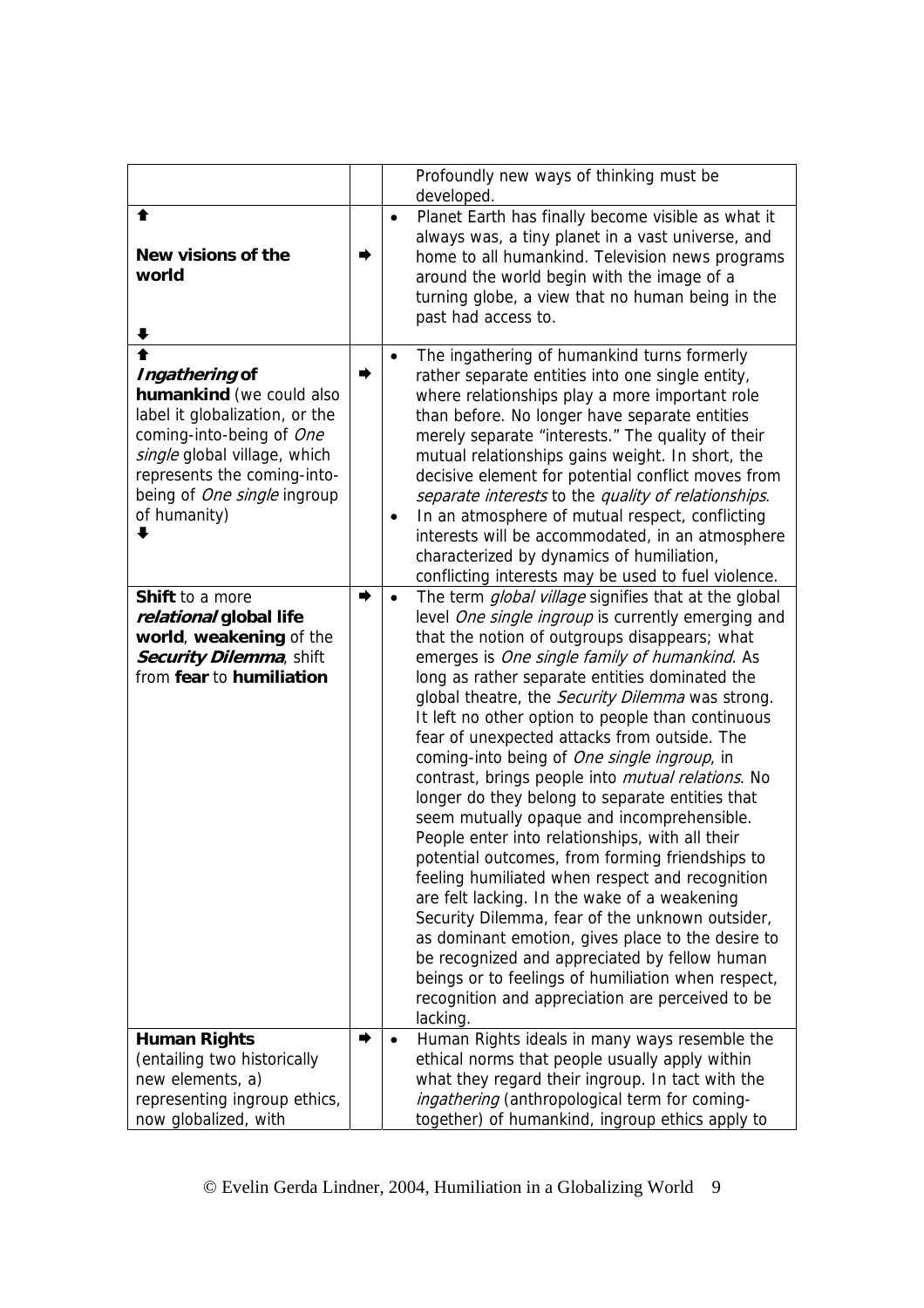| outgroup ethics losing their                      |   |           | the entire world, and outgroup ethics lose their                                                 |
|---------------------------------------------------|---|-----------|--------------------------------------------------------------------------------------------------|
| scope, and b) the                                 |   |           | scope.                                                                                           |
| historically first continuous                     |   | $\bullet$ | Human Rights ideals in addition entail a                                                         |
| uprising of underlings)                           |   |           | revolution; their advocates drive a transition away                                              |
|                                                   |   |           | from societies where <i>ranked worthiness</i> of human                                           |
|                                                   |   |           | beings (lesser beings and higher beings) was                                                     |
|                                                   |   |           | normal, to the notion of equal dignity for all                                                   |
|                                                   |   |           | (Lindner has coined the term egalization for this                                                |
|                                                   |   |           | revolution, matching the term globalization;                                                     |
|                                                   |   |           | globalization describes the trend towards the                                                    |
|                                                   |   |           | horizontal coming-together of humankind, while                                                   |
|                                                   |   |           | egalization describes the vertical coming-together                                               |
|                                                   |   |           | of humankind, on one single level of equal                                                       |
|                                                   |   |           | dignity).                                                                                        |
|                                                   |   | $\bullet$ | Equal dignity for all is a norm that turns a host of                                             |
|                                                   |   |           | formerly appropriate strategies into violations. And                                             |
|                                                   |   |           | these violations carry the potential to elicit                                                   |
|                                                   |   |           | feelings of humiliation. For example, security and                                               |
|                                                   |   |           | peace can no longer be attained by parading                                                      |
|                                                   |   |           | "strength" and holding down people by sheer                                                      |
|                                                   |   |           | force. While this might have rendered humble                                                     |
|                                                   |   |           | underlings in former times, it does no longer.                                                   |
| <b>Dynamics of humiliation</b>                    | ➡ | $\bullet$ | As soon as Human Rights ideals have entered the                                                  |
| (from honor-humiliation to                        |   |           | hearts and minds of people, the notion of                                                        |
| dignity-humiliation; the                          |   |           | humiliation changes profoundly as compared to                                                    |
| phenomenon of humiliation                         |   |           | pre-Human Rights contexts, and it gains weight.                                                  |
| gains significance through<br>a) the emergence of |   |           | Formerly it was seen as the duty of underlings to<br>accept being put down. They had no right to |
| Human Rights ideals, and                          |   |           | invoke feelings of humiliation. Only masters were                                                |
| b) as a result of the new                         |   |           | permitted to label their privileged position as                                                  |
| and more relational reality                       |   |           | "honorable" and defend their honor against                                                       |
| of the world)                                     |   |           | attempts to humiliate it. In Human Rights context                                                |
|                                                   |   |           | the situation is turned on its head. Underlings are                                              |
| Arrogation                                        |   |           | empowered, which means that they are permitted                                                   |
|                                                   |   |           | to use words such as oppression or humiliation to                                                |
|                                                   |   |           | label their lowly state, while masters are told that                                             |
| <b>Humility</b>                                   |   |           | they ought to descend from arrogating superiority                                                |
|                                                   |   |           | and adopt the new <i>humility</i> of equal dignity,                                              |
|                                                   |   |           | together with risen-up underlings.                                                               |
| <b>Humiliation</b>                                |   | $\bullet$ | The human rights revolution could be described                                                   |
|                                                   |   |           | as an attempt to collapse the master-slave                                                       |
|                                                   |   |           | gradient to a line of equal dignity and humility                                                 |
|                                                   |   |           | (see graphics). The practice of masters arrogating                                               |
|                                                   |   |           | superiority and subjugating underlings is now                                                    |
|                                                   |   |           | regarded as illicit and obscene, and human rights                                                |
|                                                   |   |           | advocates invite both, masters and underlings, to                                                |
|                                                   |   |           | join in shared humility at the line of equal dignity.                                            |
|                                                   |   |           | It is important to note that the horizontal line is                                              |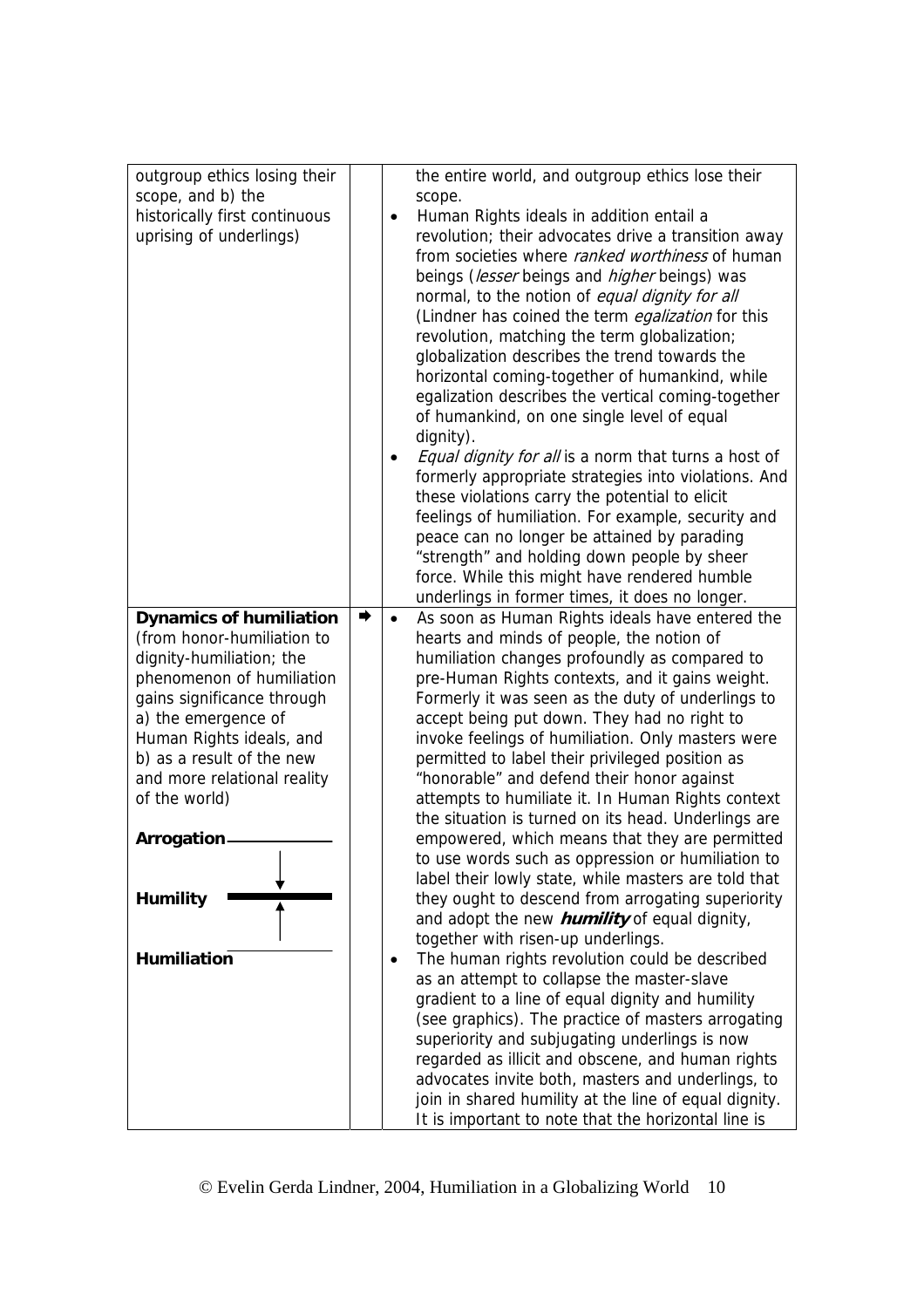|                                                                                                                                     |   | meant to represent the line of equal dignity and<br>humility. This line does not signify that all human<br>beings are equal, or should be equal, or ever were<br>or will be equal, or identical, or all the same.<br>Brigid Donelan kindly comments this model as<br>follows (personal message, December 20, 2004),<br>"This is a model with twin features: one a<br>historical trend and the other a contemporary<br>potential/choice. We may think of humanity<br>evolving through stages of pride, honor and<br>dignity. We can also see that each stage is 'alive<br>and well' within each contemporary individual, as<br>a choice/potential. The value of the model lies in<br>clarifying the choice, and suggesting a trend<br>towards emergence of a 'global knowledge<br>society,' for which there is certainly evidence, and<br>benefits for all."                                                                                                                                                                                                                             |
|-------------------------------------------------------------------------------------------------------------------------------------|---|-----------------------------------------------------------------------------------------------------------------------------------------------------------------------------------------------------------------------------------------------------------------------------------------------------------------------------------------------------------------------------------------------------------------------------------------------------------------------------------------------------------------------------------------------------------------------------------------------------------------------------------------------------------------------------------------------------------------------------------------------------------------------------------------------------------------------------------------------------------------------------------------------------------------------------------------------------------------------------------------------------------------------------------------------------------------------------------------|
| <b>Consequences of</b><br>dynamics of humiliation                                                                                   | ➡ | Feelings of humiliation may lead to<br>Depression and apathy<br>$\bullet$<br>Urge to retaliate with inflicting humiliation (in<br>$\bullet$<br>humiliation entrepreneurs such as Hitler;<br>genocide, terrorism)<br>Constructive social change (Mandela)<br>The dynamics of humiliation play out at all levels, at<br>macro, meso, and micro interpersonal levels, and<br>even at intrapersonal levels.                                                                                                                                                                                                                                                                                                                                                                                                                                                                                                                                                                                                                                                                                 |
| <b>New public policies</b><br>for driving not only<br>globalization but also<br>egalization and create a<br>peaceful and just world |   | New decent institutions have to be built, both<br>locally and globally, that heal and prevent<br>dynamics of humiliation (Decent Society, Margalit,<br>1996).<br>New attention has to be given to maintaining<br>$\bullet$<br>relationship of equal dignity.<br>New social skills have to be learned in order to<br>maintain relations of equal dignity. We need not<br>least, a new type of leaders, Mandelas, who are<br>no longer autocratic dominators and humiliation-<br>entrepreneurs, but knowledgeable, wise<br>facilitators and motivators, who lead toward<br>respectful and dignified inclusion of all humankind<br>as opposed to hateful polarization.<br>All three tasks, albeit informed by ideas and<br>practices developed in the past, are historically<br>new and unparalleled in their scope. To help<br>render a future global society that is peaceful and<br>just, where equal dignity for all is respected and<br>dynamics of humiliation prevented, Lindner calls<br>for a <i>Moratorium on Humiliation</i> to be included<br>into new public policy planning. |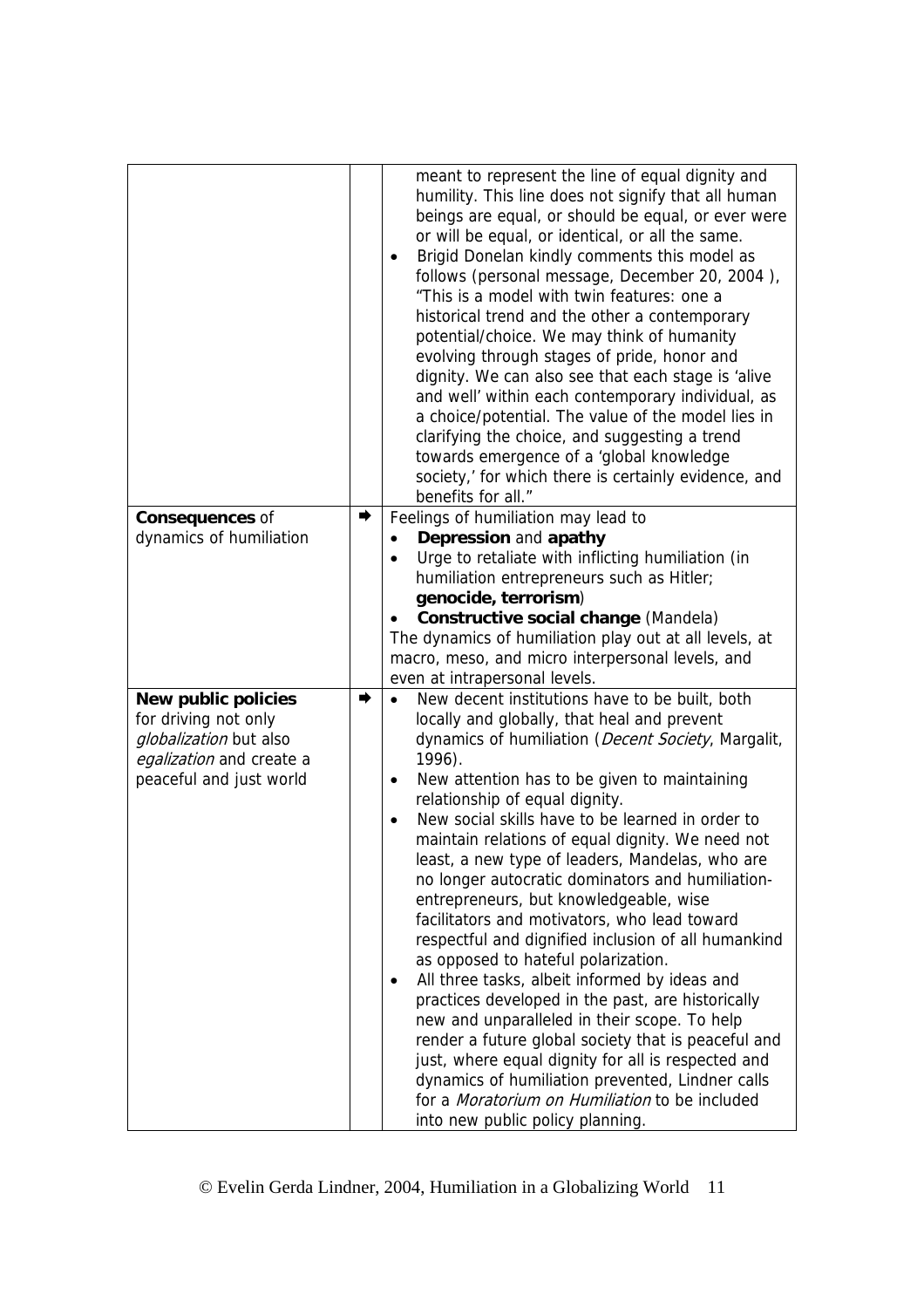| <b>Resolution of violent</b> | ➡ | Both at the global and local level, the paradigm of                                                        |
|------------------------------|---|------------------------------------------------------------------------------------------------------------|
| conflict                     |   | good quality <i>policing</i> of <i>neighborhoods</i> needs                                                 |
|                              |   | to replace the paradigm of war on enemies. The                                                             |
|                              |   | global village, as any village, needs to maintain its                                                      |
|                              |   | inner security by good quality policing. War is                                                            |
|                              |   | typically waged with neighboring "villages." In the                                                        |
|                              |   | case of the global village, there is no "neighboring                                                       |
|                              |   | village" left. Thus the paradigm of war loses its                                                          |
|                              |   | anchoring in reality, and the paradigm of policing                                                         |
|                              |   | is what is left. And good quality policing connects                                                        |
|                              |   | coercion with respect.                                                                                     |
|                              |   | A combination of coercion and respect that has to                                                          |
|                              |   | be striven for by the international community, the                                                         |
|                              |   | United Nations, and bystanders in general.                                                                 |
|                              |   | Resources for the prevention, containment, and                                                             |
|                              |   | resolution of conflicts around the world are to be                                                         |
|                              |   | increased. Overpowering numbers of blue                                                                    |
|                              |   | helmets/global policepersons with credible                                                                 |
|                              |   | overpowering mandates and well-devised                                                                     |
|                              |   | overpowering strategies are required, however,                                                             |
|                              |   | embedded in an overall approach of respect.                                                                |
| Male and female role         | ➡ | This approach, incidentally, combines elements of                                                          |
| descriptions                 |   | coercion and respect that also can be mapped                                                               |
|                              |   | onto traditional male and female role descriptions.                                                        |
|                              |   | What is combined is "female" talking,                                                                      |
|                              |   | understanding, empathy, perspective-taking and                                                             |
|                              |   | healing on one side, and a "male" potential for                                                            |
|                              |   | overpowering, coercion, and force on the other.                                                            |
|                              |   | "Male" strength and well-dosed counter-                                                                    |
|                              |   | aggression are required to hold the fighters.                                                              |
|                              |   | "Female" awareness of the cohesion of the social                                                           |
|                              |   | fabric is needed to take the fighters seriously. To                                                        |
|                              |   | combine the "male" aspect of force with "female"                                                           |
|                              |   | empathy could be described as the modern recipe                                                            |
|                              |   | of conflict resolution.                                                                                    |
|                              |   | UNESCO's Culture of Peace Programme urges                                                                  |
|                              |   | precisely the strengthening of the "female" aspect                                                         |
|                              |   | in conflict resolution efforts. The list is a long one:<br>using multi-track, "track II" and citizen-based |
|                              |   | diplomacy; installing early warning institutions;                                                          |
|                              |   | rethinking the notion of state sovereignty; setting                                                        |
|                              |   | up projects to better study and understand the                                                             |
|                              |   | history of potential conflict areas, collect this                                                          |
|                              |   | information and make it available to decision                                                              |
|                              |   | makers; using psychology not only on a micro-                                                              |
|                              |   | level, but also on a macro-level, taking identity as                                                       |
|                              |   | a bridge; keeping communication going with                                                                 |
|                              |   | warring parties; talking behind the scenes;                                                                |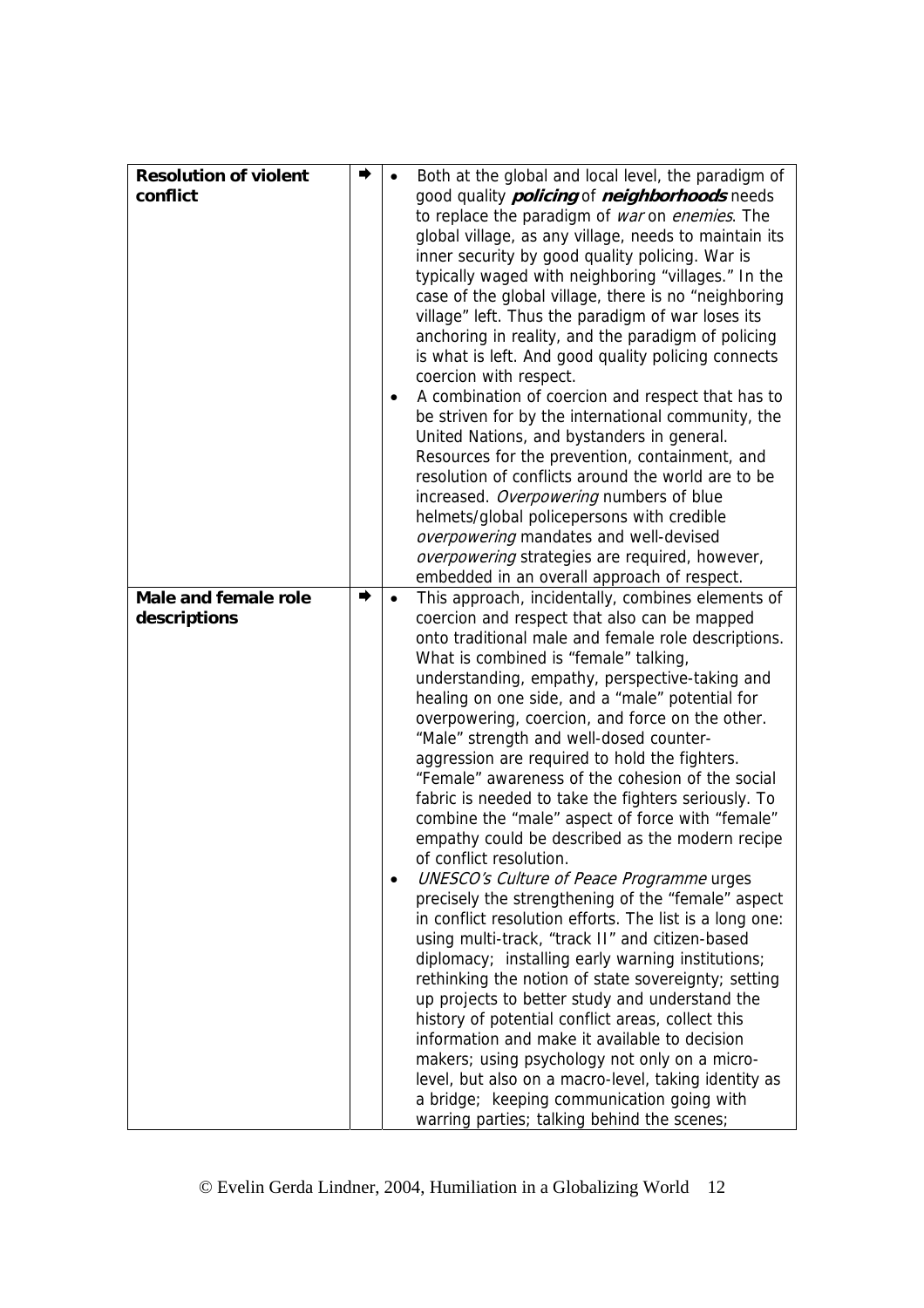|                          | including more than just the warlords in peace<br>negotiations; developing conflict-resolution teams                                                                                                                                                                                                                                                                                                                                                                                                                                                              |  |
|--------------------------|-------------------------------------------------------------------------------------------------------------------------------------------------------------------------------------------------------------------------------------------------------------------------------------------------------------------------------------------------------------------------------------------------------------------------------------------------------------------------------------------------------------------------------------------------------------------|--|
|                          | with less hierarchy and more creativity; setting up                                                                                                                                                                                                                                                                                                                                                                                                                                                                                                               |  |
|                          | mediation teams; installing "truth commissions;"                                                                                                                                                                                                                                                                                                                                                                                                                                                                                                                  |  |
|                          |                                                                                                                                                                                                                                                                                                                                                                                                                                                                                                                                                                   |  |
|                          | allowing warring parties to feel the world                                                                                                                                                                                                                                                                                                                                                                                                                                                                                                                        |  |
|                          | community's care, respect and concern; taking                                                                                                                                                                                                                                                                                                                                                                                                                                                                                                                     |  |
|                          | opponents in a conflict out of their usual                                                                                                                                                                                                                                                                                                                                                                                                                                                                                                                        |  |
|                          | environment; taking the adversaries' personal                                                                                                                                                                                                                                                                                                                                                                                                                                                                                                                     |  |
|                          | feelings and emotions seriously; recognizing the                                                                                                                                                                                                                                                                                                                                                                                                                                                                                                                  |  |
|                          | importance of human dignity; introducing                                                                                                                                                                                                                                                                                                                                                                                                                                                                                                                          |  |
|                          | sustainable long-term approaches on the social                                                                                                                                                                                                                                                                                                                                                                                                                                                                                                                    |  |
|                          | and ecological level; progressing from spending                                                                                                                                                                                                                                                                                                                                                                                                                                                                                                                   |  |
|                          | aid-money after a disaster to allocating resources                                                                                                                                                                                                                                                                                                                                                                                                                                                                                                                |  |
|                          | to prevent it; and so on.                                                                                                                                                                                                                                                                                                                                                                                                                                                                                                                                         |  |
| <b>Uprisings</b>         | For the downtrodden around the world, be it women<br>➡                                                                                                                                                                                                                                                                                                                                                                                                                                                                                                            |  |
|                          | or discriminated minorities of any kind, who wish to                                                                                                                                                                                                                                                                                                                                                                                                                                                                                                              |  |
|                          | carry out a successful and constructive uprising and                                                                                                                                                                                                                                                                                                                                                                                                                                                                                                              |  |
|                          | change their lowly lot, a Mandela would have another                                                                                                                                                                                                                                                                                                                                                                                                                                                                                                              |  |
|                          | threefold advice. He himself implemented this                                                                                                                                                                                                                                                                                                                                                                                                                                                                                                                     |  |
|                          | strategy most wisely:                                                                                                                                                                                                                                                                                                                                                                                                                                                                                                                                             |  |
|                          | First, underlings who wish to change their lowly                                                                                                                                                                                                                                                                                                                                                                                                                                                                                                                  |  |
|                          | situation constructively, have to psychologically                                                                                                                                                                                                                                                                                                                                                                                                                                                                                                                 |  |
|                          | step outside of the master-slave dyad and learn to                                                                                                                                                                                                                                                                                                                                                                                                                                                                                                                |  |
|                          | think autonomously.                                                                                                                                                                                                                                                                                                                                                                                                                                                                                                                                               |  |
|                          | Second, they have to stop merely re-acting to the<br>$\bullet$                                                                                                                                                                                                                                                                                                                                                                                                                                                                                                    |  |
|                          | master's actions and definitions, and begin to act.                                                                                                                                                                                                                                                                                                                                                                                                                                                                                                               |  |
|                          | Third, underlings must teach their master elites<br>$\bullet$                                                                                                                                                                                                                                                                                                                                                                                                                                                                                                     |  |
|                          | that change is necessary and unavoidable, both                                                                                                                                                                                                                                                                                                                                                                                                                                                                                                                    |  |
|                          | normatively and practically, and that a peaceful                                                                                                                                                                                                                                                                                                                                                                                                                                                                                                                  |  |
|                          | transition is preferable to violence and war.<br>For third parties who are trying to secure peace<br>➡                                                                                                                                                                                                                                                                                                                                                                                                                                                            |  |
| Third parties wishing to |                                                                                                                                                                                                                                                                                                                                                                                                                                                                                                                                                                   |  |
| ensure peace             | around the world, yet another threefold approach<br>seems significant:                                                                                                                                                                                                                                                                                                                                                                                                                                                                                            |  |
|                          | First, it is important to identify the fault lines                                                                                                                                                                                                                                                                                                                                                                                                                                                                                                                |  |
|                          | between moderates and extremists in opposing                                                                                                                                                                                                                                                                                                                                                                                                                                                                                                                      |  |
|                          |                                                                                                                                                                                                                                                                                                                                                                                                                                                                                                                                                                   |  |
|                          |                                                                                                                                                                                                                                                                                                                                                                                                                                                                                                                                                                   |  |
|                          |                                                                                                                                                                                                                                                                                                                                                                                                                                                                                                                                                                   |  |
|                          |                                                                                                                                                                                                                                                                                                                                                                                                                                                                                                                                                                   |  |
|                          |                                                                                                                                                                                                                                                                                                                                                                                                                                                                                                                                                                   |  |
|                          |                                                                                                                                                                                                                                                                                                                                                                                                                                                                                                                                                                   |  |
|                          |                                                                                                                                                                                                                                                                                                                                                                                                                                                                                                                                                                   |  |
|                          |                                                                                                                                                                                                                                                                                                                                                                                                                                                                                                                                                                   |  |
|                          |                                                                                                                                                                                                                                                                                                                                                                                                                                                                                                                                                                   |  |
|                          |                                                                                                                                                                                                                                                                                                                                                                                                                                                                                                                                                                   |  |
|                          |                                                                                                                                                                                                                                                                                                                                                                                                                                                                                                                                                                   |  |
|                          |                                                                                                                                                                                                                                                                                                                                                                                                                                                                                                                                                                   |  |
|                          |                                                                                                                                                                                                                                                                                                                                                                                                                                                                                                                                                                   |  |
|                          | camps. Not the Singhalese or Tamils, for example,<br>are the parties to reckon with, but the Mandelas<br>(moderates) as opposed to the humiliation-<br>entrepreneurs (extremists) on both sides.<br>Second, third parties need to facilitate alliances<br>between moderates of both camps to transform<br>violent reactions to feelings of humiliation among<br>extremists.<br>Third, humiliating living conditions of the broad<br>masses must be minimized, because otherwise<br>frustrated masses will be open to recruitment by<br>humiliation-entrepreneurs. |  |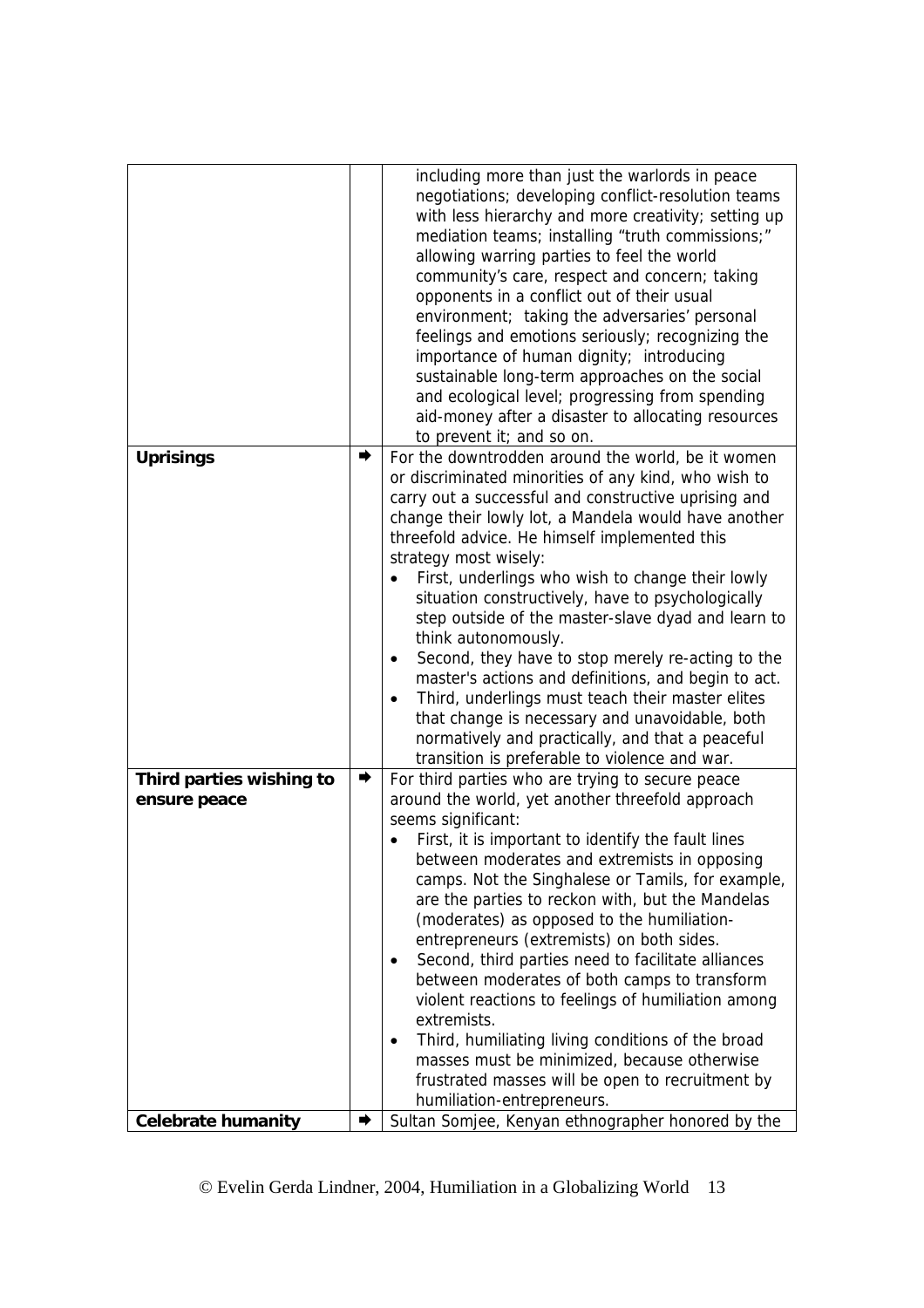| UN for his efforts to preserve indigenous people's     |
|--------------------------------------------------------|
| peace traditions, says in response to the Iraqi        |
| Prisoner Abuse of 2004, "Humiliation does not have     |
| nationality, religion, color or gender. Humiliation of |
| one human being humiliates humanity and our dignity    |
| of being." I would add, only if we avoid institutions, |
| attitudes, and behavior with humiliating effects will  |
| we create a future for our world in the spirit of Kofi |
| Annan's promotion for the Olympic Games of 2004,       |
| namely "celebrate humanity."                           |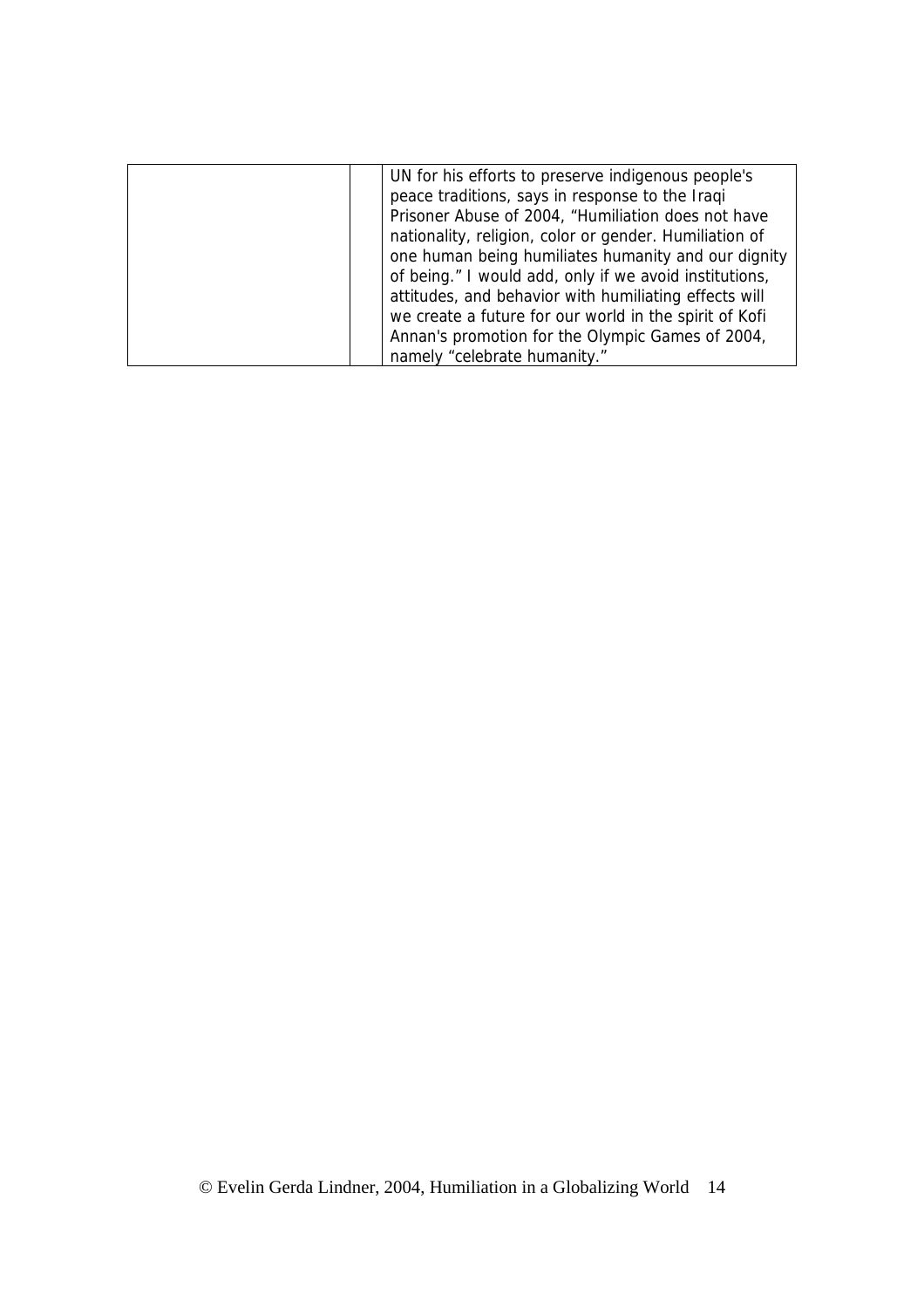# **Humiliation in a Globalizing World: Does Humiliation Become the Most Disruptive Force?**

Lindner, Evelin Gerda (2004). *Humiliation in a Globalizing World: Does Humiliation Become the Most Disruptive Force?* New York, NY: Paper prepared for the "Workshop on Humiliation and Violent Conflict," November 18-19, 2004 at Columbia University.

### **Evelin Gerda Lindner, MD, PhD, PhD (Dr psychol, Dr med)**

Social scientist Founder of Human Dignity and Humiliation Studies (www.humiliationstudies.org) and affiliated to the University of Oslo, Department of Psychology (http://folk.uio.no/evelinl/), the Maison des Sciences de l'Homme, Paris, and in cooperation with the Columbia University Conflict Resolution Network, New York

### **Executive Summary**

(9 pages, without references, see a comprehensive overview over references in Lindner, 2003)

**Keywords**: new **technologies** of communication and mobility, new **visions** of the world, ingathering of humankind (**globalization**, global village), shift to a more **relational global life world**, **weakening** of **Security Dilemma**, shift from **fear** to **humiliation, Human Rights ideals,** ingroup ethics, continuous uprising of underlings (**egalization**), ranked worthiness of human beings, equal dignity for all, phenomenon and dynamics of **humiliation (**expressed in acts, feelings and institutions**)**, honor-humiliation, dignityhumiliation, unequal human worthiness, **humility** of equal dignity, **depression** and **apathy, genocide**, **terrorism**, c**onstructive social change** (Mandela), new **public policy**, new **decent institutions**, attention to maintaining **relationships** of equal dignity, new **social skills** for maintaining relations of equal dignity and **healing** and **preventing** dynamics of humiliation, new **leaders**, **Moratorium on Humiliation**, **resolution of violent conflict**, paradigm of **policing**, **social control**, **male and female role descriptions**, **uprisings**, **third parties**, **celebrate humanity**.

In order to understand a globalizing world, we need "global" research, as well as the participation of researchers who have a global outlook and global experience. In my case, a specific biography made me acquire a profoundly global perspective and identity. This experiential background has led me to conceptualize psychology in a specific way, first, as being embedded within broader historic and philosophical contexts, second, as being profoundly intertwined with global changes, and third, as currently gaining significance. I avoid single interest scholarship, work transdisciplinary, and probe how even local microchanges may be embedded within larger global changes.

In my case, the lack of a clear sense of belonging during childhood (being born into a family of displaced people) made me particularly sensitive to identity quests and urged me to learn about and become part of the rich and diverse *world culture* that belongs to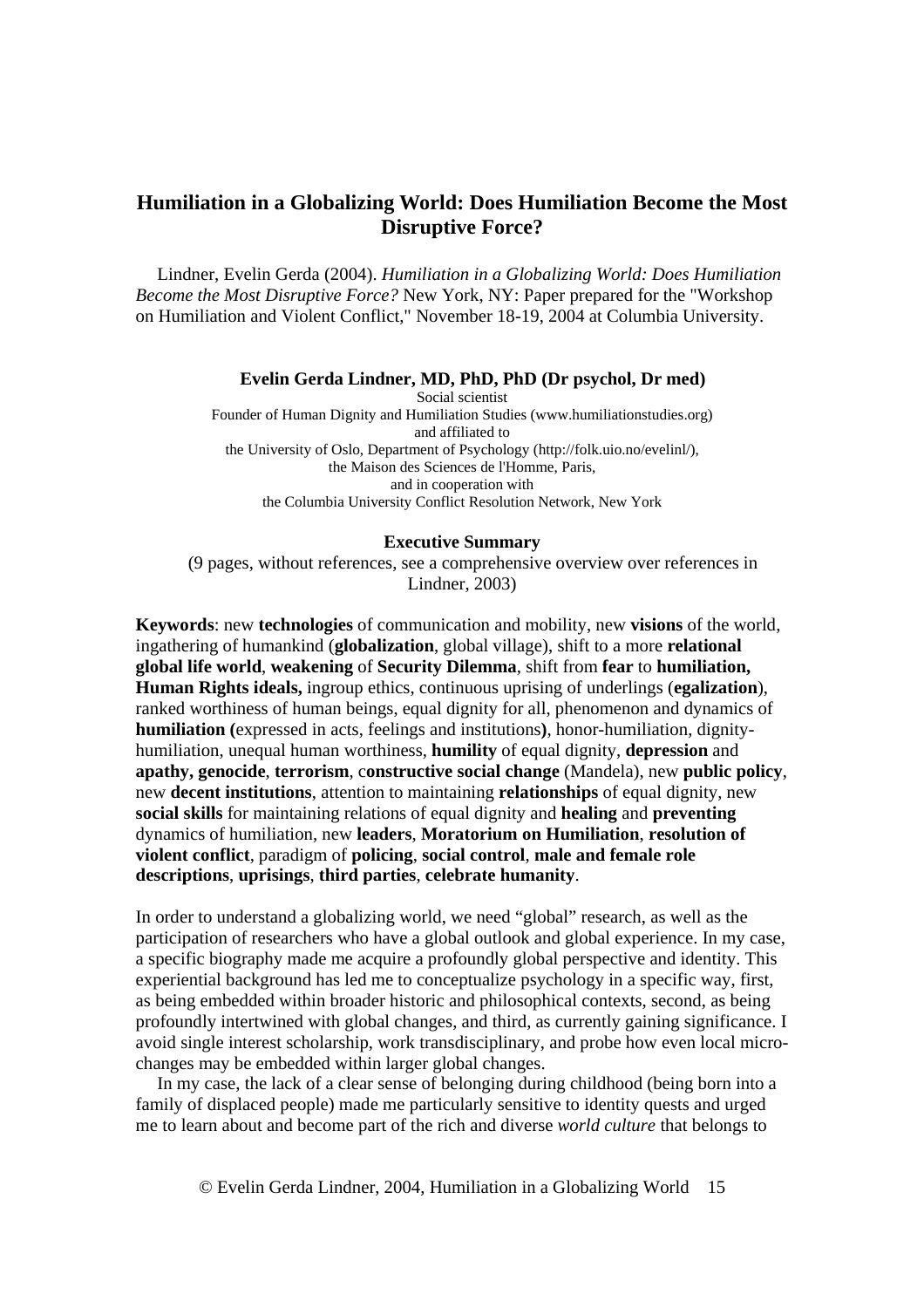*all of us*, as opposed to being part of any particular national *sub*-culture. Nagata, 1998, wrote an article, *Being Global: Life at the Interface*, whereby living at the interface means living as an immigrant in another culture. In my case, I have accustomed myself to living in many cultures and in many interfaces, more so, have made the very interface my home.

Over the years my intuition grew that basically all human beings yearn for recognition and respect, and that the withdrawal or denial of recognition and respect, experienced as humiliation, may be the strongest force that creates rifts between people and breaks down relationships. Thus, I believe that the desire for recognition unites us human beings, that it is universal and can serve as a platform for contact and cooperation. I suggest that many of the rifts that we can observe stem from a related universal phenomenon, namely the humiliation that is felt when recognition and respect is lacking. I do not believe that ethnic, religious, or cultural differences create rifts by themselves; on the contrary, diversity can be a source of mutual enrichment – however, diversity is enriching only as long as it is embedded within relationships that are characterized by respect. It is when respect and recognition are failing, that those who feel victimized are prone to highlight differences in order to "justify" rifts that were caused, not by these differences, but by something else, namely by humiliation.

# **Are** *feelings and acts of humiliation* **increasingly** *the* **most significant phenomena to be reckoned with in a globalizing world?**

Therefore I ask: Could it be the case that in a globalizing world, *feelings and acts of humiliation* increasingly represent *the* most significant phenomena to be reckoned with? In this paper, a framing of current and past events is put forward that defends this conceptualization.

## **Humiliation as a historical-cultural-social-emotional construct**

In my work, I conceptualize humiliation as a historical-cultural-social-emotional construct that is changing over time rather than as an a-historic emotional process (for mechanisms of emotional production, classic names come to mind, such as Max Weber, Emile Durkheim, George Herbert Mead, or Erving Goffman; see, furthermore, Collins and Makowsky, 1993, as well as Collins, 1999). I describe currently living generations as finding themselves in a crucial historical transition from an old *honor world* to a vision of a future world of *equal dignity* (with a related transition from honor-humiliation to dignity-humiliation).

In traditional hierarchical societies, aristocrats defended their honor against humiliation with the sword (in duels, or in duel-like wars, with increasingly more lethal weapons) while underlings (women and lowly men) had to humbly, subserviently and obediently accept being subjugated without invoking feelings of humiliation. Men, when they belonged to ruling elites, were socialized into translating feelings of humiliation into an urge to fight back, while lowly men and particularly women learned that they had to swallow any such feelings aimed at superiors and keep quiet.

This state-of-affairs began to hold sway about ten thousand years ago, when hierarchical societal systems developed together with upcoming complex agriculturalism (Ury, 1999). Until recently, such hierarchical systems were regarded as thoroughly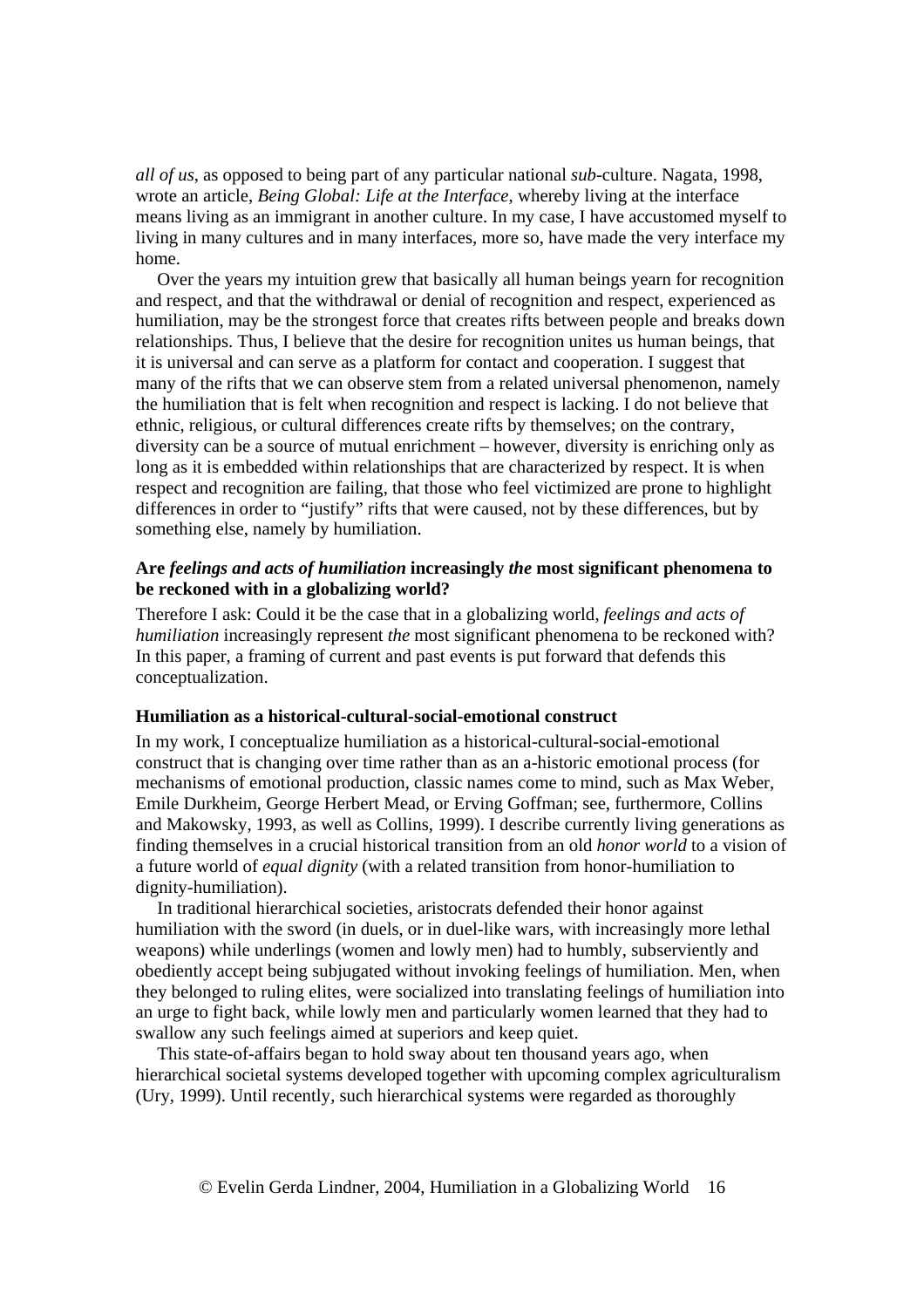legitimate, even as divinely ordained. Still today, in many places, people subscribe to such concepts.

To summarize Ury (1999), most of humankind's history went by relatively peacefully, with small bands of hunter-gatherers cooperating within noticeably egalitarian societal structures. The available abundance of wild food provided hunter-gatherers with an expandable pie of resources and a win-win frame. Roughly 10,000 years ago, agriculturalism began to emerge, giving rise to hierarchical societies, framing life within a win-lose logic, and fuelling war. In the wake of the most recent transition, technological innovations enable humans to relate to their home, planet Earth, in profoundly new ways. People around the globe communicate and meet as never before. At present Homo sapiens is about to create a global knowledge society, says Ury, thus returning to the winwin frame of hunter-gatherers, and thereby regaining the potential for relatively peaceful egalitarian societal structures for the global "tribe" of humankind.

Indeed, currently, rising awareness of Human Rights ideals is about to change the old hierarchical order of things. With the advent of human rights ideals, the notion of humiliation changes its attachment point. It moves from the top to the bottom, from the privileged to the disadvantaged. In the new framework, the downtrodden underling is given the right to feel humiliated. Underlings around the world are increasingly socialized in new ways and are "allowed" to feel humiliated by their lowliness, a lowliness that is now defined as illegitimate. The master elites, on the other side, face the opposite call: they are called upon to regain humbleness and are not anymore given permission to resist this call by labeling it as humiliating. Elites who arrogate superiority lose their age-old right to cry "humiliation!" when they are asked to descend and humble themselves.

The human rights revolution could be described as an attempt to collapse the master-slave gradient to the line of equal dignity and humility. The practice of masters arrogating superiority and subjugating underlings is now regarded as illicit and obscene, and human rights advocates invite both, masters and underlings, to join in shared humility at the line of equal dignity.



It is important to note that the horizontal line is meant to represent the line of equal dignity and humility. This line does not signify that all human beings are equal, or should be equal, or ever were or will be equal, or identical, or all the same. This horizontal line is to represent a worldview that does not permit the hierarchical ranking of existing differences of human worth and value. Masters are invited to step down from arrogating *higher* worthiness, and underlings are encouraged to rise up from *lowliness*. Masters are humbled and underlings empowered.

Brigid Donelan kindly comments this model as follows (personal message, December 20, 2004), "This is a model with twin features: one a historical trend and the other a contemporary potential/choice. We may think of humanity evolving through stages of pride, honor and dignity. We can also see that each stage is 'alive and well' within each contemporary individual, as a choice/potential. The value of the model lies in clarifying the choice, and suggesting a trend towards emergence of a 'global knowledge society,' for which there is certainly evidence, and benefits for all."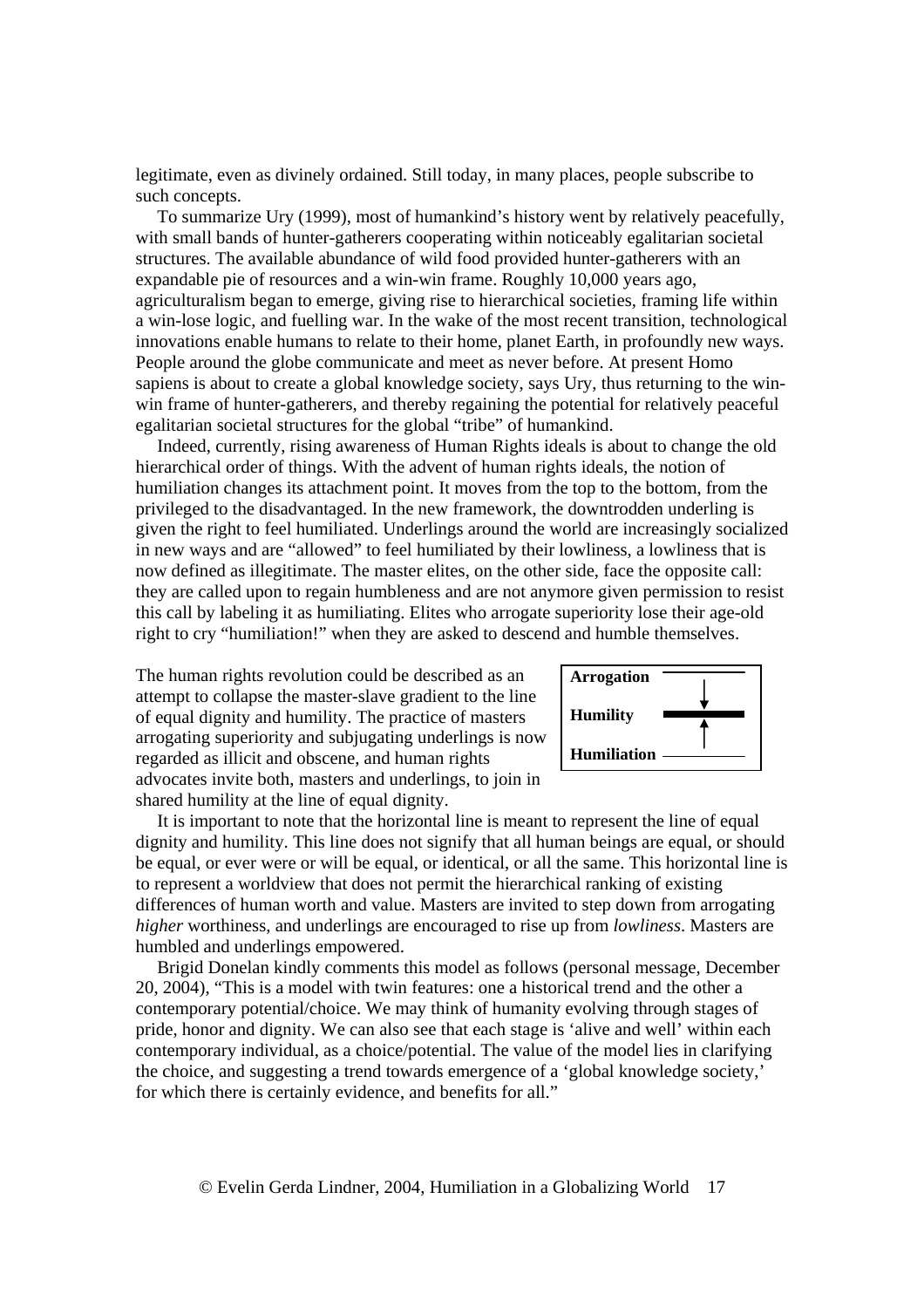It is often forgotten and important to emphasize that Human Rights advocates expect underlings not to translate their newly legitimized feelings of humiliation crudely into violent retaliation; Human Rights promoters do not encourage underlings to merely replace elites and take their place as new dominators and humiliators. Human Rights campaigners encourage underlings to do more than bring down abusive masters; they encourage them to also dismantle the very hierarchal systems that are now regarded as unjust. Human Rights stipulate, furthermore, that this ought to be done without the sword and without humiliating anybody, in the spirit of Gandhi, or Mandela (at least at the end of his career, see Mandela, 1996).

Thus, Human Rights advocates expect men and women around the world to evolve from translating feelings of humiliation into either aggression or apathy; men and women are encouraged to learn how to use feelings of humiliation in more constructive forms so as to bring about constructive peaceful social change.

This is where, to my understanding, Thomas J. Scheff's work is positioned (see his work on shame, for example, in Scheff, 1988, Scheff, 2003, Scheff, 1990c). An important focus in his work is that males should learn to feel and acknowledge feelings of shame and humiliation without covering up these feelings by translating them immediately into aggression. This new awareness of feelings of humiliation and shame should then, hopefully, enable these *new males* to devise action that is more constructive and more in line with Human Rights ideals. Thus, Thomas Scheff's "vision" and "project," as far as I gather, is to teach males that acknowledging feelings of humiliation and shame and allowing oneself to indeed feel these emotions, is a way to a more constructive "use" of these emotions than merely becoming aggressive.<sup>1</sup>

Scholars such as Howard Zehr (see Zehr, 2002, Zehr, 1990) and Avishai Margalit, 1996, focus on social and societal institutions and how they have to be reformed so as to no longer humiliate citizens. Scholars and practitioners such as Joseph Stiglitz or George Monbiot discuss ways as to how the global system could be changed in order to grow congruent with Human Rights ideals (Stiglitz, 1998, Stiglitz and Squire, 1998, Monbiot, 2003).

# **Human Rights, equal dignity for all, fear and humiliation**

As mentioned earlier, I see the currently rising awareness of Human Rights in the context of what anthropologists call the *ingathering* of humankind (Ury, 1999; see also World Systems Analysis, for example, by Chase-Dunn and Hall, 1997), namely the coming together of all humankind into *One single family*. The term *global village* is deeply indicative, I suggest. I believe, it entails profoundly transformative seeds for change. The rise of the vision and reality of *One single global village* is concurrent with something extremely significant, namely the almost subversive loss of ground for the notion of outgroups (together with all outgroup biases, prejudices and hostile "outgroup ethics"). Thus, to my view, human rights ideals represent "ingroup ethics" whose scope is

<sup>&</sup>lt;sup>1</sup> The neurologist Antonio Damasio, 1999, differentiates emotions and feelings as follows. He separates three stages of processing along a continuum, firstly *a state of emotion*, secondly *a state of feeling*, and thirdly, *a state of feeling made conscious*. The first state can be triggered and executed nonconsciously, the second can be represented nonconsciously, while the third is known to the organism as having both, emotion and feeling (Damasio, 1999, p. 37)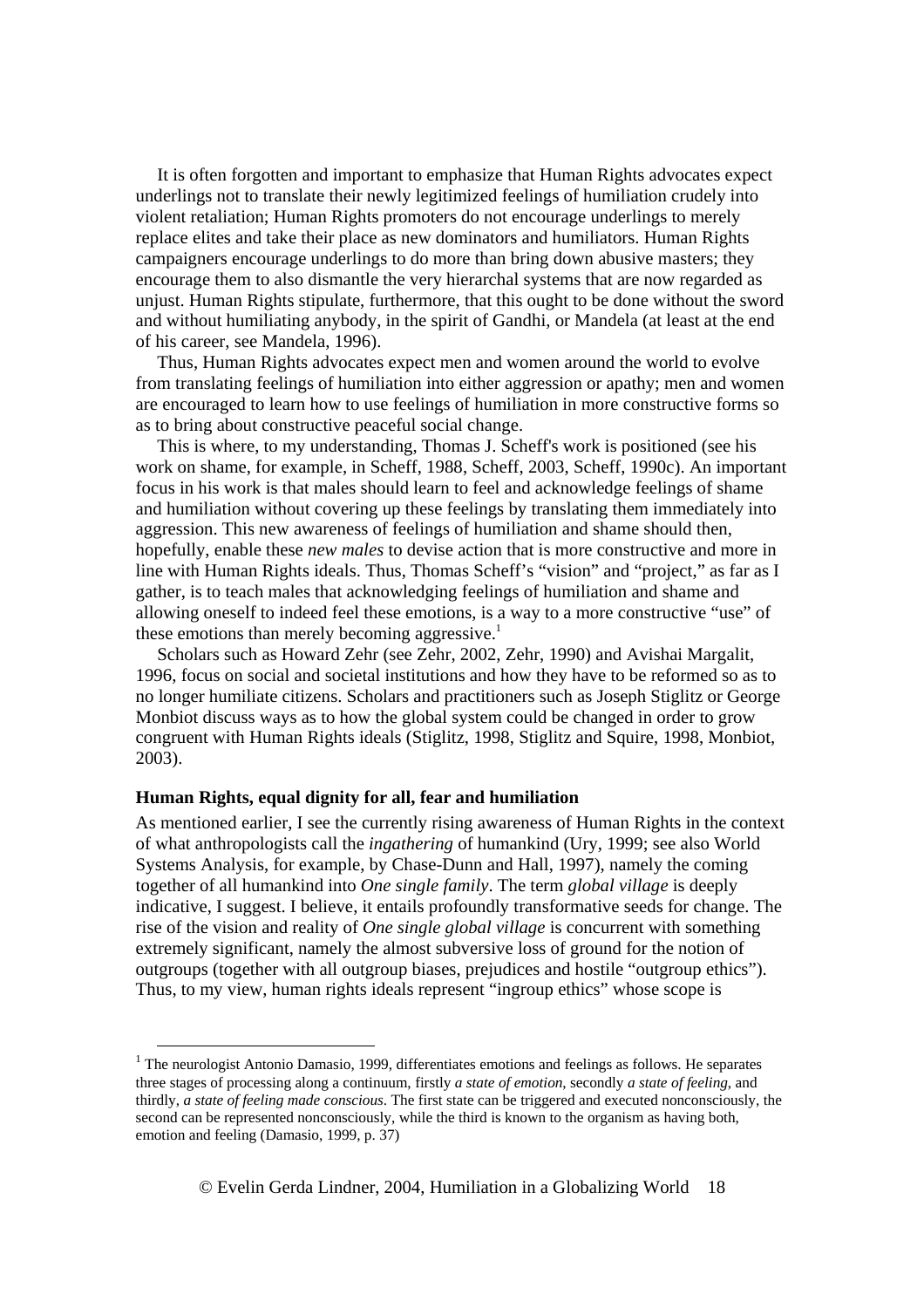expanded to the entire global village. Usually the so-called "scope of justice" (Coleman, 2003) for ingroups emphasizes social cohesion and its maintenance, so do Human Rights.

However, this is not all. As mentioned above, Human Rights ideals do not condone the mere replacement of old tyrants with new ones; they envisage the dismantling of entire hierarchical systems. Human Rights ideals represent an encouragement for underlings to continuously challenge domination and oppression (Deutsch, 2002, Sidanius and Pratto, 1999). Thus, I conceptualize Human Rights ideals to represent "inside ethics" as we know them from age-long history, however, now applied to the entire globe, and intertwined with an egalitarian message.

In former times, guardians of "inside ethics" often defended hierarchical rankings of human worthiness with the "need" to have safe, stable and coherent societies. Confucianism, still today, is not far away from such conceptualizations; obedience to authorities is regarded as a high value. And indeed, as long as the world had not yet began to evolve into *One single global village*, but still contained "*many villages*," these people had a point. "*Villages*" (groups, nations, states, etc.) faced a dangerous Hobbsian "might-is-right" world and had to stay internally cohesive and perpetually prepared for war. Males typically were sent out to die in war and obedient readiness for aggression, honed in the language of honor, was perhaps a suitable adaptation. At any time, outsiders were prone to attack, and fear of surprise attacks was rampant. International Relations theory uses terms such as the *Security Dilemma* to describe how arms races and war were almost inevitable in this atmosphere of fear.

The new global "inside ethics," or Human Rights ideals, however, aim at a new combination, not anymore maintenance of social cohesion embedded within *hierarchical rankings of human value*, but maintenance of social cohesion linked to attitudes, behaviors and institutions that promote *equal dignity for all*. I believe that this transition enshrined as the central Human Rights call for *equal dignity for all* (Article 1 of Universal Declaration of Human Rights) currently gains mainstream acceptance mainly because of the rise of the vision and reality of *One single ingroup of humanity*.

I claim that as soon as there is only *One single ingroup* left on the globe, fear of surprise attacks from distant *outsiders* is bound to subside. What gains visibility, however, is interaction with *insiders*. And this interaction is fraught with quests for recognition, appreciation and respect, quests that may lead to feelings of humiliation, and their violent handling, if unsatisfied. While formerly distant outsiders held the *many villages* of the world in fear of sudden and incomprehensible attack, today we share *One single global village* not with far-away outsiders, but with close-by fellow insiders, who ask us whether we respect them as equals. We enter a relational era. Isolated "differences," or separate "interests" lose significance, while the quality of relationships gains weight.

It is therefore, to my view, no longer *fear* of a distant enemy that is the leading emotion that subordinates all other emotions and deliberations, but *feelings of humiliation* in the face of lacking recognition for equal dignity from fellow human beings, or more precisely, feelings of *dignity-humiliation*. Fear was an inescapable emotional state that was bound to hold center stage as long as a strong Security Dilemma defined the condition of the peoples of the globe. If humiliation played a role, then it was the terminology of honor and honor-humiliation that negotiated this fear like a collective armor. Yet, at present, the Security Dilemma weakens in the wake of increasing global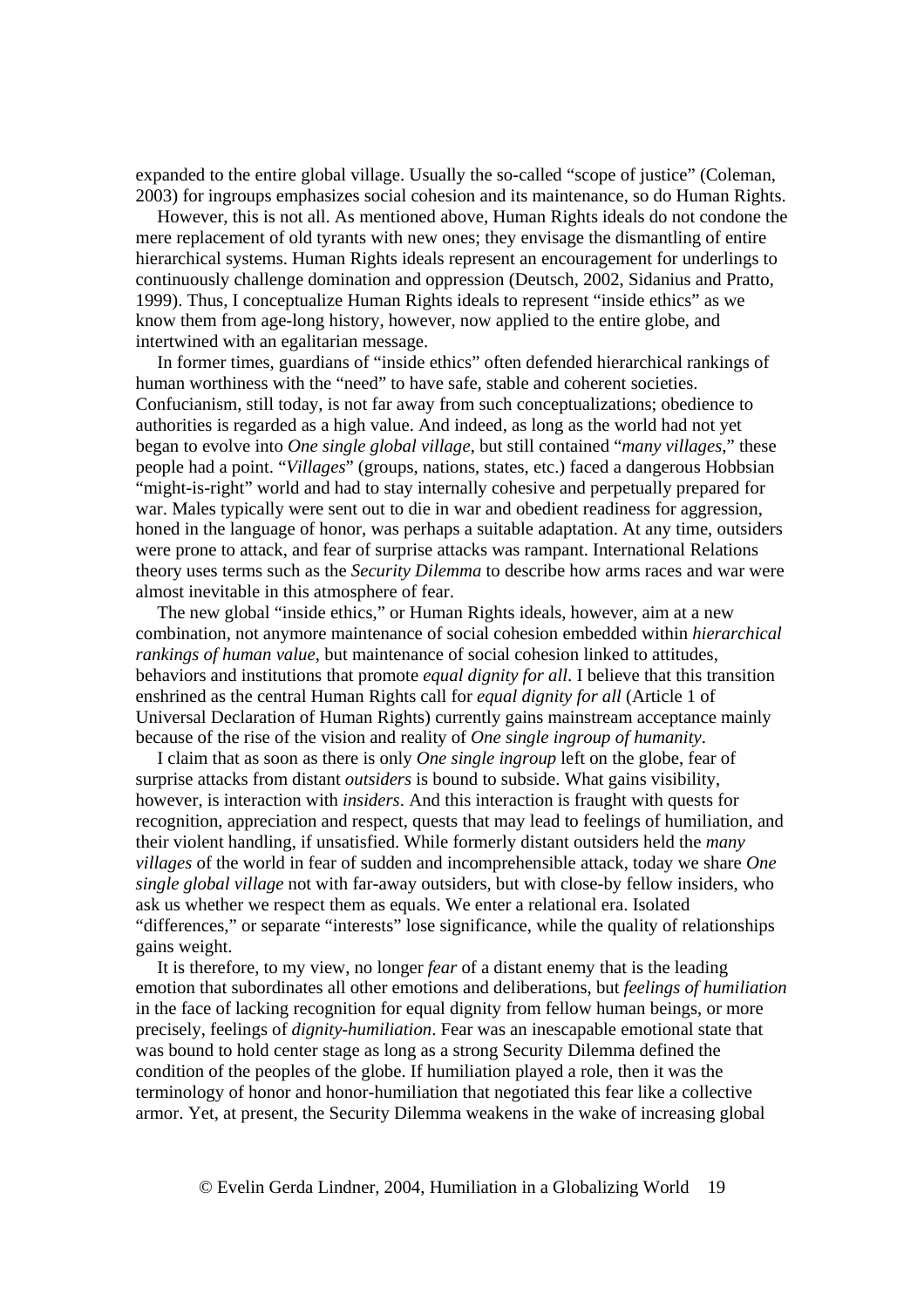interdependence and gives rise to the new notion of equal dignity for all, and, in its tail, to feelings of dignity-humiliation in case of lack of respect for equal dignity (real or imagined). Elsewhere, Lindner (2003) analyses why dignity-humiliation is bound to be more salient than honor-humiliation: while honor-humiliation keeps most humiliated people still within the ingroup, dignity-humiliation excludes people from humankind.

## **Cycles of humiliation are not being healed or prevented by inflicting humiliation**

To the detriment of all of us, the feelings of humiliation that currently are holding hearts and mind around the world in their grip are not always honed into Gandhi/Mandela-like wisdom for constructive change. "Pre-emptive prevention" of expected future humiliation, for example, was perpetrated in the Rwandan genocide in 1994, as in Hitler's Holocaust in World War II. Global terrorism seems to follow a similar logic, led by humiliation-entrepreneurs who instrumentalize feelings of humiliation among the broad masses for violence.

Most of those on the globe, who currently regard each other as "enemies," respond to attempts to be humiliated with defiance. U.S. President George W. Bush comments the beheading of South Korean hostage Kim Sun-il, in Iraq on June 23, 2004 by saying that even though "they" try to humiliate "us," even though "they" try to "shake our wills," "we" do not bow. "We" are proud of our resistance; there is no need to be ashamed as long as we do not give in. Bush said, "See, what they are trying to do, they are trying to shake our will and our confidence! They are trying to get us to withdraw from the world! So that they can impose their dark vision on people!" (U.S. President Bush June 23, 2004, seen on BBC World). From "them," we hear in the news (June 20, 2004), "Foreign affairs adviser Adel al-Jubeir said a Saudi campaign which included the shooting of Abdul Aziz al-Muqrin had destroyed al-Qaeda's capabilities. The group later confirmed in a statement on an Islamist website that Muqrin and three others were killed. It said earlier it had carried out the beheading of US hostage Paul Johnson. It also pledged to continue what it called its holy war" (retrieved June 20, 2004, from http://news.bbc.co.uk/2/hi/middle\_east/3822527.stm).

 In other words, attempts to humiliate "enemies" in order to humble them, typically end in proud and noncompliant defiance, on all sides, defiance that is then translated into cycles of humiliation and humiliation-for-humiliation instead of Mandela-like social transformation. Clearly, insubordinate defiance occurs in all contexts, in contexts of ranked worthiness as much as in contexts of equal worthiness, however, in human rights contexts it is intensified by the fact that Human Rights, unlike honor codes, no longer legitimate any rankings of human worthiness.

I have coined the word *egalization* to match the word *globalization*. I conceptualize the currently growing level of malign global injustice and rampant inequality that provide humiliation entrepreneurs with willing perpetrators as "lack of *egalization*" (*egalization* versus systematic humiliation), while I reserve the term *globalization* (versus fragmentation) for the rather benign coming-together of humankind.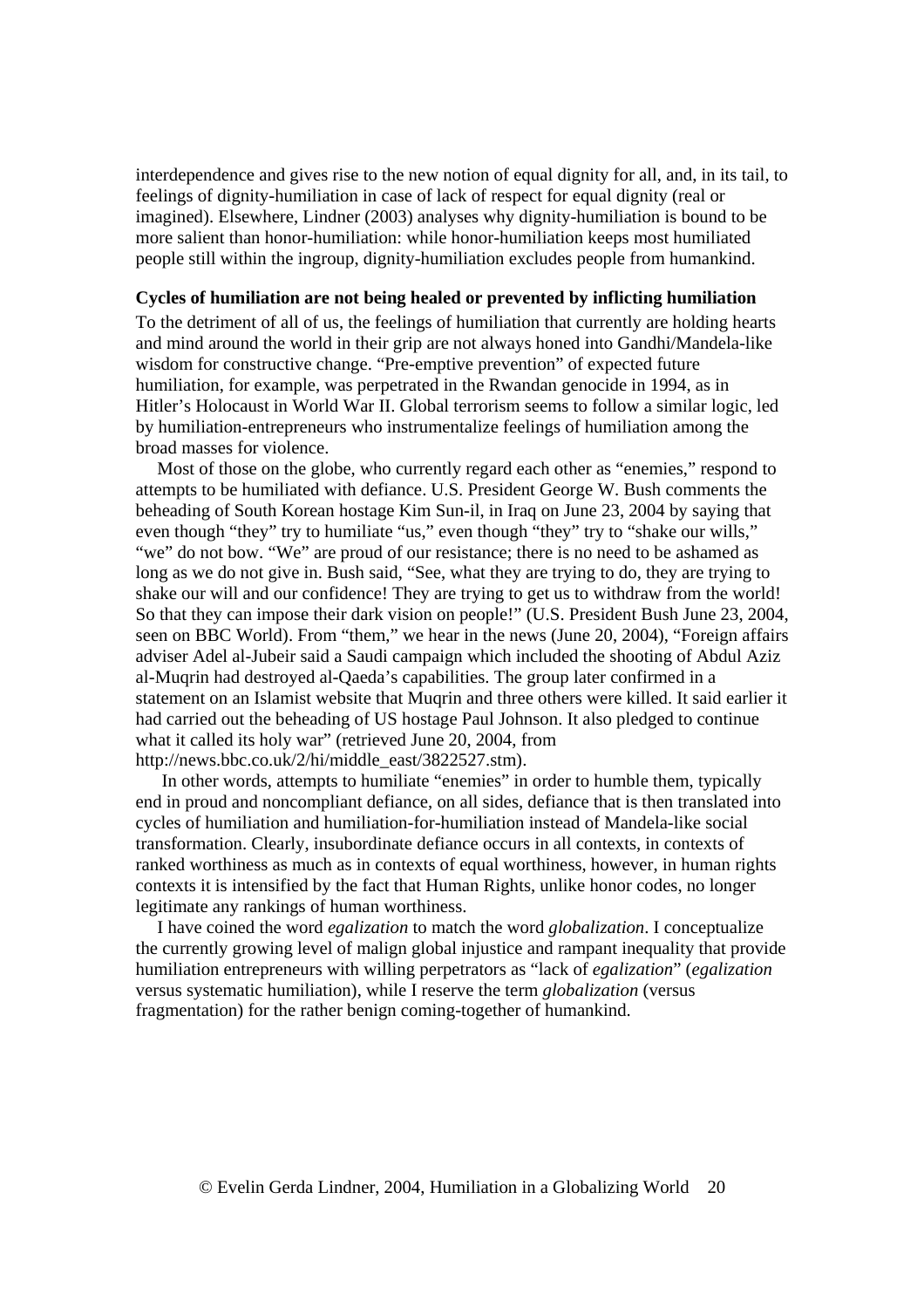## **What are the main kinds of interventions (best practices)?**

### **A** *Moratorium on Humiliation*

Respect, recognition and safeguarding equal dignity for all were terms that did not figure large in old Realpolitik. However, this does not mean that they should not be introduced into the new Realpolitik that is necessary for a new globalizing world. Public policy planning has to embrace the entire global village and include considerations for safeguarding social cohesion therein. Merely "hitting" at some "evil guys," in a "War on Terror," despite laudable intentions and noble motives, and despite the fact that sound policing should not to be neglected – if applied as overarching strategy – might rather prove to be out-dated, ineffective and insufficient, even counterproductive. A *Moratorium on Humiliation*, operationalized, mainstreamed and incorporated in public policy planning might be a more suitable approach.

## **Triple strategy for new public policies**

In practice, a triple strategy seems appropriate for the planning of new public policies. Institutions need to be built, both globally and locally, that ensure that people are not being oppressed, discriminated against, or humiliated (as called for in *Decent Society* by Avishai Margalit, 1996). For example, at the global level, at present a mechanism is sorely missing that helps the world avoid genocide as currently occurring in Sudan. United Nations institutions are merely not yet developed sufficiently.

However, better institutions are not the whole solution. They must be filled with different contents as compared to former times. Marriage might serve as an example. In former times it was a rather contractual relationship. It was sufficient to enter the institution and follow its rules thereafter. Nowadays, a marriage is a fluid relationship that requires continuous attention and nurturing. None of the partners can merely lean back and trust that the institution is guaranteeing the success of the marriage. Permanent relationship work is needed. Likewise, relationships between groups at local and global levels require continuous nurturing. First, attention needs to be given to this new necessity, and second, the social skills for doing so must be learned.

Bennet, 2004, writes about Israel's Prime Minister Ariel Sharon, and his allegiance to a "we won't-be-fooled-again attitude." Sharon received advice from his mother in the early 80's, when he was negotiating with the Egyptians: "Do not trust them! You cannot trust a piece of paper!" Sharon's answer is the appliance of sheer force on his "marriage partner," the Palestinians.

While the insight belongs into present times, namely that a piece of paper indeed is not sufficient and that anybody blindly relying on a contract may be fooled, the remedy found by Ariel Sharon is belonging to the past. While sheer force as a strategy was common and efficient in former times, in marriages and elsewhere, nowadays, relationships are expected to be maintained in different ways. Human Rights ideals turn the appliance of sheer force into illegitimate humiliation. No wife, no fellow human being, in a world that is steeped in the Human Rights message, can accept sheer force and respond with humility; violence might be a more probable result. Old methods do not anymore work in a new framework of novel moral norms and expectations.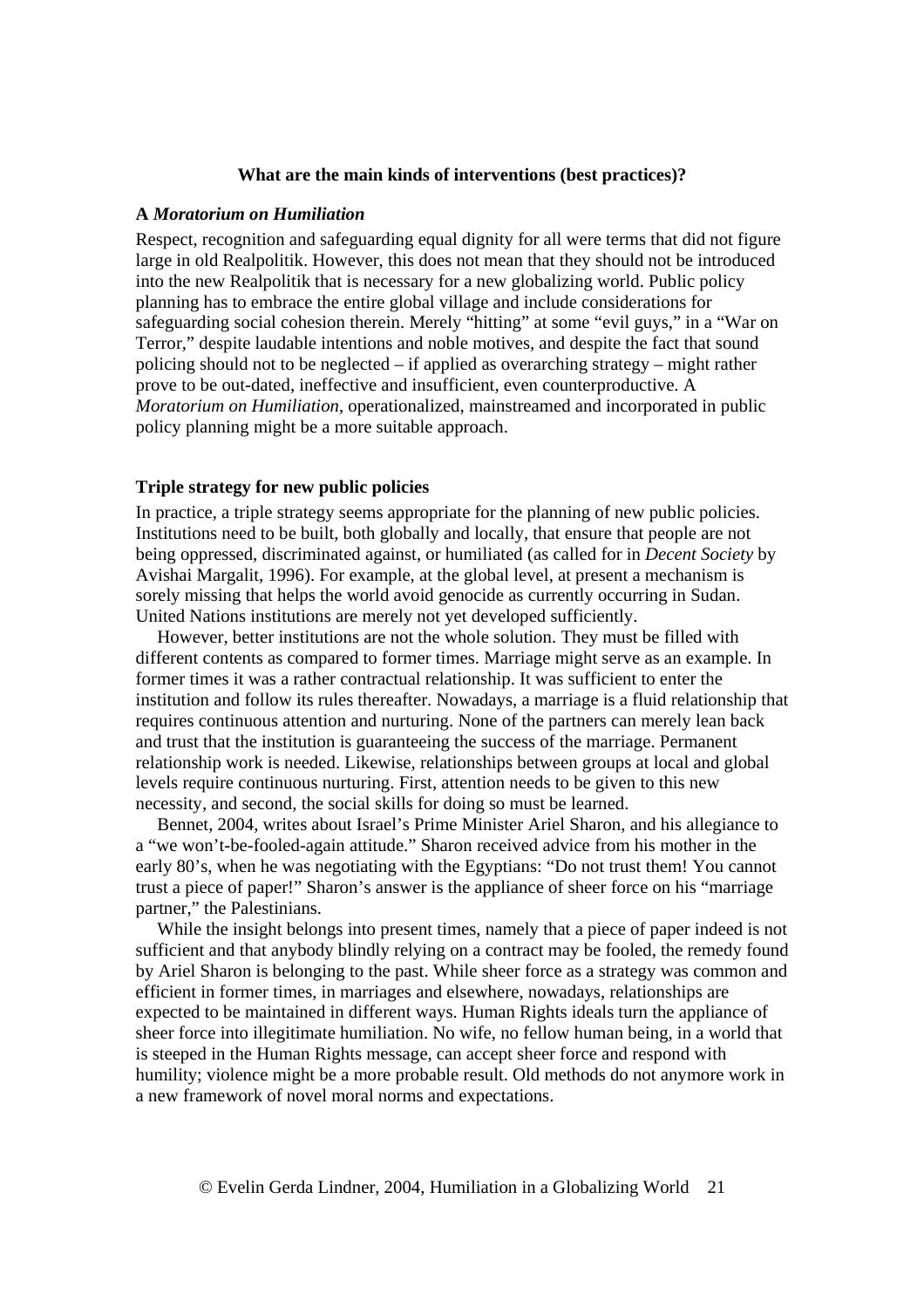First, new decent institutions have to be built, both locally and globally, that heal and prevent dynamics of humiliation (*Decent Society, Margalit*, 1996). Second, new attention has to be given to maintaining relationships of equal dignity. Third, new social skills have to be learned in order to maintaining relations of equal dignity. We need not least, a new type of leaders, Mandelas, who are no longer autocratic dominators and humiliationentrepreneurs, but knowledgeable, wise facilitators and motivators, who lead toward respectful and dignified inclusion of all humankind as opposed to hateful polarization. All three tasks, albeit informed by ideas and practices developed in the past, are historically new and unparalleled in their scope.

## **Triple strategy for the resolution of violent conflict**

With respect to violent conflict, both at the global and local level, the paradigm of good quality *policing* of *neighborhoods* needs to replace the paradigm of *war* on *enemies*. The global village, as any village, needs to maintain its inner security by good quality policing. War is typically waged with neighboring "villages." In the case of the global village, there is no "neighboring village" left. Thus the paradigm of war loses its anchoring in reality, and the paradigm of policing is what is still relevant. And good quality policing connects coercion with respect.

During my time in Egypt (1984-1991), I was amazed at the low rate of crime and unrest in Cairo, a huge metropolis of at that time ten to fifteen million people. I soon understood that a high amount of *social control* is part of Egyptian culture. I frequently witnessed incidents that gave testimony to this social control. When I analyzed conflict resolution and containment scenes in the streets of Cairo, I observed a twenty-to-two ratio, or at least a ten-to-two ratio. Ten or up to twenty physically powerful men were required to *cool* and *pacify* two clashing opponents. The young men in the Cairo scenes did not need to exert brute force because they outnumbered the quarrelers. Their overpowering count enabled them to combine coercion and respect. Respect alone would not suffice, and coercion through outnumbering alone neither.

If this scenario is to be taken as a blueprint for attending to violent conflict, it is a combination of coercion and respect that has to be striven for by the international community, the United Nations, and bystanders in general. Resources for the prevention, containment, and resolution of conflicts around the world are to be increased. *Overpowering* numbers of blue helmets/global policepersons with credible *overpowering* mandates and well-devised *overpowering* strategies are required, embedded in an overall approach of respect.

### **New application of traditional "male" and "female" role descriptions**

This approach, incidentally, combines elements of coercion and respect that also can be mapped onto traditional male and female role descriptions. What is combined is "female" talking, understanding, empathy, perspective-taking and healing on one side, and a "male" potential for overpowering, coercion, and force on the other. "Male" strength and well-dosed counter-aggression are required to hold the fighters. "Female" awareness of the cohesion of the social fabric is needed to take the fighters seriously. To combine the "male" aspect of force with "female" empathy could be described as the modern recipe of conflict resolution. The old "male" strategy of hitting, of destructive force, is no longer appropriate in an interdependent modern *global village*, while the "male" ability to use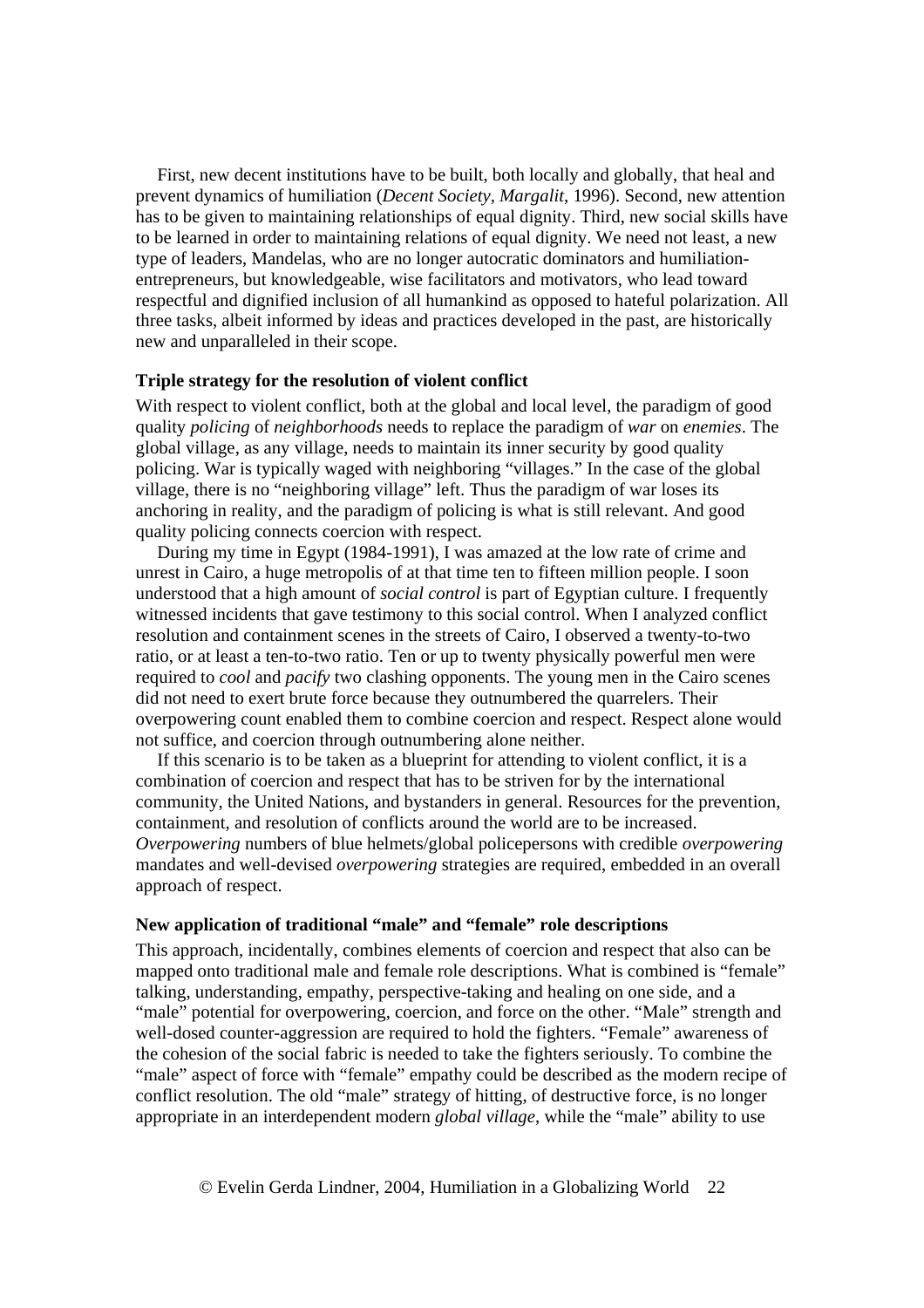restraining force continues to be an important tool, though in a more steady and longstanding application and combined with empathy and respect.

*UNESCO's Culture of Peace Programme* urges precisely the strengthening of the "female" aspect in conflict resolution efforts. The list is a long one: using multi-track, "track II" and citizen-based diplomacy; installing early warning institutions; rethinking the notion of state sovereignty; setting up projects to better study and understand the history of potential conflict areas, collect this information and make it available to decision makers; using psychology not only on a micro-level, but also on a macro-level, taking identity as a bridge; keeping communication going with warring parties; talking behind the scenes; including more than just the warlords in peace negotiations; developing conflict-resolution teams with less hierarchy and more creativity; setting up mediation teams; installing "truth commissions;" allowing warring parties to feel the world community's care, respect and concern; taking opponents in a conflict out of their usual environment; taking the adversaries' personal feelings and emotions seriously; recognizing the importance of human dignity; introducing sustainable long-term approaches on the social and ecological level; progressing from spending aid-money after a disaster to allocating resources to prevent it; and so on.

To summarize, the *global village* embodies *One single inside* sphere. The traditional "male" role description of *going out*, fighting the enemy and conquering the unknown – being unidimensional, unilateral and more short-sighted – loses significance since it was only appropriate *outside* the *village* or around its borders. The world as a single *global village* no longer provides an *outside*. Men themselves, as travelers and explorers, were responsible for this development which now makes their traditional strategies in many ways inappropriate and dysfunctional.

Maintaining social cohesion in an *inside* sphere means complex, relational, multilateral, foresighted, integrative and holistic strategies such as mediation, alternative dispute resolution and police deployment (for example peacekeeping forces) instead of traditional military combat. *Subsidiarity*, *quality* (and not quantity) of life, *culture of peace* – all these are keywords and concepts which stem from traditional "female" role descriptions, showing how much the new strategies are, conceptually, "female" approaches.

Thus, *globalization* opens space for women and "female" strategies, inviting both women and men into embracing and combining them with the traditional "male" strategy of coercive containment. And Human Rights ideals call for *egalization*, meaning equal dignity for all humankind, to be the broader guiding framework for globalization.

### **Triple strategy for underlings who wish to carry out uprisings**

For the downtrodden around the world, be it women or discriminated minorities of any kind, who wish to carry out a successful and constructive uprising and change their lowly lot, a Mandela would have another threefold advice. He himself implemented this strategy most wisely: First, underlings who wish to change their lowly situation constructively, have to psychologically step outside of the master-slave dyad and learn to think autonomously. Second, they have to stop merely re-acting to the master's actions and definitions, and begin to act. Third, underlings must teach their master elites that change is necessary and unavoidable, both normatively and practically, and that a peaceful transition is preferable to violence and war.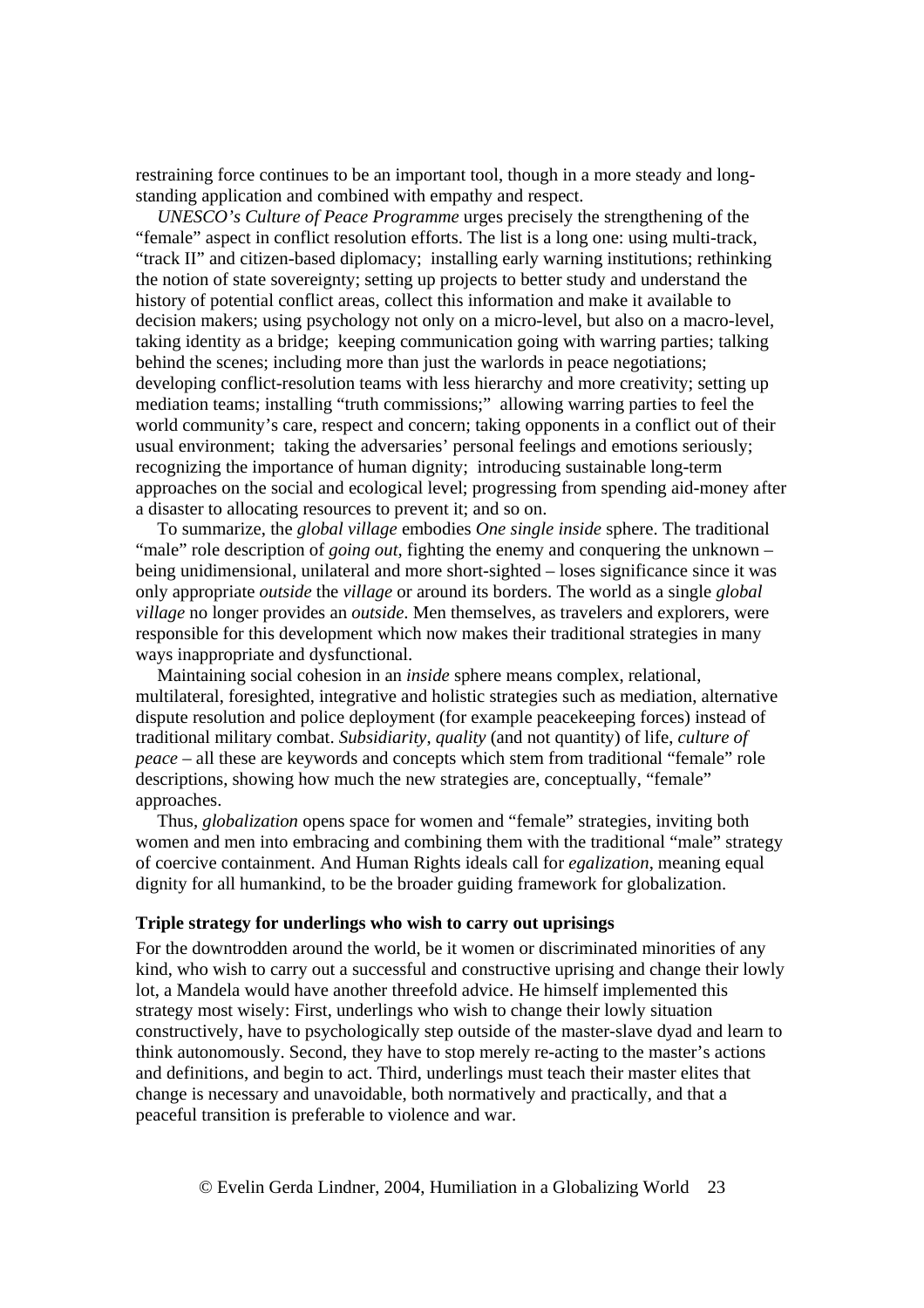# **Triple strategy for third parties wishing to ensure peace**

For third parties who are trying to secure peace around the world, yet another threefold approach seems significant. First, it is important to identify the fault lines between moderates and extremists in opposing camps. Not the Singhalese or Tamils, for example, are the parties to reckon with, but the Mandelas (moderates) as opposed to the humiliation-entrepreneurs (extremists) on both sides. Second, third parties need to facilitate alliances between moderates of both camps to transform violent reactions to feelings of humiliation among extremists. Third, humiliating living conditions of the broad masses must be minimized, because otherwise frustrated masses will be open to recruitment by humiliation-entrepreneurs.

# **Celebrate humanity**

Sultan Somjee, Kenyan ethnographer honored by the UN for his efforts to preserve indigenous people's peace traditions, says in response to the Iraqi Prisoner Abuse of 2004, "Humiliation does not have nationality, religion, color or gender. Humiliation of one human being humiliates humanity and our dignity of being." I would add, only if we avoid institutions, attitudes, and behavior with humiliating effects will we create a future for our world in the spirit of Kofi Annan's promotion for the Olympic Games of 2004, namely "celebrate humanity."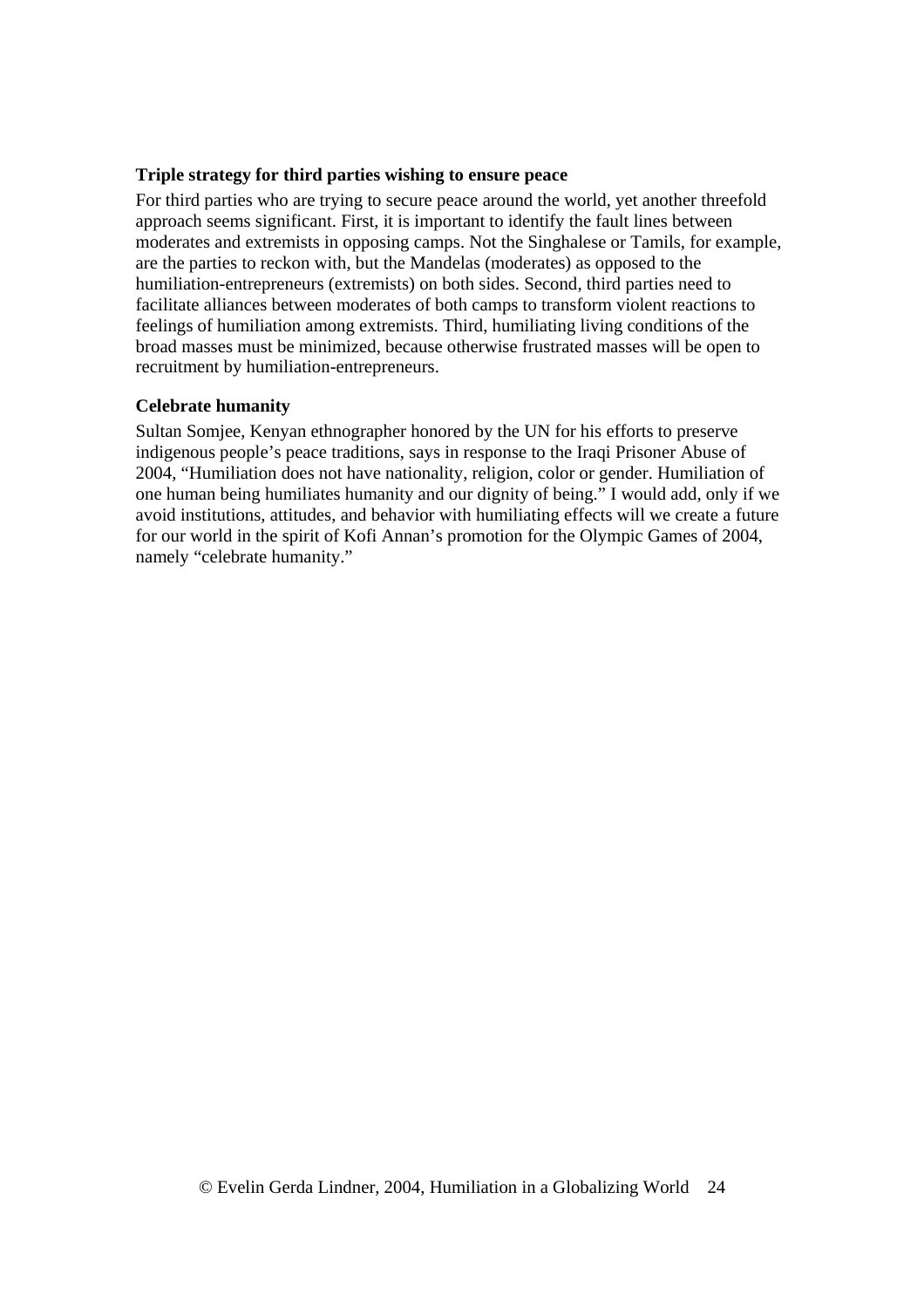# **Humiliation in a Globalizing World: Does Humiliation Become the Most Disruptive Force?**

Lindner, Evelin Gerda (2004). *Humiliation in a Globalizing World: Does Humiliation Become the Most Disruptive Force?* New York, NY: Paper prepared for the "Workshop on Humiliation and Violent Conflict," November 18-19, 2004 at Columbia University.

#### **Evelin Gerda Lindner, MD, PhD, PhD (Dr psychol, Dr med)**  Social scientist

Founder of Human Dignity and Humiliation Studies (www.humiliationstudies.org) and affiliated to the University of Oslo, Department of Psychology (http://folk.uio.no/evelinl/), the Maison des Sciences de l'Homme, Paris, and in cooperation with the Columbia University Conflict Resolution Network, New York

In order to understand a globalizing world, we need "global" research, as well as the participation of researchers who have a global outlook and global experience. In my case, a specific biography made me acquire a profoundly global perspective and identity. This experiential background has led me to conceptualize psychology in a specific way, first, as being embedded within broader historic and philosophical contexts, second, as being profoundly intertwined with global changes, and third, as currently gaining significance. I avoid single interest scholarship, work transdisciplinary, and probe how even local microchanges may be embedded within larger global changes.

In my case, the lack of a clear sense of belonging during childhood (being born into a family of displaced people) made me particularly sensitive to identity quests and urged me to learn about and become part of the rich and diverse *world culture* that belongs to *all of us*, as opposed to being part of any particular national *sub*-culture. Nagata, 1998, wrote an article, *Being Global: Life at the Interface*, whereby living at the interface means living as an immigrant in another culture. In my case, I have accustomed myself to living in many cultures and in many interfaces, more so, have made the very interface my home.

My personal development parallels recent epistemological trends in many ways. Psychologists, for example, are at present beginning to overcome their "physics envy" (Ray and Anderson, 2000, p. 180) and start to integrate quantitative research approaches into larger contexts and allow for triangulation with qualitative research paradigms. My personal development also parallels the current trend towards rather relational theories in social science, away from individualist concepts that do not capture the complexities of a relational, emotional, and social world.

I believe that both, my personal maturation and current epistemological trends are intertwined with and nurtured by a growing awareness that humankind is *One single family*. As long as people lived rather apart, it was not seen as possible, really, that people from different cultures could indeed *understand* each other. Cultures were regarded as a priori separate, and not as part of one single culture of homo sapiens, where people react to each other in relational ways, and altogether are perhaps more similar than different.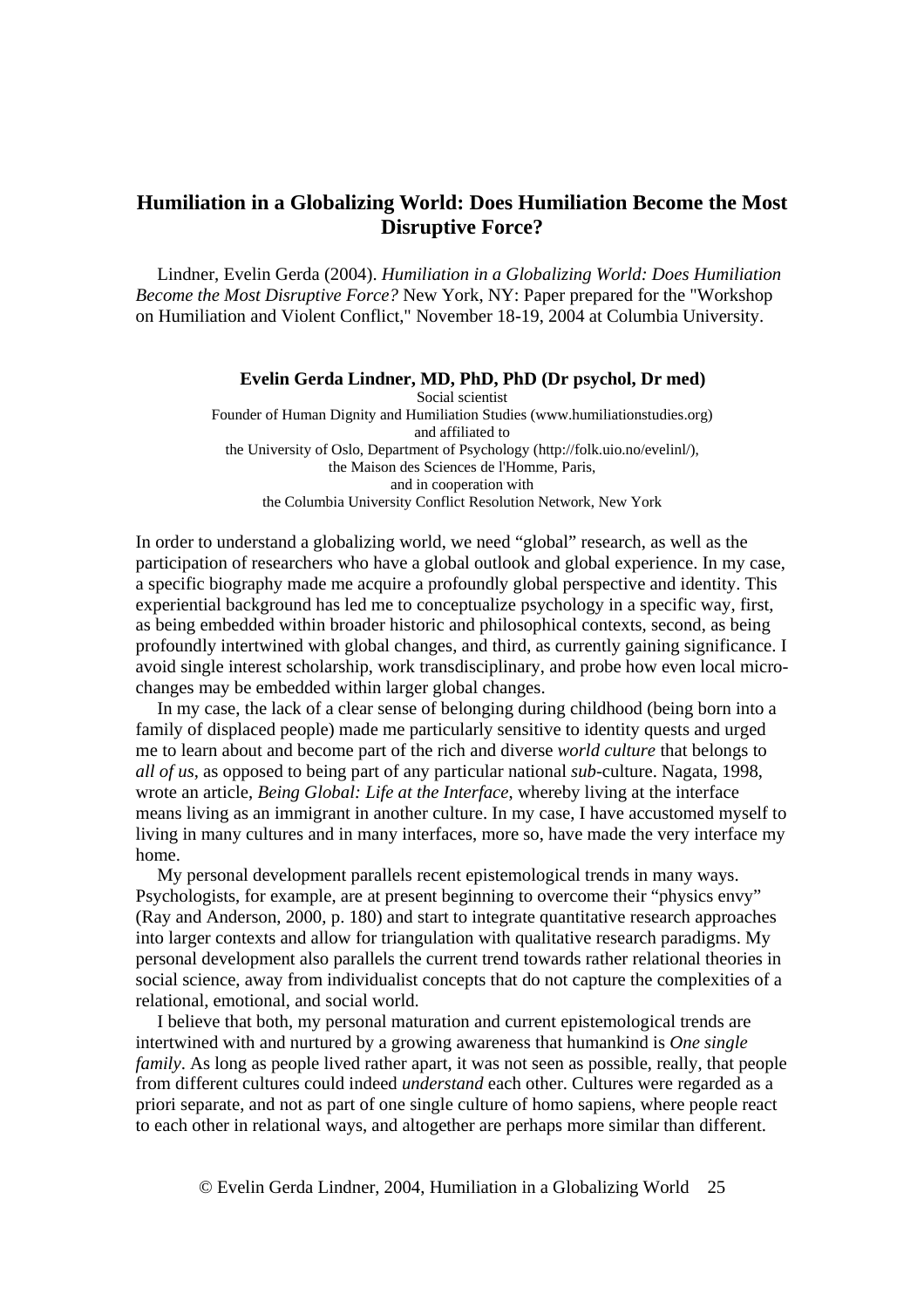My conclusion after three decades of global experience is that we, the human inhabitants of the earth, are more similar than different and that there is ample common ground on which we can build. I suggest that this common ground connects people and draws them into relationships, and, if this trend is cherished, respected and nurtured, and if people are attributed equal dignity, it can help turn separating differences into valuable diversities and into sources of enrichment as opposed to sources of disruption.

Even though having a "global horizon" is on the increase, $\frac{2}{3}$  still most people respond to the question "where are you from?" with the name of a country. This outlook entails a framing of the world in terms of *my* people, *my* history, in relation to *your* history and *your* people. In my case, I have developed an identity of being a citizen of the global village, and thus *all* people's history is *my* history and *all* people are *my* people. This does not mean a rejection of local, national or regional identifications; it means lovingly including them within larger outlooks, broadening inner horizons and going beyond usually taken-for-granted inner boundaries. In my case, side-effects of this inner development are, among others, a longer time horizon as to my academic analysis, and transdisciplinarity in my academic positioning, both incidentally representing also current avant-garde trends.

There are still few people around with such broad backgrounds and global anchoring, yet their number is increasing and more and more people are drawn into this trend at least to some extent. Thus, my perspective and standpoint is not only particularly "global" but also future-oriented. My experiences and analyses will probably become more common in the future, both in the daily lives of lay persons as well as in scientific practice.

Ray and Anderson, 2000, carried out surveys and interviews, which show that we currently witness the emergence of a new movement, the *Cultural Creatives*. When I read their characterizations, I appear to be at the forefront of this movement with my global outlook, my quest for broader meaning<sup>3</sup> (as opposed to narrow material or status gratifications), my desire to build bridges, between what Ray and Anderson call *Moderns* and *Traditionals* as well as toward what Ray and Anderson would perhaps call *Pre-Moderns*. I also bridge the *Consciousness Movement* and *Social Movement* that make up the *Cultural Creatives Movement*, according to Ray and Anderson.

To my view, my intuition that humiliation, a deeply relational concept, plays a core role in a globalizing world is deeply anchored in my global life world. Few people from the rich West try to enter into deep relationships with the rest of the world. Even when they travel, they pay *visits*, from *my* country to *your* country, and maintain the illusion that the West is somewhat independent from the rest and that discord can be attributed to culture difference, to *them* and *their* (backward) culture, or *their* unfathomable evil motives. Many travelers overlook that the rest of the world is deeply connected with the rich parts of it and that this relationship is probably more relevant than cultural differences. And, this relationship may be characterized by feelings, such as admiration, or envy, or, when we talk about serious disruptions such as terrorism, by feelings of humiliation.

<sup>&</sup>lt;sup>2</sup> Ray and Anderson, 2000, carried out surveys and interviews and report that there is a newly emerging movement, the *Cultural Creatives*, who have a global outlook, even if global experience is lacking.  $3$  I was early on influenced by Victor E. Frankl and his work on Sinn (meaning), see Frankl, 1972, Frankl,

<sup>1963,</sup> and recently I detected a related Japanese approach of "Meaningful Life Therapy" by Morita and Levine, 1998, see also Reynolds, 1987.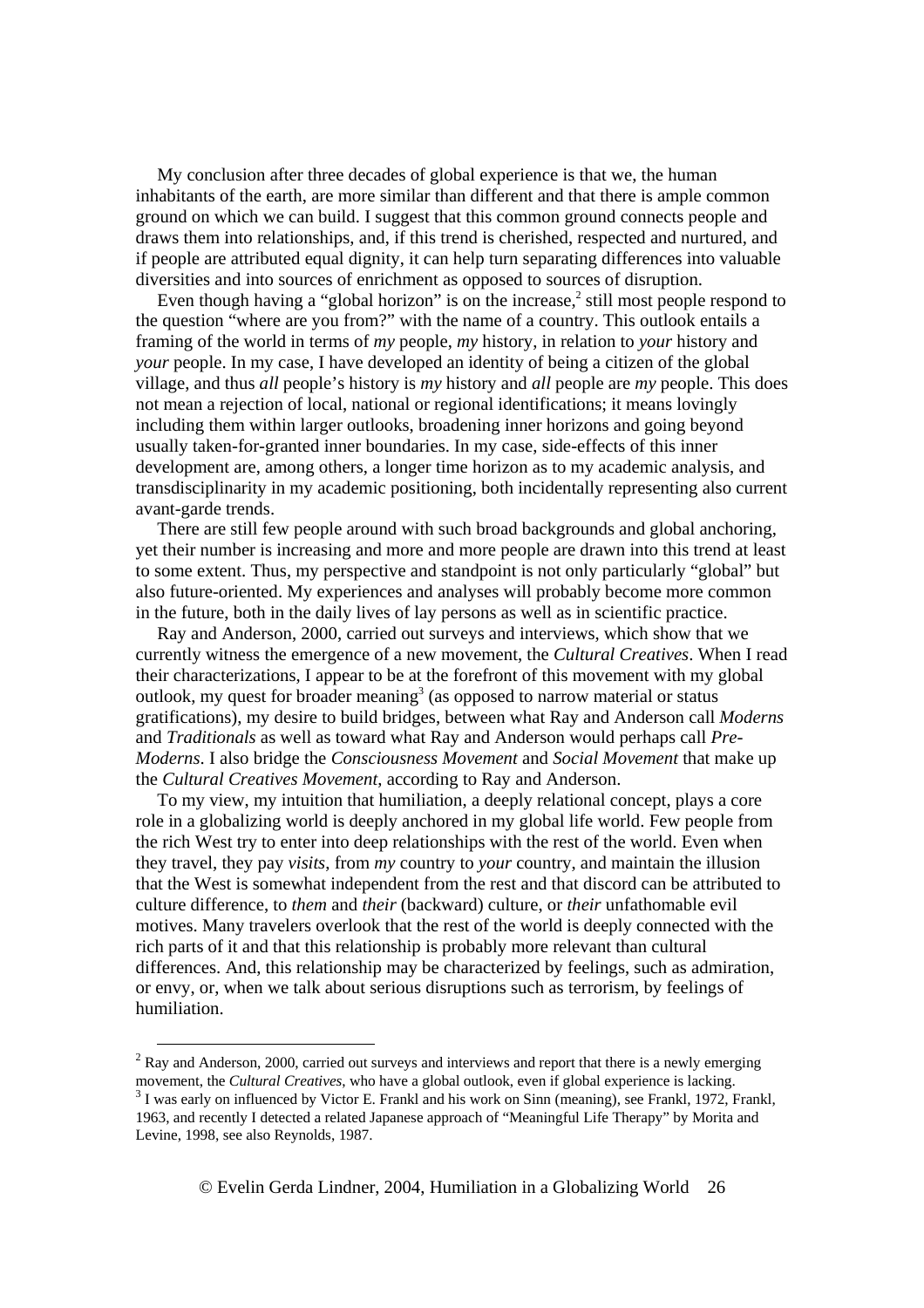Over the years my intuition grew that basically all human beings yearn for recognition and respect, and that the withdrawal or denial of recognition and respect, experienced as humiliation, may be the strongest force that creates rifts between people and breaks down relationships. Thus, I believe that the desire for recognition unites us human beings, that it is universal and can serve as a platform for contact and cooperation. I suggest that many of the rifts that we can observe stem from a related universal phenomenon, namely the humiliation that is felt when recognition and respect is lacking. I do not believe that ethnic, religious, or cultural differences create rifts by themselves; on the contrary, diversity can be a source of mutual enrichment – however, diversity is enriching only as long as it is embedded within relationships that are characterized by respect. It is when respect and recognition are failing, that those who feel victimized are prone to highlight differences in order to "justify" rifts that were caused, not by these differences, but by something else, namely by humiliation.

Therefore I ask: Could it be the case that in a globalizing world, *feelings and acts of humiliation* increasingly represent *the* most significant phenomena to be reckoned with? In this paper, I would like to put forward a framing of current and past events that defends this conceptualization. In my work, I treat humiliation as a historical-culturalsocial-emotional construct that is changing over time rather than as an a-historic emotional process (for mechanisms of emotional production, classic names come to mind, such as Max Weber, Emile Durkheim, George Herbert Mead, or Erving Goffman; see, furthermore, Collins and Makowsky, 1993, as well as Collins, 1999). I take that the currently living generations find themselves in a crucial historical transition phase from an old *honor world* (and honor-humiliation) to a vision of a future world of *equal dignity* (and quite distinct dignity-humiliation).

To say it shortly and bluntly: Was not the downing of the Twin Towers on September 11, 2001, a cruel attempt to humiliate the only still existing super-power, the United States?

We learn from the *National Commission on Terrorist Attacks Upon the United States (also known as the 9-11 Commission)* in their *Outline of the 9/11 Plot* the following, As originally envisioned, the 9/11 plot involved even more extensive attacks than those carried out on September 11. KSM maintains [the idea for the September 11 attacks appears to have originated with a veteran jihadist named Khalid Sheikh Mohammed, or KSM] that his initial proposal involved hijacking ten planes to attack targets on both the East and West coasts of the United States. He claims that, in addition to the targets actually hit on 9/11, these hijacked planes were to be crashed into CIA and FBI headquarters, unidentified nuclear power plants, and the tallest buildings in California and Washington State. The centerpiece of his original proposal was the tenth plane, which he would have piloted himself. Rather than crashing the plane into a target, he would have killed every adult male passenger, contacted the media from the air, and landed the aircraft at a U.S. airport. He says he then would have made a speech denouncing U.S. policies in the Middle East before releasing all of the women and children passengers" (National Commission on Terrorist Attacks Upon the United States (also known as the 9-11 Commission), 2004a, p. 13).

Later we read in *Overview Over the Enemy*, "Al Qaeda remains extremely interested in conducting chemical, biological, radiological or nuclear attacks" (National Commission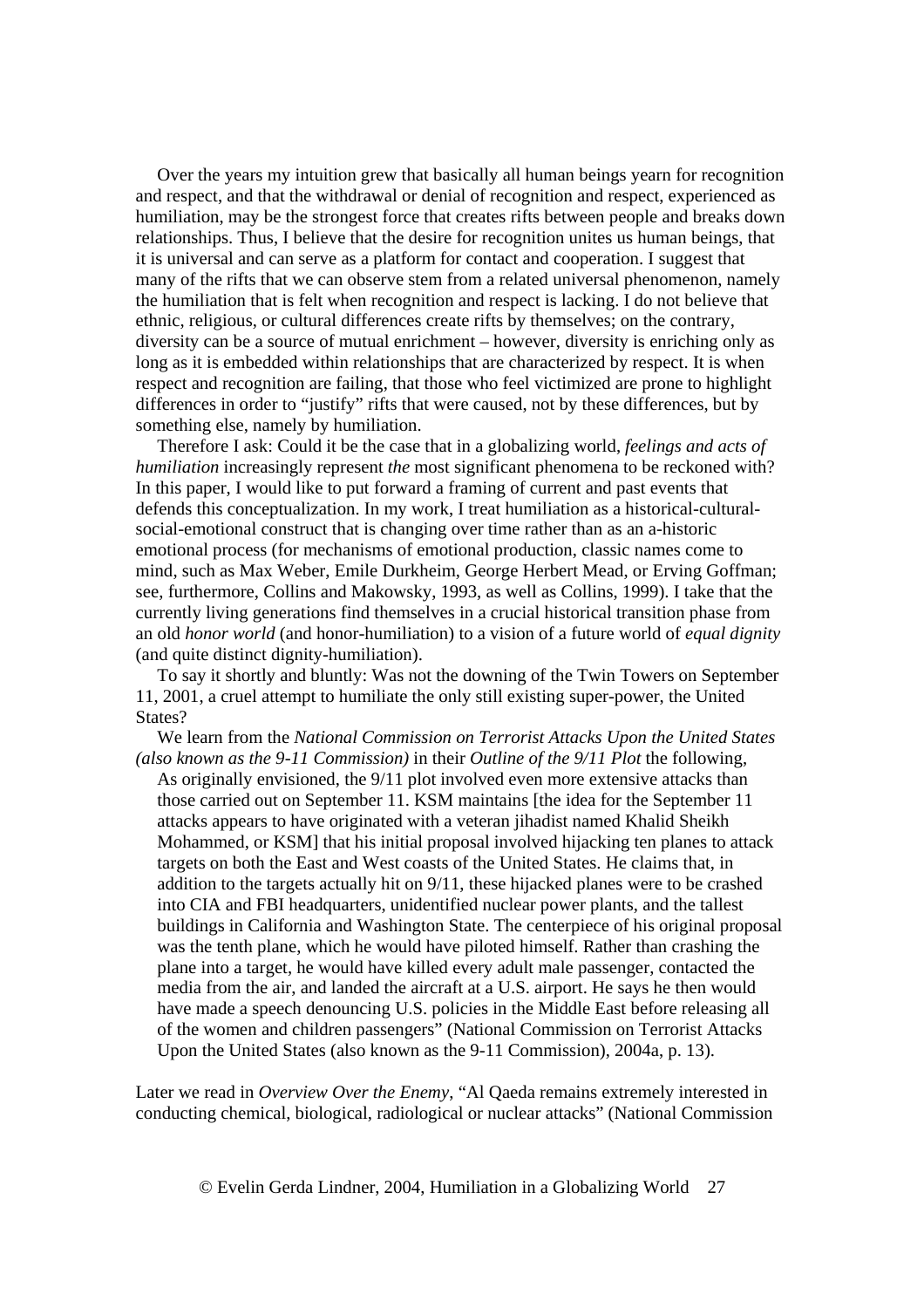on Terrorist Attacks Upon the United States (also known as the 9-11 Commission), 2004b, p. 12).

We learn about the roots of Al Qaeda as follows, "By 1992, Bin Ladin was focused on attacking the United States. He argued that other extremists, aimed at local rulers or Israel, had not gone far enough; they had not attacked what he called 'the head of the snake,' the United States. He charged that the United States, in addition to backing Israel, kept in power repressive Arab regimes not true to Islam. He also excoriated the continued presence of U.S. military forces in Saudi Arabia after the Gulf War as a defilement of holy Muslim land" (National Commission on Terrorist Attacks Upon the United States (also known as the 9-11 Commission), 2004b, p. 2).

How come, we might ask, that the United States, priding themselves for promoting happiness for everybody and promising unprecedented wealth, a vision enshrined in an enthusiastically idealistic "American Dream," is being called "the head of the snake"? And how come that this is the view harbored not only by some lone crazy lunatic, but that it inspires hundreds of active followers, and thousands, or even millions of sympathizers? Why do these people hold on to such gloomy outlooks as martyr death? Why do they not flock to American lands, or at least embrace American values and get happy and wealthy? Money does not seem to motivate them, at least not the leaders. Bin Laden and supporters have enough of it. Mohammed Atta had nothing standing between him and a comfortable western life.<sup>4</sup> So, what does motivate these people? Envy? Humiliation?

Would it not be wise to tackle such questions, in order to avoid descending in nuclear, chemical and biological destruction? Terrorists are hard to track down and difficult to combat; they eclipse traditional warfare methods. Should we not embrace new strategies of safeguarding "security" that include the mindsets of people in violent conflicts?

I have elsewhere pointed out that feelings of humiliation may lead to violent acts of humiliation and that spirals of violent humiliation-for-humiliation may represent the only real *Weapons of Mass Destruction* we face. Highjacking planes (9-11), or hacking neighbors to death with machetes (genocide in Rwanda 1994), are all "cost-effective" methods of mayhem that work when willing perpetrators are driven by what? Perhaps by feelings of humiliation, both authentically felt and/or instigated by ruthless extremist leaders, the Hitlers of our days? I suggest that feelings of humiliation represent the *Nuclear Bombs of the Emotions*.

On April 28, 2003, conservative Lord Douglas Hurd (British Foreign Secretary 1989- 1995, in office during the first Gulf War) spoke about the state of the world after the 2003 Iraq war.<sup>5</sup> Hurd had just returned from a tour through the Arab world and reported that the populations there were in a state of *sullen humiliation*. Not the governments, he noted, – they were rather US friendly – but the people in the streets. Hurd referred to the Egyptian President Hosni Mubarak saying that U.S. policy is stimulating the bin Laden

<sup>&</sup>lt;sup>4</sup> I remember an Iranian friend living in Norway, a scholar at university, telling me that he came to the West full of hope, feeling that he was "one of us." However, so he recounted, his feelings turned sour when he realized that he was frowned upon, discriminated, and repeatedly humiliated as "one of them." He did not expect to meet such ingrained contempt for "other" people, particularly those coming from the Arab world or Africa. He explained to me that the West should not be surprised that some people, returning home from such disappointing encounters with the West, would promote anti-Western views. He referred to Frantz Fanon (Fanon, 1986, Fanon, 1963), who experienced a similar shift from admiration to humiliation and subsequent rage.

<sup>&</sup>lt;sup>5</sup> On BBCWorld in BBC Hardtalk with Jon Sopel.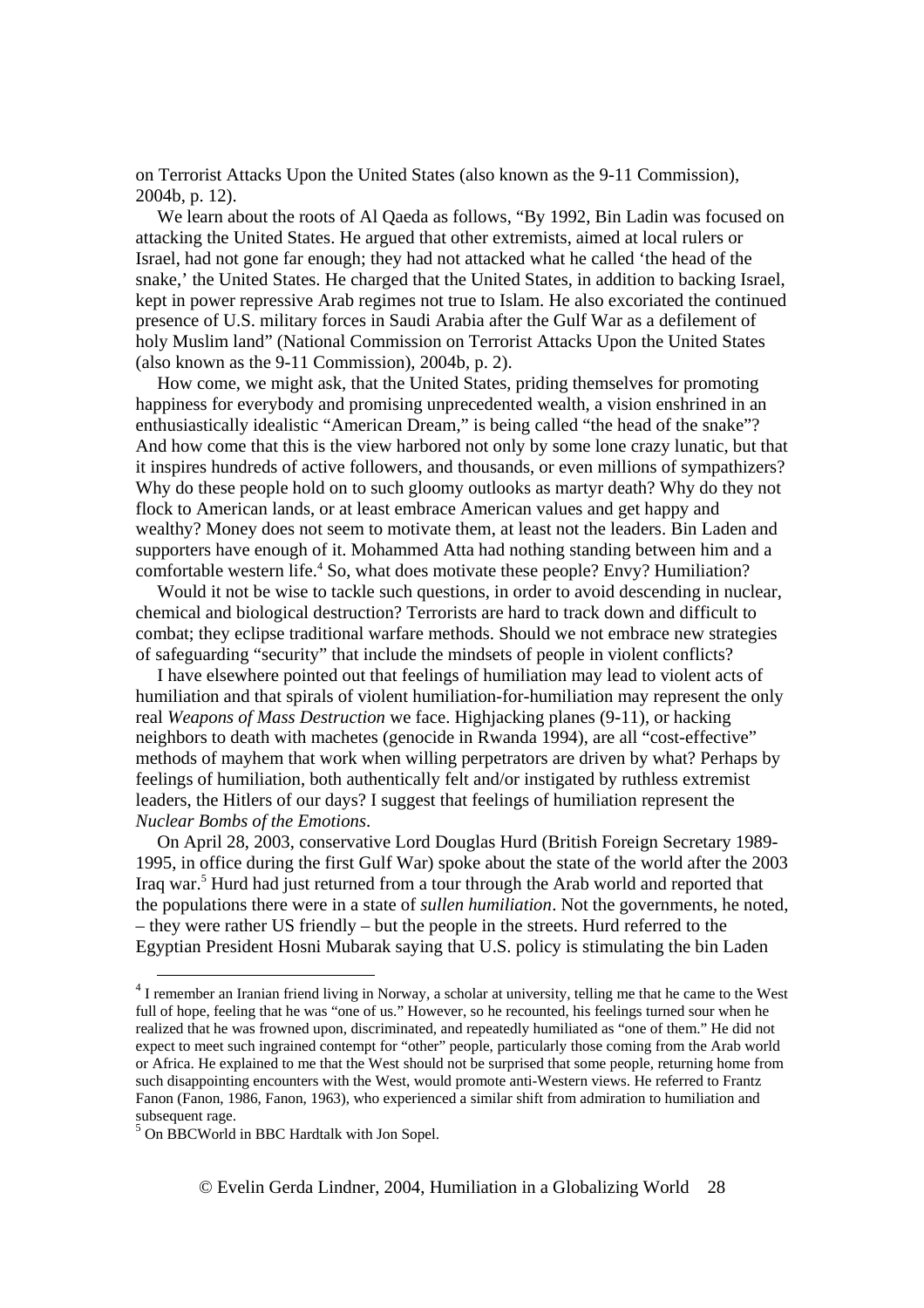phenomenon rather than counteracting it. There is the *wounded giant* on one side, Hurd explained, erupting in energy since September 11, not anymore isolationist but rather imperialist, and on the other side Arab populations who are enwrapped in gloomy humiliation opposed to America roaming their region. Arab citizens want to travel and study in US universities, but not have Americans act like masters.

Hurd's observations are confirmed by others. Shibley Telhami (2002) writes, "Today militancy in the Middle East is fueled …by a pervasive sense of humiliation and helplessness in the region. This collective feeling is driven by a sense that people remain helpless in affecting the most vital aspects of their lives, and it is exacerbated by pictures of Palestinian humiliation. There is much disgust with states and with international organizations" (Telhami, 2003a, p.  $1^6$ ).<sup>7</sup>

Having lived in Cairo, Egypt, for seven years, from 1994-1991, working there as a psychological counselor and clinical psychologist – I can only agree with Hurd's and Telhami's observations. Most importantly, feelings of humiliation were relevant long ago, not just subsequent to 9-11. Western analysts, with the relatively short historical horizon that prevails in Western culture, often underestimate the much longer timeframes within which other cultures place their feelings and deliberations. Western experts therefore tend to quickly dismiss the humiliation hypothesis, because in their eyes "valid" tangible grievances lack prior to 9-11. However, I suggest, that it might pay to look for longer time-frames and consider that not all players follow the Western construct of homo economicus who merely is interested in short-term material gain. The need to be recognized, validated, appreciated and respected as important and weighty player on the world stage might be as salient, as may be feelings of humiliation when such respect is perceived to be failing (whether this is real or imagined).

### **Current State-of-Art**

#### **Lindner's approach to research on humiliation**

In 1994, after many years of international experience – in the fields of medicine and psychology in Asia, Africa, Middle East, America and Europe, and later seven years in Egypt – I asked myself: "What is the most significant obstacle to peace and social cohesion?" My hunch was that dynamics of humiliation may be central. This hunch was based not only on my clinical experience, but also on other evidence. There is a widely shared notion that German was humiliated through the Versailles Accords and that this gave Hitler the necessary platform to unleash World War II and the Holocaust. Marshal Foch of France said in 1919 about the Versailles Treaties: "This is not a peace treaty – it will be a cease-fire for 20 years."

In 1996, I began to examine the available literature and was surprised that humiliation had not received much academic attention. Search terms such as "shame" or "trauma" would render innumerable hits, however, not "humiliation." I was astonished, because, if humiliation indeed can trigger war, there must be a large body of research to be found. However, this was not the case. I thus designed a doctoral research project on humiliation (for a doctorate in psychology).

 <sup>6</sup> See also Telhami, 2003b, Zakaria, 2001.

<sup>7</sup> See also the work done by Stern, 2003. American commentator and *New York Times* columnist Thomas Friedman, 2003, defines humiliation as "the single most underestimated force in international relations."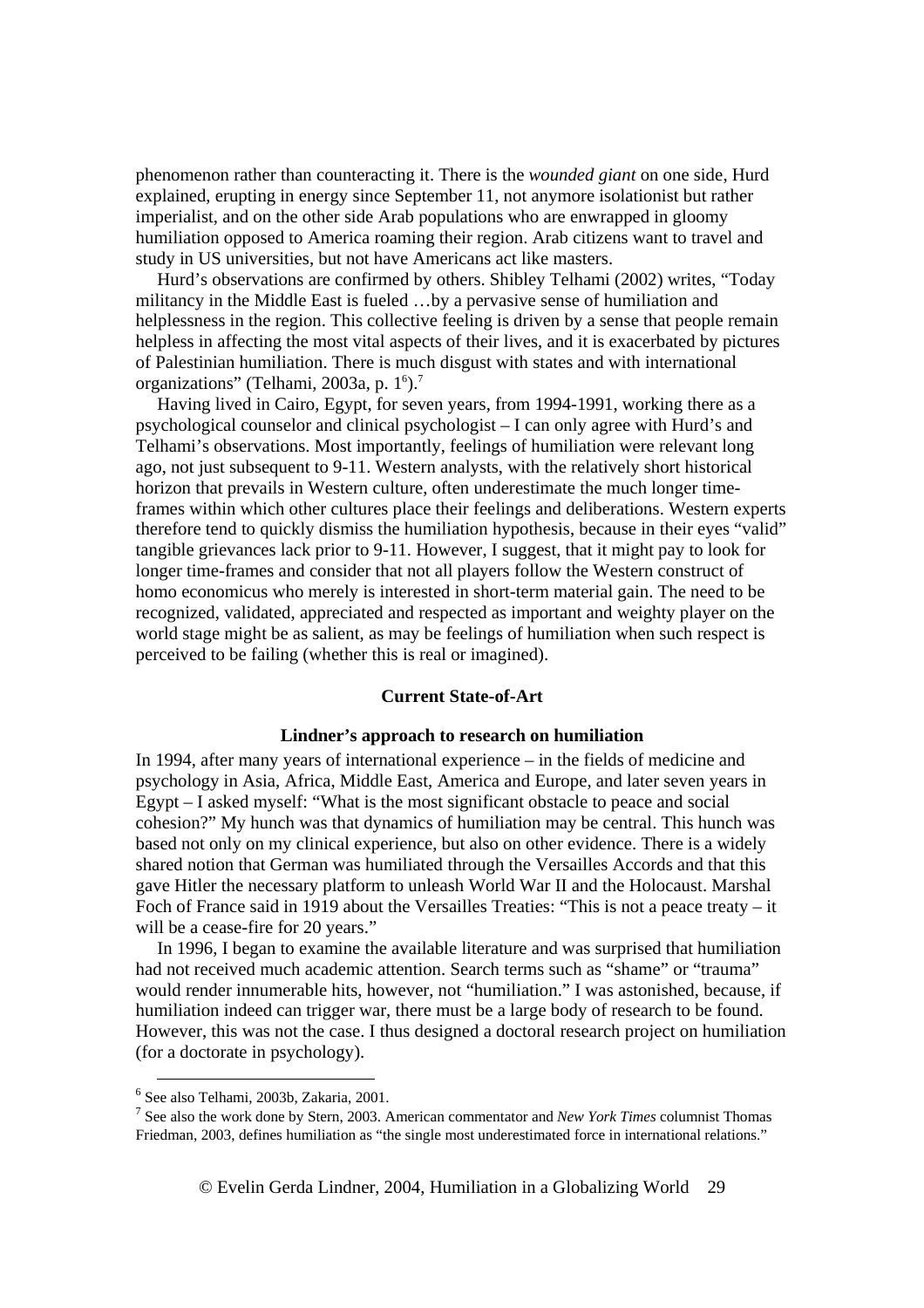In the following, I will briefly describe how I researched the notion of humiliation that formed the starting point for my subsequent theoretical work on humiliation. I am currently building a *theory of humiliation* that is transdisciplinary and entails elements from anthropology, history, social philosophy, social psychology, sociology, and political science.<sup>8</sup> After laying out my research, I will explain the current state-of-the-art of related research carried out by other scholars. Thereafter I will discuss how the phenomenon of humiliation is embedded into a larger historical time-line. I will describe in what way I see globalization at work. At the end I will address what can be done about the destructive effects of humiliation.

Before proceeding further, let me make a little note. In everyday language, the word humiliation is used at least threefold. First, the word *humiliation* points at an *act*, second, at a *feeling*, and third, at a *process*: "I humiliate you, you feel humiliated, and the entire process is one of humiliation." In this text the reader is expected to understand from the context which alternative is referred to, because otherwise language would become too convoluted.

Let me give you, furthermore, the definition of humiliation that I use in my work: Humiliation means the enforced lowering of a person or group, a process of subjugation that damages or strips away their pride, honor or dignity. To be humiliated is to be placed, against your will (or in some cases with your consent, for example in cases of religious self-humiliation or in sado-masochism) and often in a deeply hurtful way, in a situation that is greatly inferior to what you feel you should expect. Humiliation entails demeaning treatment that transgresses established expectations. It may involve acts of force, including violent force. At its heart is the idea of pinning down, putting down or holding to the ground. Indeed, one of the defining characteristics of humiliation as a process is that the victim is forced into passivity, acted upon, made helpless.

People react in different ways when they feel that they were unduly humiliated: some just become depressed – anger turns against oneself – others get openly enraged, and yet others hide their anger and carefully plan for revenge. The person who plans for revenge may become the leader of a movement. … Thus, feelings of humiliation may lead to rage, that may be turned inwards, as in the case of depression and apathy. However, this rage may also turn outwards and express itself in violence, even in mass violence, in case leaders are around who forge narratives of humiliation that feed on the feelings of humiliation among masses.

There are many points that would merit closer attention and that are not discussed here, out of lack of space. For example, what is the difference between humiliation that is felt

 <sup>8</sup> See, for example, Lindner, 2006d, Lindner, 2006a, Lindner, 2006b, Lindner, 2006c, Lindner, 2006e, Hudnall and Lindner, 2005, Lindner, 2005, Lindner, 2004, Lindner, 2003b, Lindner, 2002, Lindner, 2001c, Lindner, 2001b, Lindner, 2001f, Lindner, 2001d, Lindner, 2001a, Lindner, 2000c, Lindner, 2000a, Lindner, 2000b, Lindner, 1999. The concept of humiliation may be deconstructed into at least seven layers, Lindner, 2001e, each requiring a different mix of interdisciplinary research and analysis. The seven layers include a) a core that expresses the universal idea of "putting down," b) a middle layer that contains two opposed orientations towards "putting down," treating it as, respectively, legitimate and routine, or illegitimate and traumatizing, and c) a periphery whose distinctive layers include one pertaining to cultural differences between groups and another four peripheral layers that relate to differences in individual personalities and variations in patterns of individual experience of humiliation.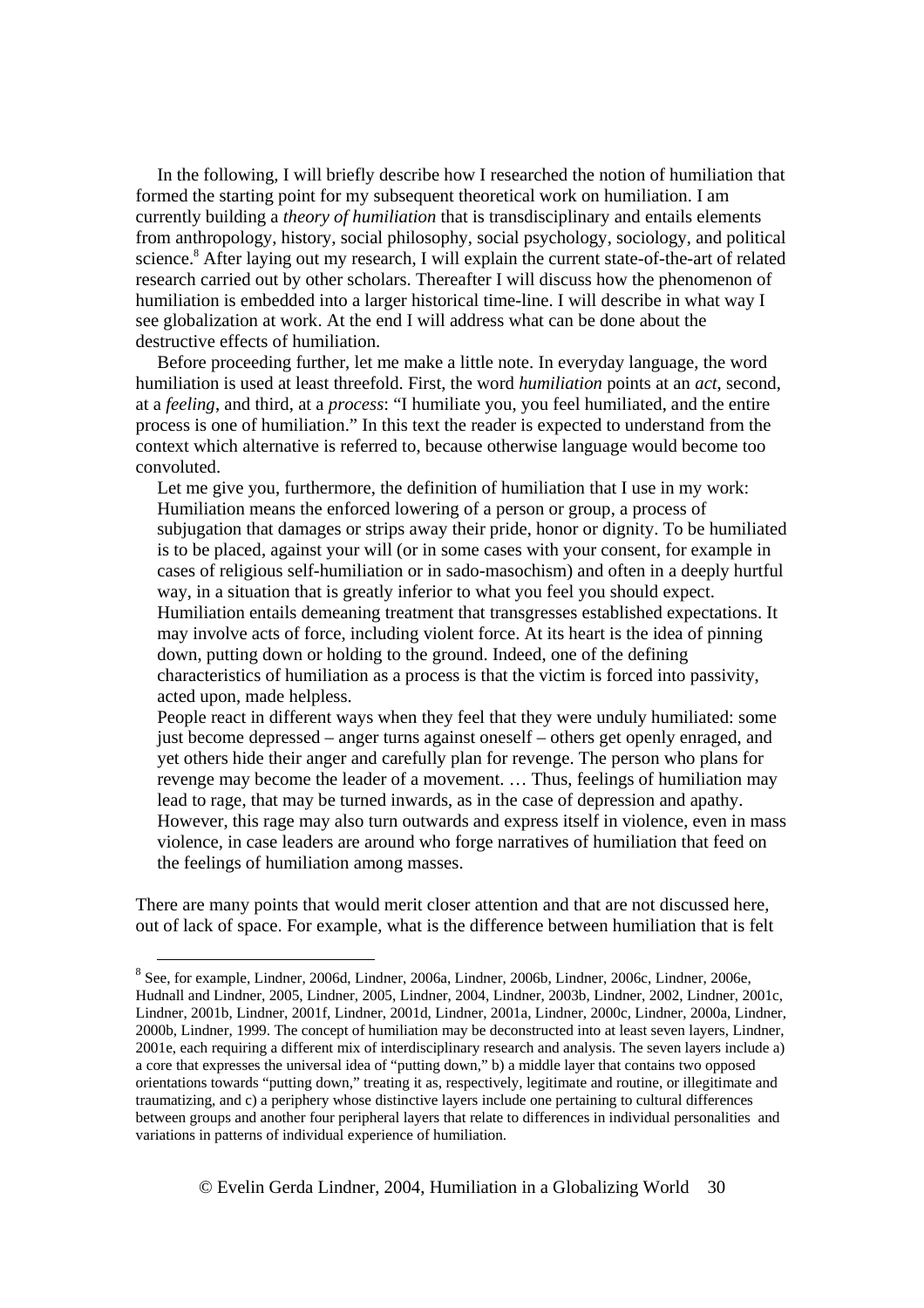genuinely and feelings of humiliation that are instigated by propaganda or prescribed culturally? The nature and nurture debate that applies to aggressive behaviour, and ethnic and religious identity, is also relevant for humiliation. Primordialist, instrumentalist and constructivist views offer different emphases. Are all three conceptualizations relevant to feelings of humiliation, at different times and in different circumstances? In other words, are feelings of humiliation sometimes felt authentically, and at other times constructed and instrumentalized as narratives of humiliation? Or, yet another question, if feelings of humiliation are felt by individuals, how are they elevated to group levels, if at all? Or, what about people who are resilient to feeling humiliated even in the face of serious attempts to humiliate them? Why did Nelson Mandela find a constructive way out of humiliation, and a Hitler unleashed a world war? Why did Mandela not instigate genocide on the white elite in South Africa? All these questions and many more are attended to elsewhere in Lindner's writing – see reference list further down.

Furthermore, what should be discussed in more length is my personal stance in relation to Human Rights. I promote Human Rights ideals, where human worthiness and dignity is regarded to be equal for every human being. However, I stand in for Human Rights not because I enjoy presenting myself as an arrogant Westerner who humiliates the non-West by denigrating their honor codes of ranked human worthiness. On the contrary, to my view, people who endorse honor codes may not be looked down upon; my conceptualization is that honor codes had their respected place in a world that did not yet experience the coming-together of humankind into *One single* family. I believe that Human Rights represent a normative framework that is better adapted to an emerging *global village*. Thus, I wish to encourage every inhabitant of the globe to abandon "we" and "them" differentiations and define herself as "we," as "we humanity," who *together* searches for the best ways to provide our children with a livable world.

I conducted a four-year doctoral research project (1997-2001) at the University of Oslo (1997-2001). It was entitled *The Feeling of Being Humiliated: A Central Theme in Armed Conflicts. A Study of the Role of Humiliation in Somalia, and Rwanda/Burundi, Between the Warring Parties, and in Relation to Third Intervening Parties* – see Lindner, 1996. I carried out 216 qualitative interviews addressing Somalia, Rwanda and Burundi and their history of genocidal killings. From 1998 to 1999 the interviews were carried out in Africa (in Hargeisa, capital of Somaliland, in Kigali and other places in Rwanda, in Bujumbura, capital of Burundi, in Nairobi in Kenya, and in Cairo in Egypt), and from 1997 to 2001 also in Europe (in Norway, Germany, Switzerland, France, and in Belgium).

As the title of the project indicates, three groups had to be interviewed, namely both the conflict parties in Somalia and Rwanda/Burundi, and representatives of third parties who intervene. These three groups stand in a set of triangular relationships (at least this is the minimum version – where there are more than two opponents, as is the case in most conflicts, the pattern, obviously, has more than three corners). Both in Somalia and Rwanda/Burundi, representatives of the "opponents" and the "third party" were approached.<sup>9</sup>

<sup>&</sup>lt;sup>9</sup> The following people were included in the "network of conversations" that was created in the course of the research:

<sup>•</sup> Survivors of genocides were interviewed, that is people belonging to the groups that were targeted for genocidal killing. In Somalia this included, among others, the Isaaq tribe, in Rwanda the Tutsi, in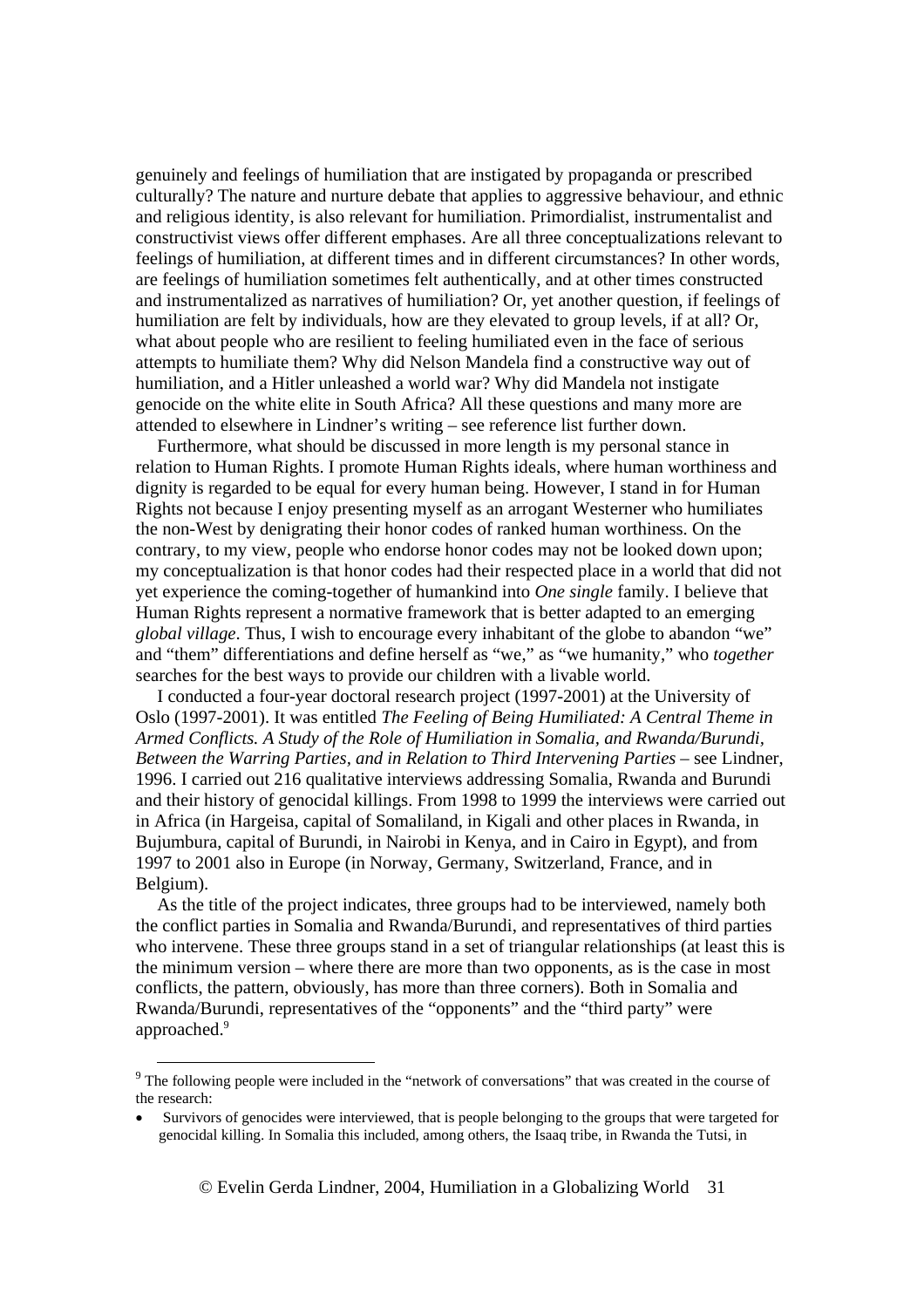Burundi Hutu and Tutsi. The group of survivors is typically divided into two parts, namely those who survived because they were not in the country when the genocide happened, - some of them returned after the genocide, - and those who survived the onslaught inside the country. The German background of this fieldwork consists of the network of contacts that I have established, over some decades, with survivors from the Holocaust and, especially, their children.

- Freedom fighters were included into the "network of conversation." In Somalia, interviews were conducted with SNM (Somali National Movement) fighters in the North of Somalia, who fought the troops sent by the central government in Mogadishu in the South; in Rwanda the interviewees were the former Tutsi refugees who formed an army, the RFP (Rwandese Patriotic Front), and attacked Rwanda from the North in order to oust the extremist Hutu government which carried out the genocide in Rwanda in 1994; in Burundi there were also Hutu rebels. In Germany, the equivalent of these contacts were exchanges with those aristocratic circles in Germany that fed opposition against Hitler, but also with those, especially from the researcher's family, who advocated Human Rights in the middle of World War II and paid a high price for their human compassion. Furthermore, the researcher's contacts with people from the occupied countries who tried to sabotage German oppression, for example the Norwegian resistance movement, belong into this group, as well as representatives of the allies who finally put an end to German atrocities.
- Some Somali warlords who have their places of retreat in Kenya were interviewed.
- Politicians were included, among them people who were in power before the genocide and whom survivors secretly suspected of having been collaborators or at least silent supporters of those who perpetrated the genocide. The equivalent in Germany is the atmosphere of underlying suspicion in which I grew up, generally a mistrust towards everybody of a certain age, but in particular suspicion towards the past of those people in power, a suspicion that only diminishes as the years pass and people die.
- Somali and Rwandan/Burundian academicians who study the situation of their countries were interviewed. For Germany the last striking manifestation in this field, and a focal point for discussions, has been Daniel Jonah Goldhagen's book on *Hitler's Willing Executioners*.
- Representatives of national non-governmental organizations who work locally for development, peace and reconciliation were included. In Germany, the response to the atrocities of World War II permeates everybody's life – even the generation born after the war – and the researcher's intimate knowledge of a culture of German self-criticism may stand as an equivalent to the pre-occupation with past, present, and future anticipated bloodshed that characterizes people's lives in Somalia, Rwanda, and Burundi.
- Third parties were interviewed, namely representatives of United Nations organizations and international non-governmental organizations who work on emergency relief, long-term development, peace, and reconciliation in all parts of the world.
- Egyptian diplomats in the foreign ministry in Egypt who deal with Somalia were visited; Egypt is a heavyweight in the OAU.
- African psychiatrists in Kenya who deal with trauma and forensic psychiatry were asked about their experience with victims and perpetrators from Rwanda/Burundi and Somalia. In Kenya many nationals from Somalia and Rwanda/Burundi have sought refuge, some in refugee camps, others through various private arrangements. Some, both victims and perpetrators, seek psychiatric help. The equivalent in Germany are those researchers who focus on the effects of the German Holocaust and other World War II atrocities.
- Those who have not yet been interviewed are the masterminds of genocide in Rwanda, those who have planned the genocide, and organized it meticulously. Some of them are said to be in hiding in Kenya and other parts of Africa, or in French-speaking parts of Europe, or in the United States and Canada. Some are in prisons in Rwanda and in Arusha, Tanzania. However, accounts of people who were close to Somali dictator Siad Barre have successfully been collected. In the case of Hitler and those who supported him, a culture of openness and frank discussion is currently unfolding in Germany – the whole country has entered into a phase of "working through" these past experiences, and people who never talked before, do so now, more than 50 years after World War II.

The topic has also been discussed with more than 500 researchers working in related fields. The current state-of-the-art has been mapped, showing that few researchers have turned their attention to this field. A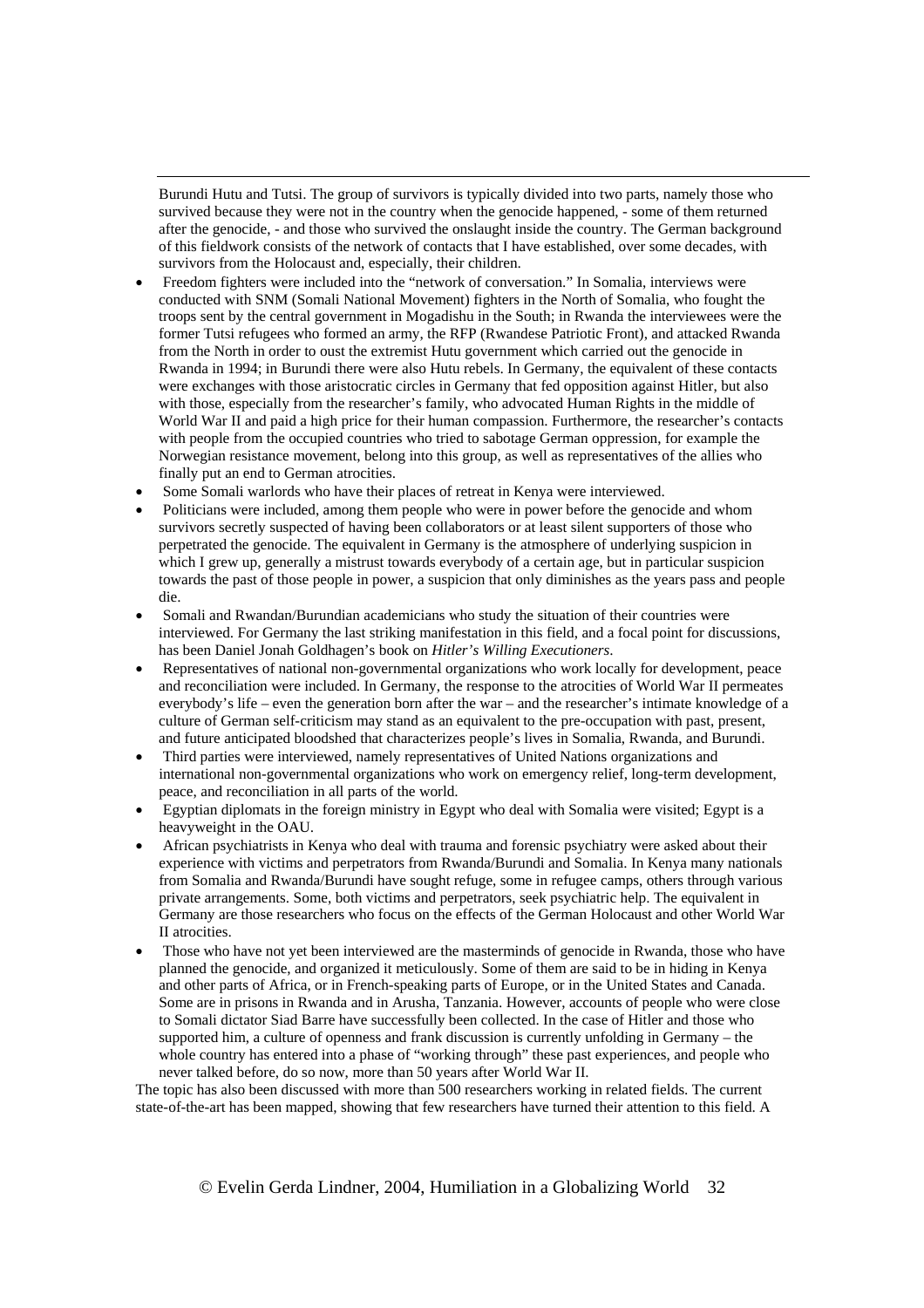Some of the interview conversations were filmed (altogether the author produced 10 hours of film, comprising many interviews, but also images of Somaliland and Rwanda), other interviews were taped on mini discs (altogether more than 100 hours of audio tape), and in situations where this seemed inappropriate the researcher made notes. The interviews and conversations were conducted in different languages; most of them in English (Somalia) and French (Great Lakes), many in German, and in Norwegian.

#### **Work on humiliation and related themes covered by other scholars**

Few researchers have studied humiliation explicitly. In many cases the term humiliation is not differentiated from other concepts; humiliation and shame, for example, are often used exchangeably, among others by Silvan S. Tomkins (1962–1992) whose work is carried further by Donald L. Nathanson. Nathanson describes humiliation as a combination of three innate affects out of altogether nine affects, namely as a combination of shame, disgust and dissmell (Nathanson in a personal conversation, October 1, 1999).<sup>10</sup> Jan Smedslund developed *Psycho-Logic*, within which he describes anger, forgiveness and humiliation (Smedslund, 1998, Smedslund, 1993, Smedslund, 1991).

In Lindner's work, humiliation is distinctly addressed on its own account and differentiated from other concepts. Humiliation is, for example, not regarded as a subvariant of shame. To Lindner, shame carries a host of pro-social connotations. People who are shameless, for example, are not seen to be fit for constructive living-together (see Elias, 1994, and his work on civilization). Shame is an emotional state that is only salient when we accept it, albeit painfully, while being humiliated is an assault we typically try to repulse and feel enraged by. Thus, following Lindner's conceptualization, Hitler managed to transform feelings of shame into feelings of humiliation in the German populace. Marks and Mönnich-Marks, 2003, demonstrate this point in their work. They interviewed Germans and asked them about their motives to support Hitler. One interviewee, born 1917, describes the boring and hard life in his village and how Hitler's vision lifted him out of his lowly condition. He reports how Hitler "showed" him that his lowliness was not something to be shamefully accepted, but a humiliation that had to be rejected and fought.

The view that humiliation may be a particularly forceful phenomenon is supported by the research of, for example, Suzanne M. Retzinger, 1991 and Thomas J. Scheff and Retzinger, 1991, who studied shame and humiliation in marital quarrels. They show that the suffering caused by humiliation is highly significant and that the bitterest divisions have their roots in shame and humiliation. Also W. Vogel and Lazare, 1990 document *unforgivable humiliation* as a very serious obstacle in couples' treatment. Robert L. Hale, 1994 addressed *The Role of Humiliation and Embarrassment in Serial Murder*. Humiliation has also been studied in such fields as love, sex and social attractiveness, depression, society and identity formation, sports, history, literature and film.

Donald Klein, 1991 carried out very insightful work on humiliation in, for example, the *Journal of Primary Prevention* that devoted a special issue to the topic of humiliation

Theory of Humiliation is currently being developed by the author, and a larger book project is envisaged (in co-operation with Dennis Smith, professor of sociology).

<sup>&</sup>lt;sup>10</sup> See also Nathanson, 1992.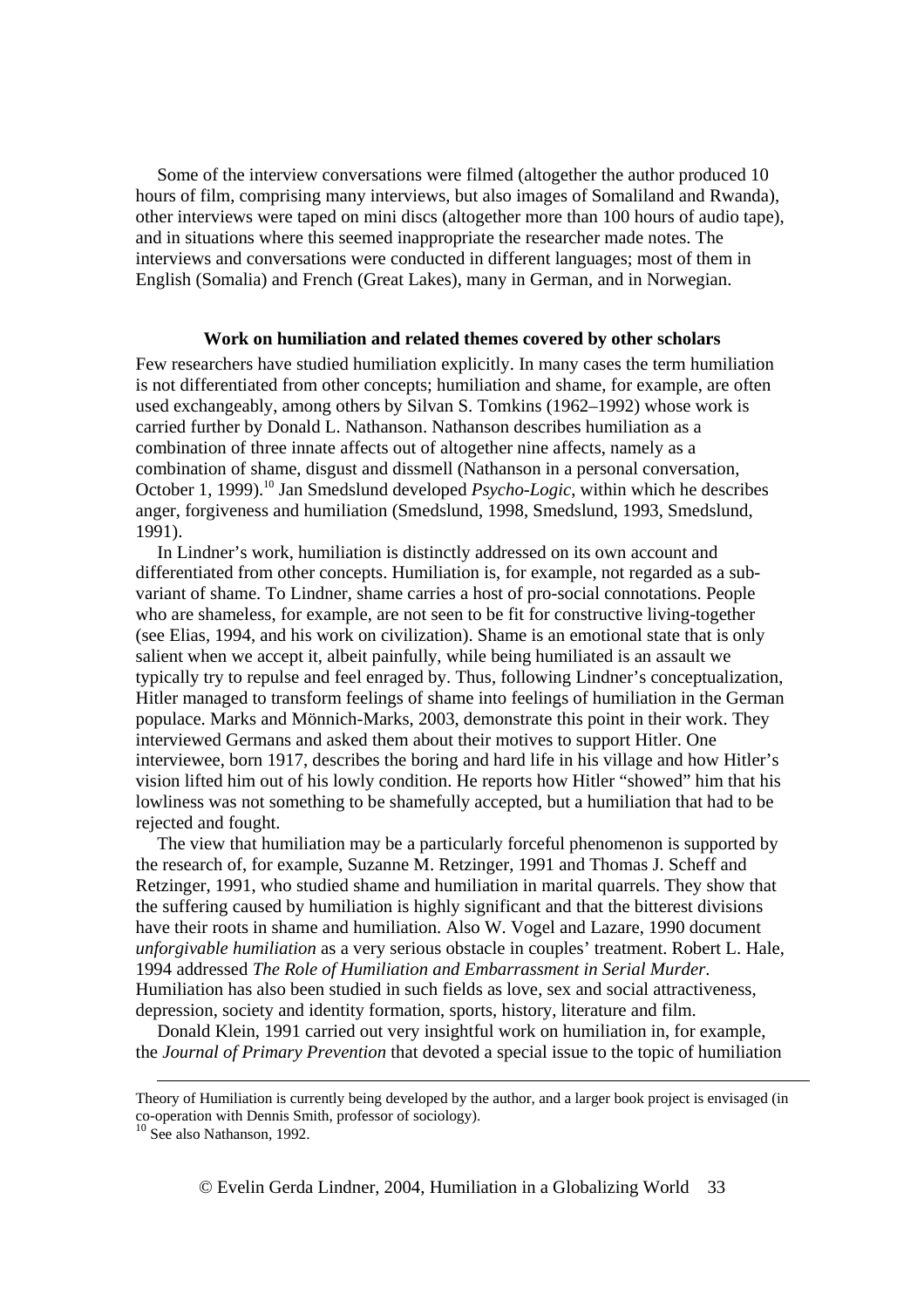in 1991, 1992, and 1999. Hartling and Luchetta, 1999 pioneered a quantitative questionnaire on humiliation (Humiliation Inventory) where a rating from 1 to 5 is employed for questions measuring *being teased*, *bullied*, *scorned*, *excluded*, *laughed a*t, *put down*, *ridiculed*, *harassed*, *discounted*, *embarrassed*, *cruelly criticized*, *treated as invisible*, *discounted as a person*, *made to feel small or insignificant*, *unfairly denied access to some activity, opportunity, or service*, *called names or referred to in derogatory terms*, or viewed by others as *inadequate*, or *incompetent*. The questions probe the extent to which respondents had felt harmed by such incidents throughout life, and how much they feared such incidents.

Scheff and Retzinger extended their work on violence and Holocaust and studied the part played by *humiliated fury* in escalating conflict between individuals and nations – see Scheff 1997, p. 11; the term *humiliated fury* was coined by Helen Block Lewis, 1971. Consider Scheff, 1988, Scheff, 1990a, Scheff, 1990b, Scheff, 1997, Masson, 1996, Vachon, 1993, Znakov, 1990, and see, furthermore, Charny, 1997, and his analysis of excessive power strivings. Psychiatrist James Gilligan, 1996, as well, focuses on humiliation as a cause for violence, in his book *Violence: Our Deadly Epidemic and How to Treat It*.

Dennis Smith, professor of sociology at Loughborough University, UK and founder of LOGIN, has been introduced to the notion of humiliation through Lindner's research and has since incorporated the notion actively into his work in a fascinating way; see, for example, Smith, 2002.

Vamik D. Volkan and Joseph Montville carried out important work on psychopolitical analysis of intergroup conflict and its traumatic effects. See Volkan, 1988, Volkan, 1992, Volkan, 1994, Volkan and Harris, 1995, Volkan, 1997, and Montville, 1993, Volkan, Demetrios, and Montville (Eds.), 1990, Montville, 1990. See also Blema S. Steinberg, 1996. Furthermore, Ervin Staub's work is highly significant. See Staub, 1989, Staub, 1990, Staub, 1993, and Staub, 1996. See also the journal *Social Research* in 1997, whose special issue was stimulated by the *Decent Society* by Avishai Margalit, 1996.

Nisbett and Cohen, 1996 examined an honor-based notion of humiliation. The honor to which Cohen and Nisbett refer is the kind that operates in the more traditional branches of the Mafia or, more generally, in blood feuds. BertramWyatt-Brown, 1982 wrote about Southern Honor. William Ian Miller, 1993, wrote a book entitled *Humiliation and Other Essays on Honor, Social Discomfort, and Violence*, where he links humiliation to honor as understood in *The Iliad* or Icelandic sagas, namely humiliation as violation of honor.

There is a significant literature in philosophy on *the politics of recognition*, claiming that people who are not recognized suffer humiliation and that this leads to violence; see also Honneth, 1997, on related themes. Max Scheler, 1912 set out these issues in his classic book *Ressentiment*. In his first period of work, for example in his *The Nature of Sympathy*, Scheler, 1954 focuses on human feelings, love, and the nature of the person. He states that the human person is at bottom a loving being, *ens amans,* who may feel *ressentiment*.

This overview does not exhaust the contributions to be found in the literature on the topic of humiliation – or rather on related issues, since, to my awareness, only Miller, Hartling, and the two above-mentioned journals explicitly put the word and concept of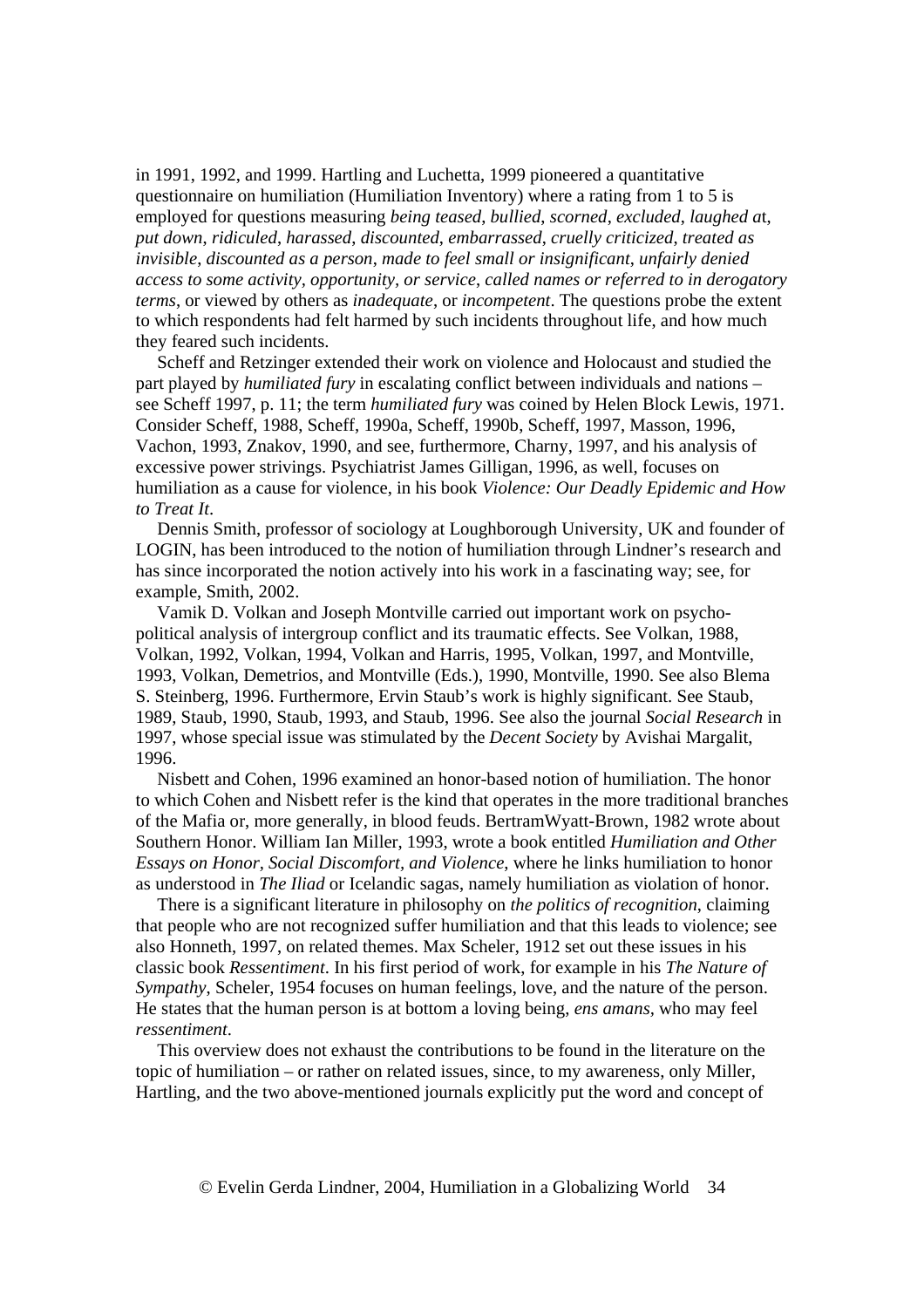*humiliation* at the centre of their attention. In later chapters other authors will also be introduced and cited.

However, as soon as we turn to issues that are related to humiliation then a wide field of research opens up: Research on mobbing and bullying touches upon the phenomenon of humiliation and should therefore be included.11 Research on mobbing and bullying leads over to the field of prejudice and stigmatization,<sup>12</sup> which in turn draws on research on trauma and Post-Traumatic Stress Disorder PTSD,<sup>13</sup> aggression (see further down), power and conflict,<sup>14</sup> stress,<sup>15</sup> and last but not least emotions.<sup>16</sup>

<sup>14</sup> Political scientists P. Bachrach and Baratz, 1962, were among the first to address power and conflict in their article 'The Two Faces of Power' that is placed within the context of the civil rights movement in the USA of the nineteen sixties. See also Tedeschi, Schlenker, and Bonoma, 1973 on Conflict, Power, and Games: the Experimental Study of Interpersonal Relations.

<sup>15</sup> Standard reading on stress psychology is Richard S. Lazarus, 1966, *Psychological Stress and the Coping Process* and Lazarus and Folkman, 1984, *Stress, Appraisal and Coping*. Stress is not necessarily negative, it may also be a stimulating challenge – and there are individual differences why some people thrive under stress and others break. See, for example, *Resilience and Thriving: Issues, Models, and Linkages* by Carver, 1998, *Embodying Psychological Thriving: Physical Thriving in Response to Stress* by Epel, McEwen, and Ickovics, 1998, Q*uantitative Assessment of Thriving* by Cohen et al., 1998, *Beyond Recovery From Trauma: Implications for Clinical Practice and Research* by Calhoun and Tedeschi, 1998, *Exploring Thriving in the Context of Clinical Trauma Theory: Constructivist Self Development Theory* by Saakvitne, Tennen, and Affleck, 1998.

<sup>16</sup> Antonio R. Damasio, 1994, with his book *Emotion, Reason and the Human Brain*, provides a perspective on the important "constructive" role that emotions play for the process of our decision making; it shows how the traditional view of "heart" versus "head" is obsolete. Daniel Goleman, 1996, in his more widely known book *Emotional Intelligence* relies heavily on Damasio. Goleman gives, among others, a description of the brain activities that lead to post-traumatic stress disorder. The *Handbook of Emotion and Memory* by Christianson (Ed.), 1992, addresses the important interplay between emotions and memory. Humiliation is a process that is deeply embedded in the individual's interdependence with her environment, and therefore relational concepts of mind such as Gibson's ecological psychology of "affordance" are relevant. Gibson "includes environmental considerations in psychological taxonomies" writes de Jong, 1997 (Abstract). M. A. Forrester, 1999 presents an related approach, that he defines as "discursive ethnomethodology," that focuses on "narrativization as process bringing together Foucault's (1972) discourse theory, Gibson's (1979) affordance metaphor and conversation analysis. I thank Reidar Ommundsen and Finn Tschudi for kindly helping me to get access to psychological theories on emotion, especially as developed by Tomkins and Nathanson. Silvan S. Tomkins, 1962, developed one of the most interesting theories of the human being and emotions; see his four volumes of Affect Imagery and Consciousness. See also Virginia Demos (Ed.), 1995, editor of *Exploring Affect*, a book that eases the otherwise difficult access to Tomkins' thinking. Donald L. Nathanson, 1996 builds on Tomkins' work; he writes on script, shame, and pride. Tomkins does not always differentiate between humiliation and shame and uses it exchangeably, while

<sup>&</sup>lt;sup>11</sup> See especially Heinz Leymann for work on mobbing, Leymann, 1990, Leymann, 1996, Leymann and Gustafsson, 1996, as well as Dan Åke Olweus on mobbing and bullying at school, Olweus, 1993, Olweus, 1997. The confusion around the use of the terms mobbing and bullying stems from the fact that these phenomena are addressed differently in different countries. Leymann suggests keeping the word bullying for activities between children and teenagers at school and reserving the word mobbing for adult behavior at workplaces.

<sup>&</sup>lt;sup>12</sup> Edvard E. Jones, 1984, *Social Stigma - The Psychology of Marked Relationships*, is a central book on stigmatization.

<sup>&</sup>lt;sup>13</sup> There exists a huge body of research and literature, see, for example, Bremner et al., 1992, Eitinger, 1990, Everly, 1993, Figley, 1989, Gerbode, 2000, Havermans, 1998, Horowitz, Weine, and Jekel, 1995, Kardiner, 1941, Lavik et al., 1999, McCann and Pearlman, 1992, Nadler and Ben Shushan, 1989, Pearlman, 1998, Pearlman, 1994, Perry, 1994, van der Kolk et al., 1984, van der Kolk, 1994, van der Kolk and van der Hart, 1989, van der Kolk and van der Hart, 1991, van der Kolk and Kadish, 1987.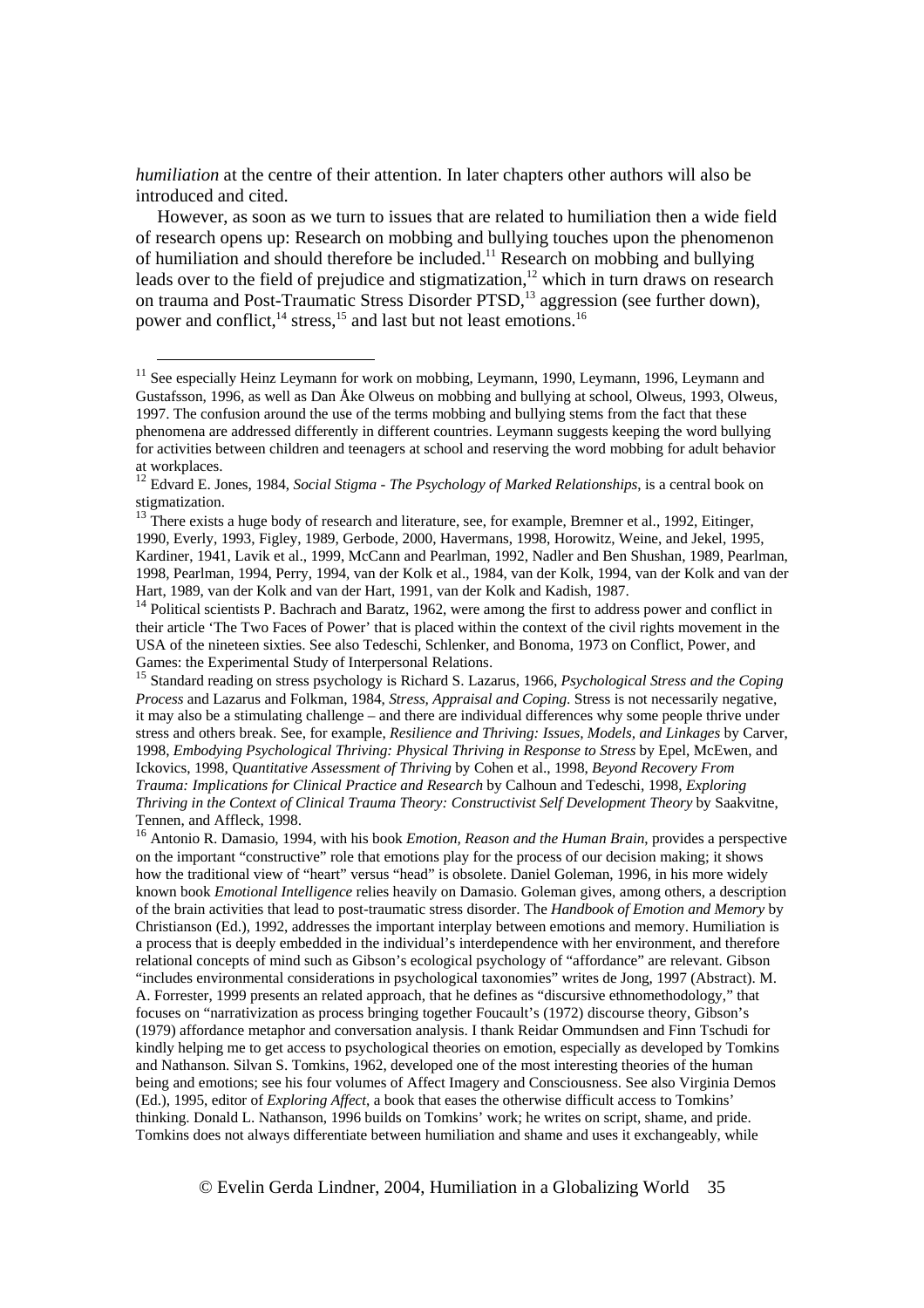In cases where humiliation shall be studied in cross-cultural settings, cross-cultural psychology has to be included, $17$  and the anthropological, sociological and philosophical embeddedness of processes of humiliation in different cultural contexts has to be addressed. If humiliation between groups or even nations is to be studied then history and political science play a central role.

### **Work on causes of deadly conflict**

Conflict and peace are topics that have been widely studied; thousands of publications are to be found that cover a wide range of conflicts, from interpersonal to intergroup and international conflict. The search word *terrorism* renders thousands of hits in databases. Instead of presenting large lists of publications at this point I would like to mention some of those that had particular significance for this research project on humiliation. A pioneer of conflict studies in social psychology was Morton Deutsch, the founder of the International Center for Cooperation and Conflict Resolution (ICCCR) at Teachers College, Columbia University, New York, see, for example, Deutsch and Coleman (Eds.), 2000. Andrea Bartoli is the Director of the Center for International Conflict Resolution (CICR)18 and Chairman of the Columbia University Conflict Resolution Network, where the network Human Dignity and Humiliation Studies (www.humiliationstudies.org) that Lindner currently develops, has a core affiliation.

 Also Herbert C. Kelman was among the first to work in this field, see, for example, Kelman and Society for the Psychological Study of Social Issues, 1965, Kelman, 1999. David A. Hamburg's work for prevention, as President of the Carnegie Corporation, has been crucial, see, for example, Hamburg, 2002.

William L. Ury, Director of the *Project on Preventing War at Harvard University*, and co-author of *Getting to Yes* (Fisher, Ury, and Patton, 1991), and author of *Getting to Peace* (Ury, 1999), focuses in his anthropological work on conflict. Lee D. Ross, principal investigator and co-founder of the *Stanford Center on Conflict and Negotiation (SCCN)*, addresses psychological barriers to conflict resolution, see, for example, Ross and Ward, 1995. Bar-On and Nadler, 1999, call for more attention to be given to conflicts in contexts of power asymmetry.

Historic and cultural grievances and cleavages are usually identified as representing the core of deadly conflicts.19 Such grievances and cleavages are usually identified as

<sup>19</sup> Parts of this overview over conceptualizations of causes of deadly conflict are based on the work of Scheper, 2004, who examines the role of local NGOs in conflict, a role that hitherto has been neglected.

Nathanson describes humiliation as a combination of three innate affects out of nine, namely a combination of shame, disgust and dissmell (Nathanson in a personal conversation, October 1, 1999 in Oslo). Abelson, 1976 addresses the issue from the cognitive perspective, compared to Tomkins personality-psychological perspective. Also the sociology of emotions is relevant; see especially the work of Thomas J. Scheff on violence and emotions such as shame.

<sup>&</sup>lt;sup>17</sup> See, for example, the work of Michael Harris Bond that has been already mentioned. Only a small selection of important books can be presented here, together with some articles, see, for example, Bond, 1997, Bond, 1998, Smith and Bond, 1999, Bond, 1992. Harry Charalambos Triandis is an important name as well, see, for example, Triandis, 1980, Triandis, 1990, Triandis, 1995, Triandis, 1997, Schwartz, 1994. Richard W. Brislin is another very relevant name, see, for example Brislin, 1993, Cushner and Brislin, 1996, Landis and Brislin, 1983.

<sup>&</sup>lt;sup>18</sup> See Bartoli, Girardet, and Carmel (Eds.), 1995, as well as work by to scholars at the School of International and Public Affairs (SIPA) at Columbia University, such as Robert Jervis, 1978, and George J. Mitchell, 1999.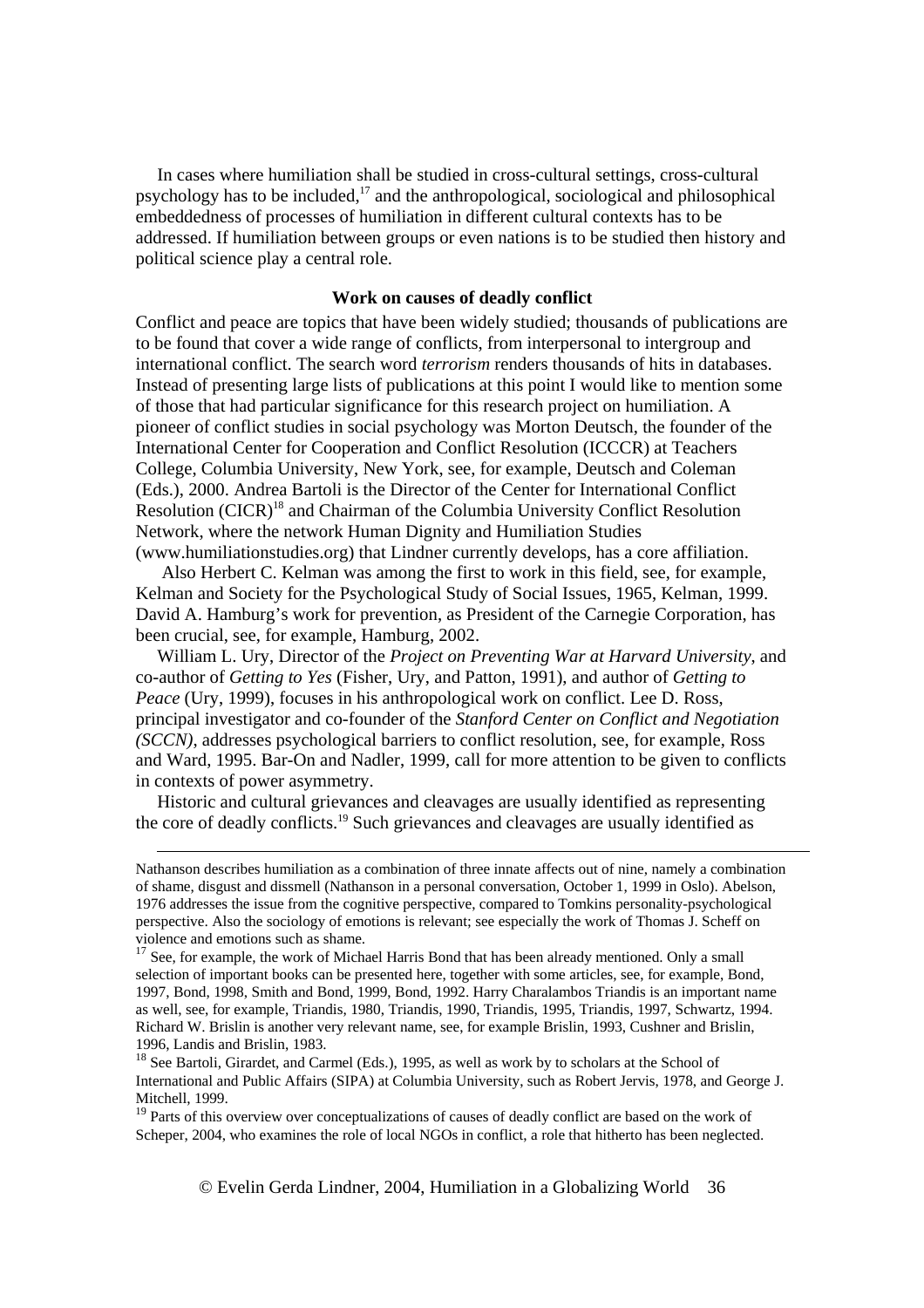regional, historic, cultural, ethnic, religious, or class-based (land and labor). However, once violent conflict has begun, such grievances may become secondary, and a "diffusion of insecurity" may occur, spreading the disposition to use violence through social networks and thus leading to the "development" of protracted conflict regions (Marshall, 1999, as documented in *Third World War*). And, furthermore, grievances and cleavages may prove to be instrumentalized or even constructed on the basis of secondary motives. Tharoor, 1999, concludes that often opportunistic political leaders find in ethnic conflict "the ideal vehicle" to maintain or increase power, or to conceal domestic failures (quoted in Scheper, 2004).

The *Institute for Conflict Analysis and Resolution (ICAR)* at George Mason University is a central player in the field.20 Ted Robert Gurr's *Minorities at Risk (MAR)* project elaborates on the notion of ethnic groups, ethnopolitical conflict and studies core variables determining the emergence of ethnopolitical conflict among 275 ethnic groups worldwide. The results show four variables that impinge on the probability that ethnic groups will initiate political or armed action: the salience of the group identity, the collective incentives, the capacity for joint action, and the external opportunities (Gurr, 2000, p. 7-12).Monty Marshall, 1999, founding director of the *Integrated Network for Societal Conflict Research (INSCR)* program at the *Center for International Development and Conflict Management (CIDCM),* University of Maryland, wrote a seminal book on protracted conflict and the hypothesis of *diffusion of insecurity*.

In 1999 and 2000, the *Carnegie Commission on Preventing Deadly Conflict* identified "systematic frustration of human needs" as a major cause of deadly conflict. Peck, 1998, highlights five factors that influence a group's readiness to mobilize: the ethnic geography, the leadership and political organization of the group, changing circumstance in the political environment, demonstration effect of efforts of groups in similar circumstances and/or neighboring countries; and lastly the specific group identification and grievances.

Also Ervin Staub, 1989, author of the classic study *Roots of Evil*, links the evolution of "evil" in a society with the "frustration of basic human needs and the development of destructive modes of need fulfillment" (Staub, 2000, Staub, 1999, p. 181). Staub defines "evil" as extreme human destructiveness that is not proportionate with the causative condition. Basic human needs include, according to Staub, security, positive identity, effectiveness and control over essentials, connections to others and autonomy, and an understanding of the world and our place in it. And in case such needs are being frustrated, scapegoats sought that can be blamed for the dissatisfaction (adapted from Dutton and Bond, 2004).

Nat Colletta's work on *Social Cohesion* emphasizes the importance of vertical linkages between the state, its citizens and good governance, and horizontal social capital building and bridging relations among communities in multicultural societies. See, for example, Colletta and Cullen, 2000.<sup>21</sup>

*Breaking the Conflict Trap: Civil War and Development Policy* is a research program undertaken by the World Bank Group. See, for example, Collier et al., 2003, Collier,

<sup>&</sup>lt;sup>20</sup> See, for example, Avruch, 1998, Avruch, Narel, and Combelles-Siegel, 2000, and Sluzki, 1993.

<sup>&</sup>lt;sup>21</sup> I thank Elisabeth E. Scheper for making me aware of Coletta's work founder and former manager of the World Bank's Post Conflict Reconstruction Team.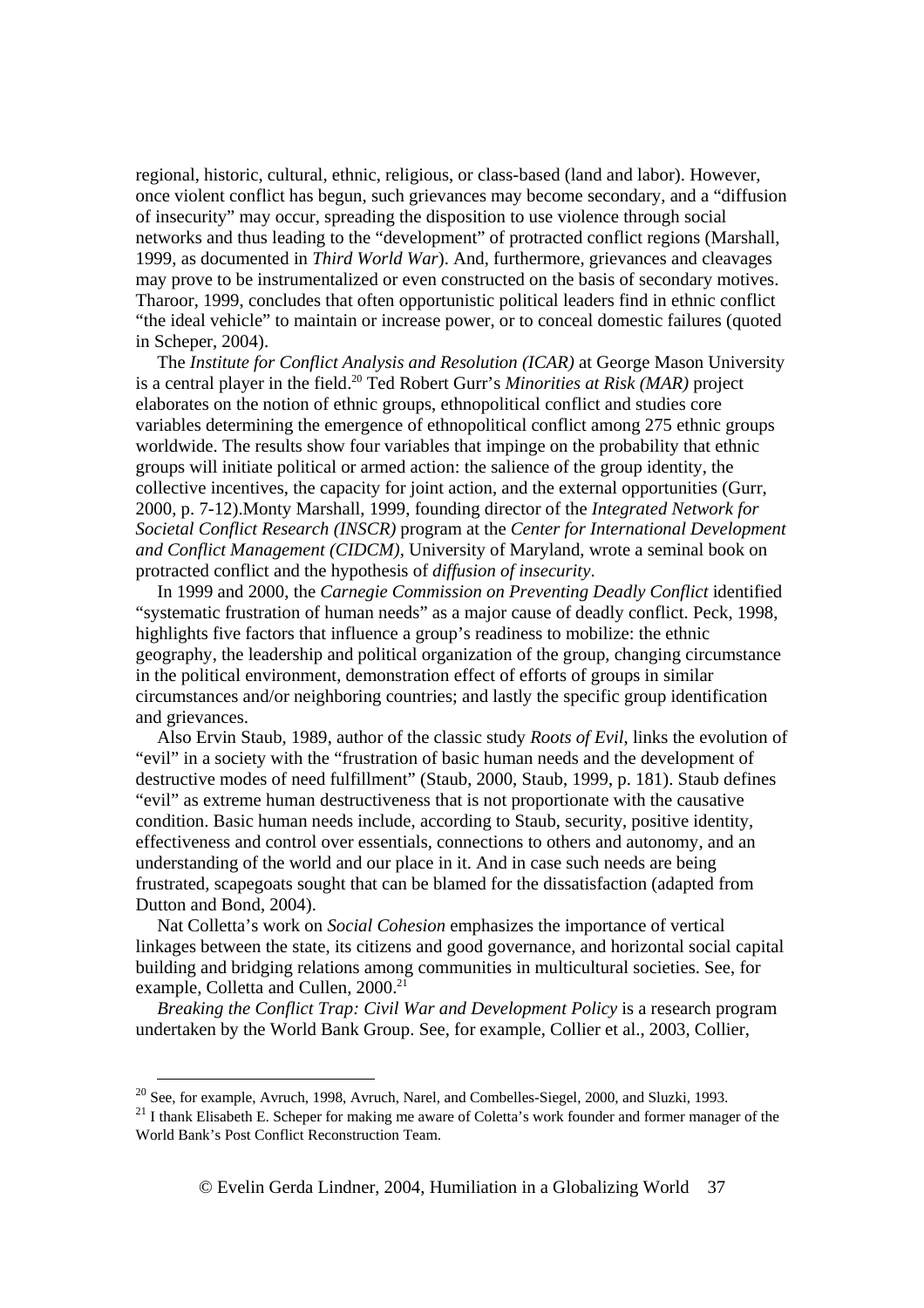2000, Collier and Hoeffler, 2001. Low economic growth, dependence on natural resource exports, and prior deadly conflicts are highlighted as principal drivers of civil war.

At the Woodrow Wilson International Center for Scholars, 2003, fifty scholars and practitioners studied how the next wave of conflict could be prevented and how nontraditional threats of global stability can be better understood and addressed. They suggest that conflict and instability are increasingly determined by non-traditional factors like failures in governance, health crises, and environmental degradation.<sup>22</sup>

### **Humiliation as a Historical-Cultural-Social Construct**

The questions that formed the starting point for my research in 1996 were the following:<sup>23</sup> What is experienced as humiliation? What happens when people feel humiliated? When is humiliation established as a feeling? What does humiliation lead to? Which experiences of justice, honor, dignity, respect and self-respect are connected with the feeling of being humiliated? Which role do globalization and Human Rights play for humiliation? How is humiliation perceived and responded to in different cultures? What role does humiliation play for aggression? What can be done to overcome violent effects of humiliation?

How can these questions be addressed? Consider the case of so-called "honor killings." A family in Norway, for example, whose daughter was raped, might send their child into trauma therapy and not want to kill her in order to remedy humiliated family honor. This stark and brutal example shows that what is experienced as humiliation and what it leads to, together with experiences of justice, honor, dignity, respect and selfrespect, varies deeply depending on the overall cultural context. Even the use of the honor-killing example itself in this text, employed by me, a Western author with the best intentions, elicits angry protests, for example, among Palestinian female students, who claim that it exposes humiliating arrogance on behalf of the author (March 2004, Jerusalem). Or, in Japan, merely going around in public with the leaflet of the Osaka Human Rights Museum, where occurrences of discrimination in Japanese society are being displayed, causes embarrassment (as happened to Lindner, 2004).

Thus, I see humiliation rather as a historical-cultural-social-emotional construct that is changing over time than as an a-historic emotional process. I see the currently living generations in a crucial historical transition from an old *honor world* that entails *honorhumiliation*, to the vision of a future world of *equal dignity* entailing *dignity-humiliation*.

In traditional hierarchical societies, aristocrats defended their honor against humiliation with the sword (in duels, or in duel-like wars, with increasingly more lethal weapons) while underlings (women and lowly men) had to humbly, subserviently and obediently accept being subjugated without invoking feelings of humiliation. Men, when they belonged to ruling elites, were socialized into translating feelings of humiliation into an urge to fight back, while lowly men and particularly women learned that they had to swallow any such feelings aimed at superiors and keep quiet.

This conceptualization of the world began to hold sway about ten thousand years ago, when hierarchical societal systems emerged together with upcoming complex agriculturalism (Ury, 1999). Until recently, such hierarchical societal systems were

 $^{22}$  I thank Elisabeth E. Scheper for making me aware of the WWICS's work.

<sup>&</sup>lt;sup>23</sup> I thank Dagfinn Føllesdal for his support in formulating these questions.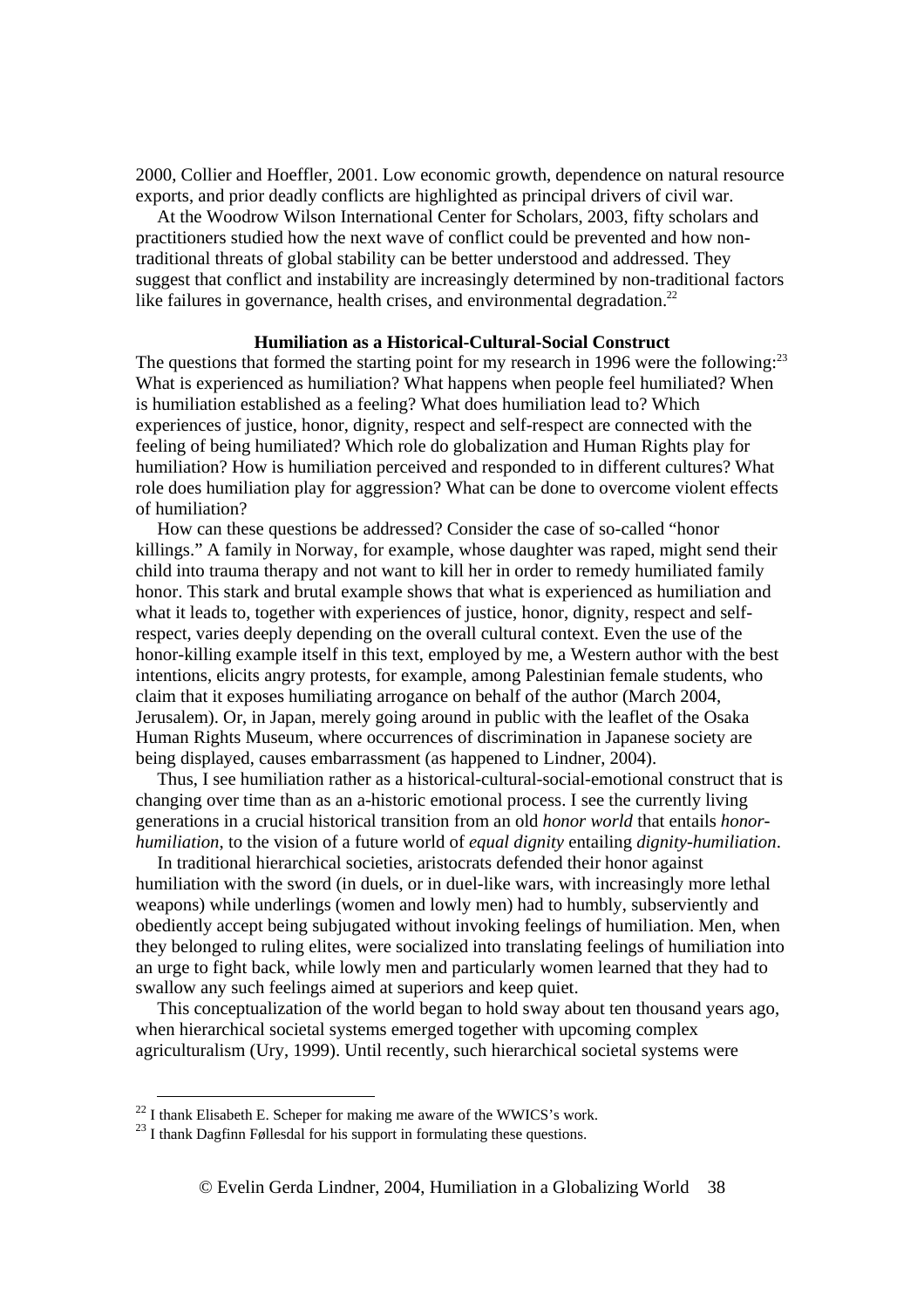regarded as thoroughly legitimate, even as divinely ordained. Still today, in many places, people subscribe to such concepts.

To summarize Ury (1999), most of humankind's history went by relatively peacefully, with small bands of hunter-gatherers cooperating within noticeably egalitarian societal structures. The available abundance of wild food provided hunter-gatherers with an expandable pie of resources and a win-win frame. Roughly 10,000 years ago, agriculturalism began to emerge, giving rise to hierarchical societies, framing life within a win-lose logic, and fuelling war. In the wake of the most recent transition, technological innovations enable humans to relate to their home, planet Earth, in profoundly new ways. People around the globe communicate and meet as never before. At present Homo sapiens is about to create a global knowledge society, says Ury, thus returning to the winwin frame of hunter-gatherers, and thereby regaining the potential for relatively peaceful egalitarian societal structures for the global "tribe" of humankind.

Indeed, currently, rising awareness of Human Rights ideals is about to change the old hierarchical order of things. With the advent of human rights ideals, the notion of humiliation changes its attachment point. It moves from the top to the bottom, from the privileged to the disadvantaged. In the new framework, the downtrodden underling is given the right to feel humiliated. Underlings around the world are increasingly socialized in new ways and are "allowed" to feel humiliated by their lowliness, a lowliness that is now defined as illegitimate. The master elites, on the other side, face the opposite call: they are called upon to regain humbleness and are not anymore given permission to resist this call by labeling it as humiliating. Elites who arrogate superiority lose their age-old right to cry "humiliation!" when they are asked to descend and humble themselves.

The human rights revolution could be described as an attempt to collapse the masterslave gradient to the line of equal dignity and humility. The practice of masters arrogating superiority and subjugating underlings is now regarded as illicit and obscene, and human rights advocates invite both, masters and underlings, to join in shared humility at the line of equal dignity.

It is important to note that the horizontal line is meant to represent the line of equal dignity and humility. This line does not signify that all human beings are equal, or should be equal, or ever were or will be equal, or identical, or all the same. This horizontal line is to represent a worldview that does not permit the hierarchical ranking of existing differences of human worth and value. Masters are invited to step down from arrogating *higher* worthiness, and underlings are encouraged to rise up from *lowliness*. Masters are humbled and underlings empowered.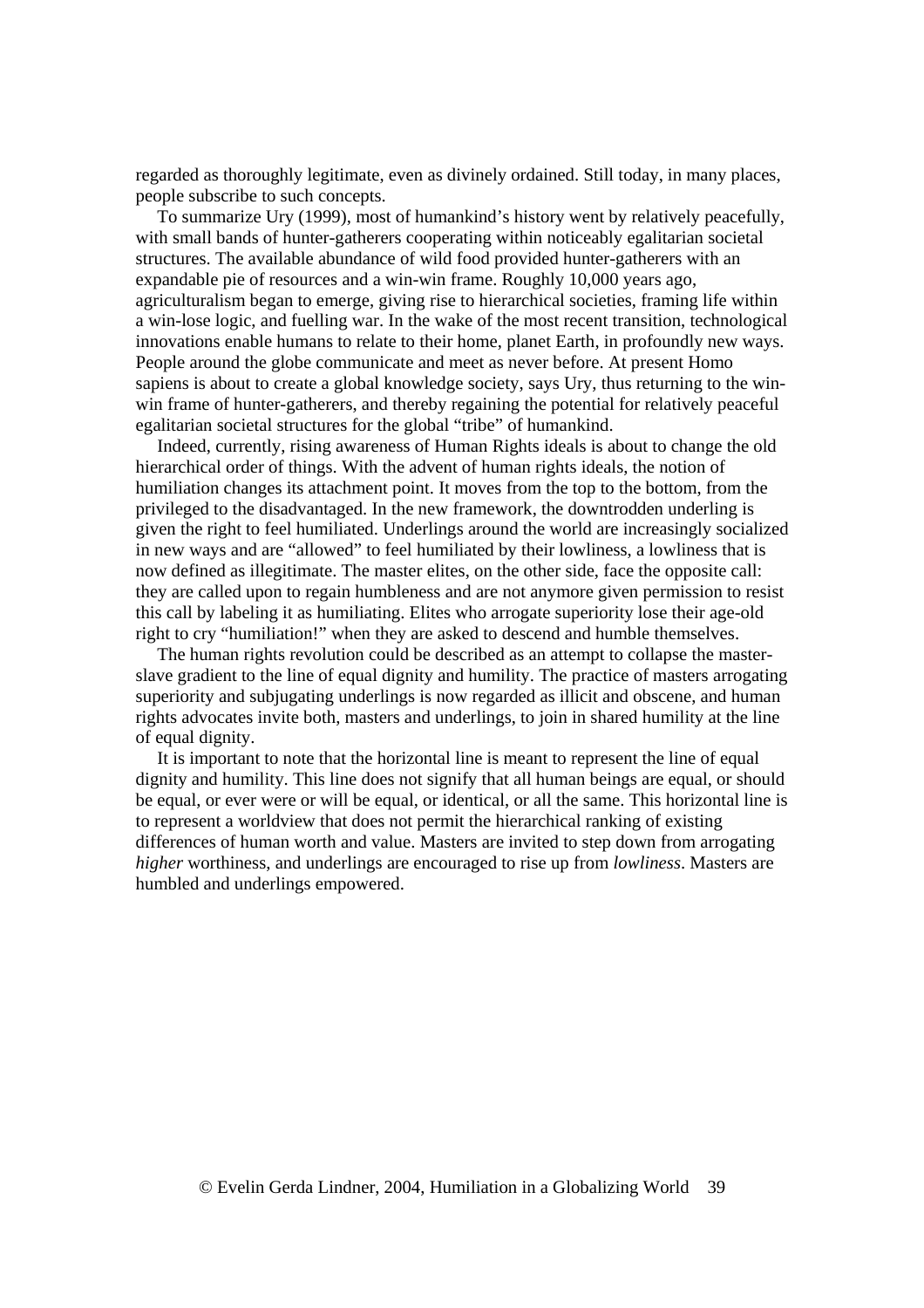

Figure 1: The historic transition to egalization

Brigid Donelan kindly comments this model as follows (personal message, December 20, 2004), "This is a model with twin features: one a historical trend and the other a contemporary potential/choice. We may think of humanity evolving through stages of pride, honor and dignity. We can also see that each stage is 'alive and well' within each contemporary individual, as a choice/potential. The value of the model lies in clarifying the choice, and suggesting a trend towards emergence of a 'global knowledge society,' for which there is certainly evidence, and benefits for all."

It is often forgotten and important to emphasize that Human Rights advocates expect underlings not to translate their newly legitimized feelings of humiliation crudely into violent retaliation; Human Rights promoters do not encourage underlings to merely replace elites and take their place as new dominators and humiliators. Human Rights campaigners encourage underlings to do more than bring down abusive masters; they encourage them to also dismantle the very hierarchal systems that are now regarded as unjust. Human Rights stipulate, furthermore, that this ought to be done without the sword and without humiliating anybody, in the spirit of Gandhi, or Mandela (at least at the end of his career, see Mandela, 1996).<sup>24</sup>

Thus, Human Rights advocates expect men and women around the world to evolve from translating feelings of humiliation into either aggression or apathy; men and women are encouraged to learn how to use feelings of humiliation in more constructive forms so as to bring about constructive peaceful social change.

This is where, to my understanding, Thomas J. Scheff's work is positioned (see his work on shame, for example, in Scheff, 1988, Scheff, 2003, Scheff, 1990c). An important focus in his work is that males should learn to feel and acknowledge feelings of shame

 $^{24}$  See also, for example, Freire, 1970, Gurr, 1970, Gurr, 1993, or Wink, 1992, and Tilly, 1978.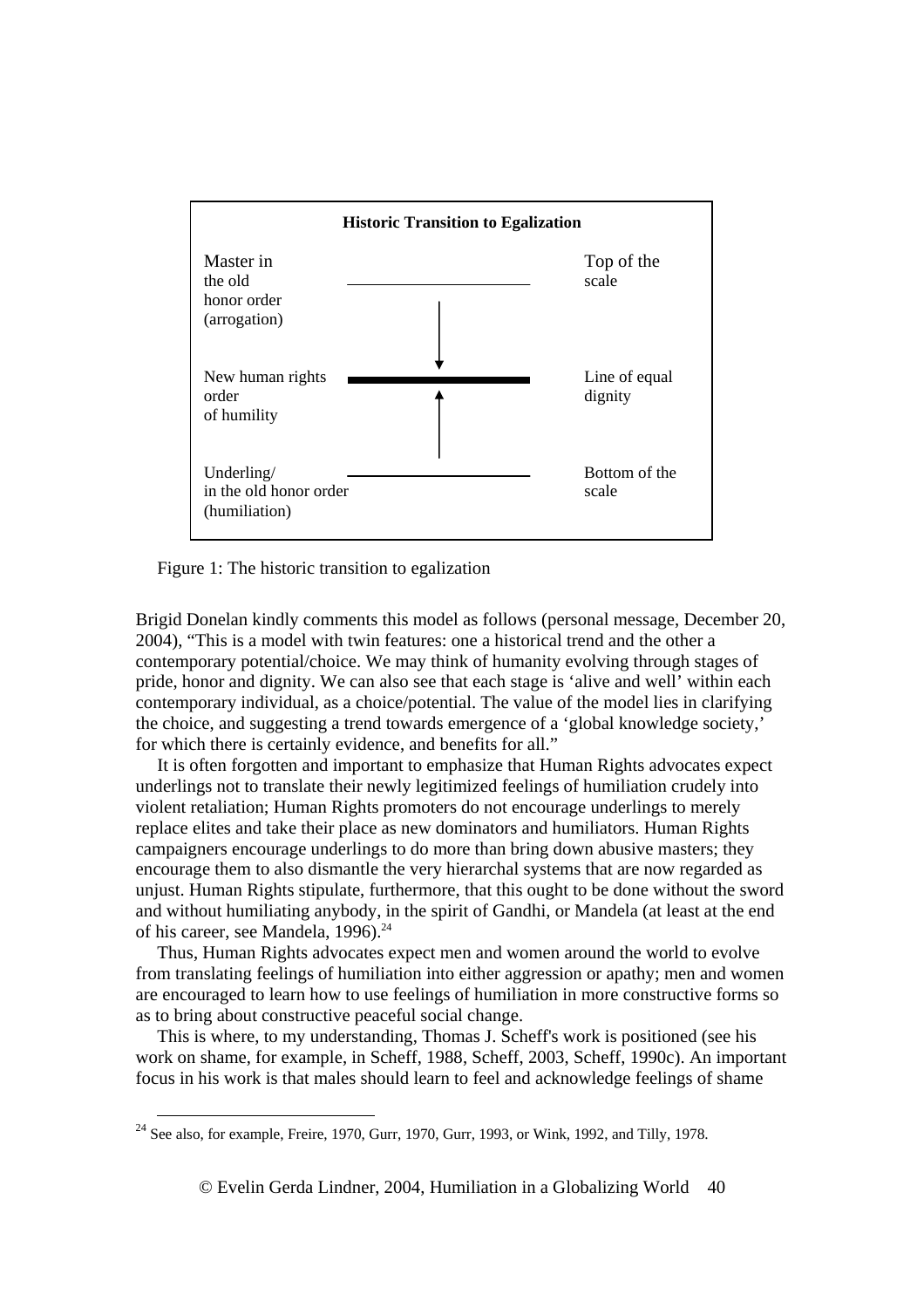and humiliation without covering up these feelings by translating them immediately into aggression. This new awareness of feelings of humiliation and shame should then, hopefully, enable these *new males* to devise action that is more constructive and more in line with Human Rights ideals. Thus, Thomas Scheff's "vision" and one of his "projects," as far as I gather, is to teach males that acknowledging feelings of humiliation and shame and allowing oneself to indeed feel these emotions, is a way to a more constructive "use" of these emotions than merely becoming aggressive.25

I assume Scheff welcomes what a friend wrote to me recently (April 9, 2004): "I worked before with drug addicts, and physically abusive individuals. I couldn't take the 'rage' out of them. But I could show them the consequences of that rage and re-teach them what to do if they felt that coming on, knowing that they would hurt, kill, or end up in jail."

Scholars such as Howard Zehr (see Zehr, 2002, Zehr, 1990) and Avishai Margalit, 1996, focus on social and societal institutions, and how they have to be reformed so as to no longer humiliate citizens. Scholars and practitioners such as Joseph Stiglitz or George Monbiot discuss ways as to how the global system could be changed in order to grow congruent with Human Rights ideals (Stiglitz, 1998, Stiglitz and Squire, 1998, Monbiot, 2003).

### **Awareness of Human Rights and Humiliation**

I see the currently rising awareness of Human Rights in the context of what anthropologists call the *ingathering* of humankind (Ury, 1999; see also World Systems Analysis, for example, by Chase-Dunn and Hall,  $1997<sup>26</sup>$ ), namely the coming together of all humankind into *One single family*. The term *global village* is deeply indicative, I suggest. I believe it entails profoundly transformative seeds for change. The rise of the vision and reality of *One single global village* is concurrent with something extremely significant, namely the almost subversive loss of ground for the notion of outgroups (together with all outgroup biases, prejudices and hostile "outgroup ethics").<sup>27</sup> Thus, to my view, human rights ideals represent "ingroup ethics" whose scope is expanded to the entire global village. Usually the so-called "scope of justice" (Coleman, 2003) for ingroups emphasizes social cohesion and its maintenance, so do Human Rights.

However, this is not all. As mentioned above, Human Rights ideals do not condone the mere replacement of old tyrants with new ones; they envisage the dismantling of entire hierarchical systems. Human Rights ideals represent an encouragement for underlings to continuously challenge domination and oppression (Deutsch, 2002, Sidanius and Pratto, 1999). Thus, I conceptualize Human Rights ideals to represent "inside ethics" as we know them from age-long history, however, now applied to the entire globe, and intertwined with an egalitarian message.

<sup>&</sup>lt;sup>25</sup> The neurologist Antonio Damasio, 1999, differentiates emotions and feelings as follows. He separates three stages of processing along a continuum, firstly *a state of emotion*, secondly *a state of feeling*, and thirdly, *a state of feeling made conscious*. The first state can be triggered and executed nonconsciously, the second can be represented nonconsciously, while the third is known to the organism as having both, emotion and feeling (Damasio, 1999, p. 37).

<sup>&</sup>lt;sup>26</sup> See also classics such as Polanyi, 1944, and later Friedman, 1982, Wagar, 1992, Taylor, 1996, Hall (Ed.), 2000.

<sup>27</sup> Muzafer Sherif et al., 1988, carried out classic research on in- and outgroups, see the famous *Robbers' Cave experiment*.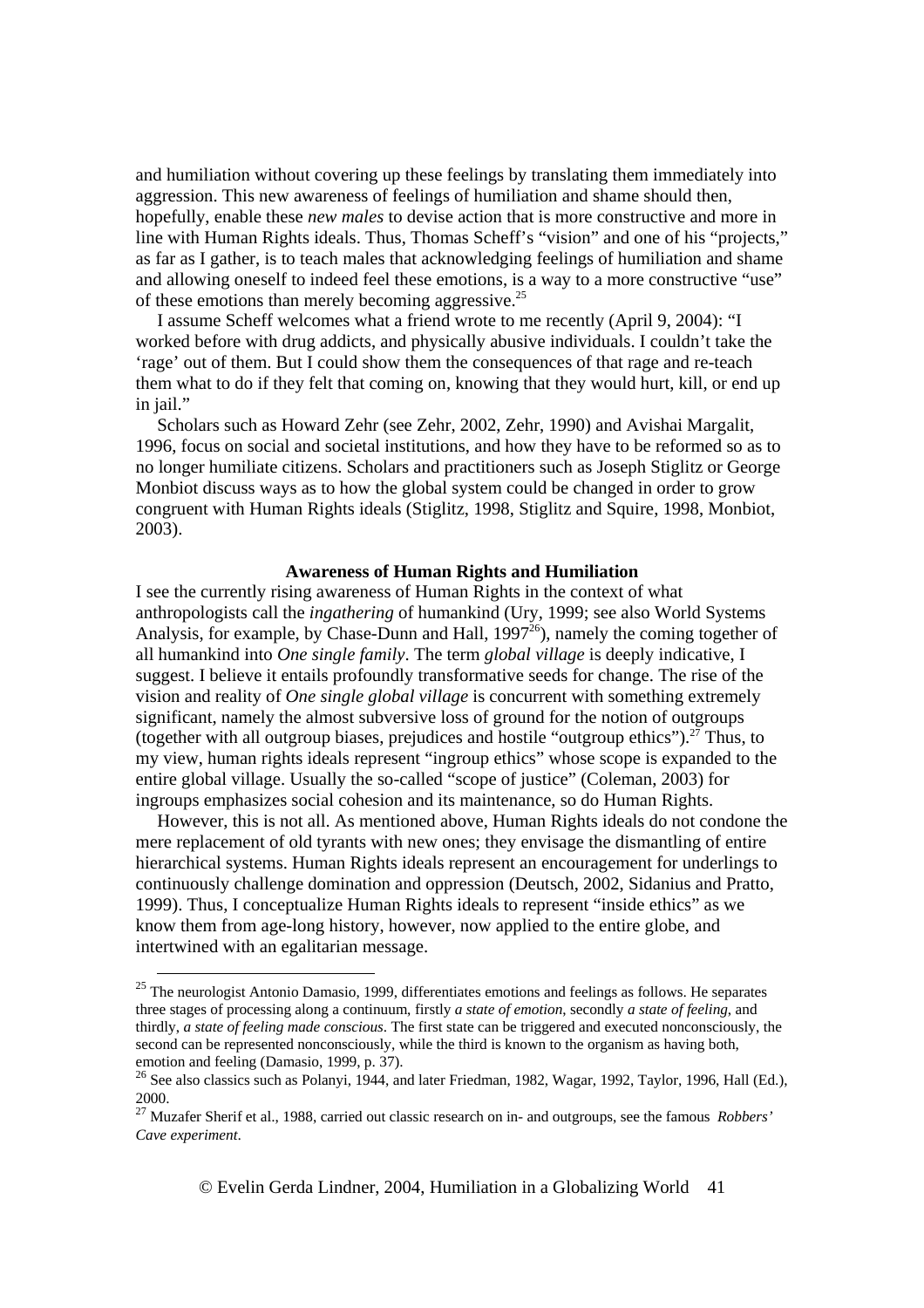In former times, guardians of "inside ethics" often defended hierarchical rankings of human worthiness with the "need" to have safe, stable and coherent societies. Confucianism, still today, is not far removed from such conceptualizations; obedience to authorities is regarded as a high value. And indeed, as long as the world had not yet began to evolve into *One single global village*, but still contained "*many villages*," these people had a point. "*Villages*" (units such as groups, nations or states) faced a dangerous Hobbsian "might-is-right" world and had to stay internally cohesive and perpetually prepared for war. Males typically were sent out to die in war and obedient readiness for aggression, honed in the language of honor, was perhaps a suitable adaptation. At any time, outsiders were prone to attack, and fear of surprise attacks was rampant. International Relations theory uses terms such as the *Security Dilemma* to describe how arms races and war were almost inevitable in this atmosphere of fear.

The new global "inside ethics," or Human Rights ideals, however, aim at a new combination, not anymore maintenance of social cohesion embedded within *hierarchical rankings of human value*, but maintenance of social cohesion linked to attitudes, behaviors and institutions that promote *equal dignity for all*. I believe that this transition enshrined as the central Human Rights call for *equal dignity for all* (Article 1 of the Universal Declaration of Human Rights) currently gains mainstream acceptance mainly because of the rise of the vision and reality of *One single ingroup of humanity*.

I claim that as soon as there is only *One single ingroup* left on the globe, fear of surprise attacks from distant *outsiders* is bound to subside. What gains visibility, however, is interaction with *insiders*. And this interaction is fraught with quests for recognition, appreciation and respect, quests that may lead to feelings of humiliation, and their violent handling, if unsatisfied. While formerly distant outsiders held the *many villages* of the world in fear of sudden and incomprehensible attack, today we share *One single global village* not with far-away outsiders, but with close-by fellow insiders, who ask us whether we respect them as equals. We enter a relational era. Isolated "differences," or separate "interests" lose significance, while the quality of relationships gains weight.

It is therefore, to my view, that no longer *fear* of a distant enemy is the leading emotion that subordinates all other emotions and deliberations, but *feelings of humiliation* in the face of lacking recognition for equal dignity from fellow human beings, or more precisely, feelings of *dignity-humiliation*. Fear was an inescapable emotional state that was bound to hold center stage as long as a strong Security Dilemma defined the condition of the peoples of the globe. If humiliation played a role, then it was the terminology of honor and honor-humiliation that negotiated this fear like a collective armor. Yet, at present, the Security Dilemma weakens in the wake of increasing global interdependence and gives rise to the new notion of equal dignity for all, and, in its tail, to feelings of dignity-humiliation in case of lack of respect for equal dignity (real or imagined). Elsewhere, Lindner (2003) analyses why dignity-humiliation is bound to be more salient than honor-humiliation: while honor-humiliation keeps most humiliated people still within the ingroup, dignity-humiliation excludes people from humankind.

To the detriment of all of us, the feelings of humiliation that currently are holding hearts and mind around the world in their grip are not always honed into Gandhi/Mandela-like wisdom for constructive change. "Pre-emptive prevention" of expected future humiliation, for example, was perpetrated in the Rwandan genocide in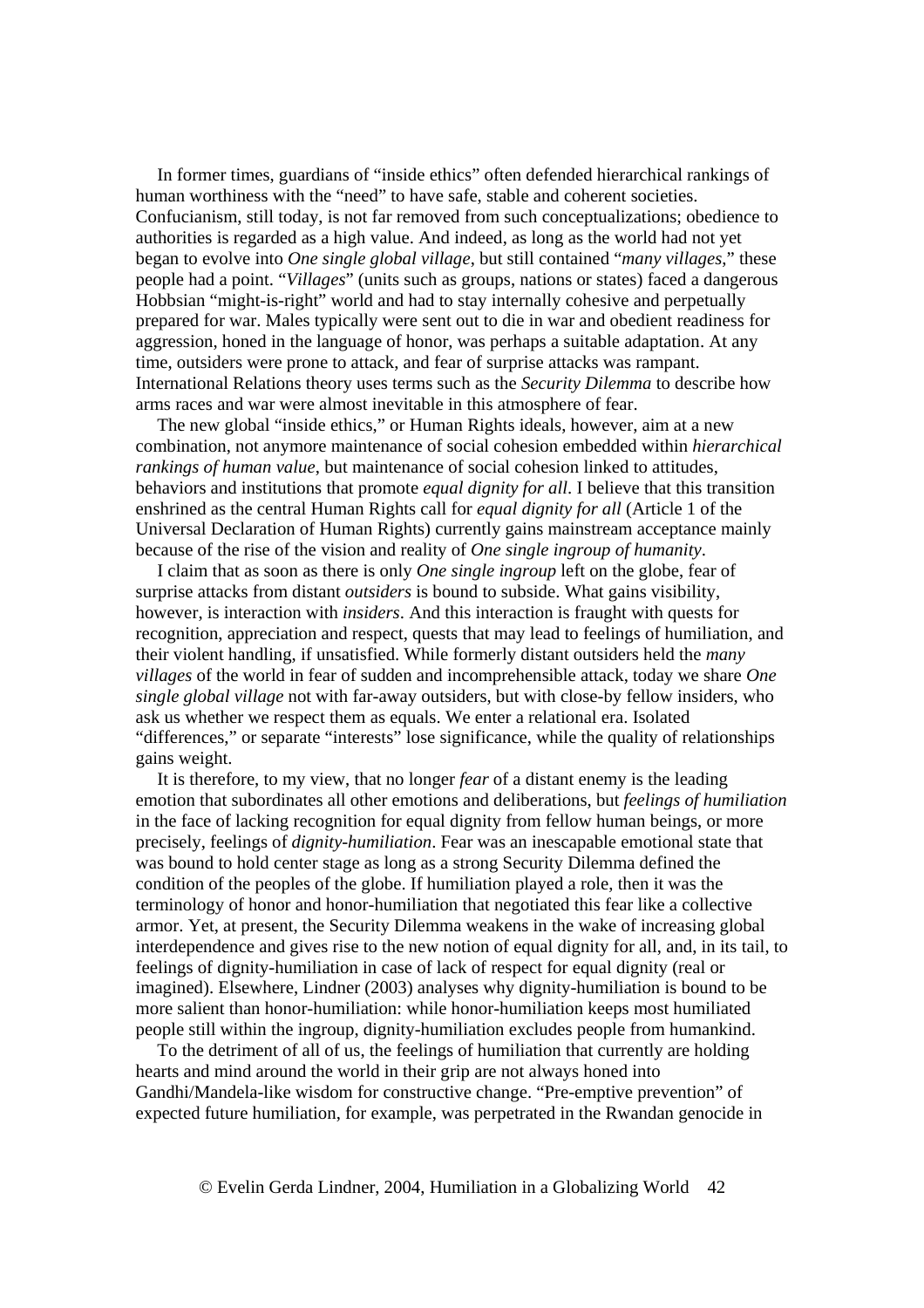1994, as in Hitler's Holocaust in World War II. Global terrorism seems to follow a similar logic, led by humiliation-entrepreneurs who instrumentalize feelings of humiliation among the broad masses for violence.

Still, most of those on the globe, who currently regard each other as "enemies," respond to attempts to be humiliated with nothing more than "defiance." U.S. President George W. Bush comments the beheading of South Korean hostage Kim Sun-il, in Iraq on June 23, 2004 by saying that even though "they" try to humiliate "us," even though "they" try to "shake our wills," "we" do not bow. "We" are proud of our resistance; there is no need to be ashamed as long as we do not give in. Bush says, "See, what they are trying to do, they are trying to shake our will and our confidence! They are trying to get us to withdraw from the world! So that they can impose their dark vision on people!" (U.S. President Bush June 23, 2004, seen on BBC World). From "them," we hear in the news (June 20, 2004), "Foreign affairs adviser Adel al-Jubeir said a Saudi campaign which included the shooting of Abdul Aziz al-Muqrin had destroyed al-Qaeda's capabilities. The group later confirmed in a statement on an Islamist website that Muqrin and three others were killed. It said earlier it had carried out the beheading of US hostage Paul Johnson. It also pledged to continue what it called its holy war" (retrieved June 20, 2004, from http://news.bbc.co.uk/2/hi/middle\_east/3822527.stm).

In other words, attempts to humiliate "enemies" in order to humble them, typically end in proud defiance, on all sides, defiance that is then translated into cycles of humiliation and humiliation-for-humiliation instead of Mandela-like social transformation. Clearly, proud defiance occurs in all contexts, in contexts of ranked worthiness as much as in contexts of equal worthiness, however, in human rights contexts it is intensified by the fact that Human Rights, unlike honor codes, no longer legitimate any rankings of human worthiness.

I have coined the word *egalization* to match the word *globalization* (see Lindner, 2003a, or Lindner, 2003c, or www.humiliationstudies.org/whoweare/evelin15.php). I conceptualize the currently growing level of malign global injustice and rampant inequality that provide humiliation entrepreneurs with willing perpetrators as "lack of *egalization*" (*egalization* versus systematic humiliation), while I reserve the term *globalization* (versus fragmentation) for the rather benign coming-together of humankind. Lindner, 2003a, defines *egalization* as follows:

The word *egalization* has been coined by Lindner in order to match the word *globalization* and at the same time differentiate it from words such as equality, because the main point is not equality. The point is rather equal dignity, even though there is a connection between equality and equal dignity. (The connection is "hidden" in the Human Rights stipulation that equal chances and enabling environments for all are necessary to protect human dignity.)

The term egalization is meant to avoid claiming that everybody should become equal and that there should be no differences between people. Egality can coexist with functional hierarchy that regards all participants as possessing equal dignity; egality can not coexist, though, with hierarchy that defines some people as lesser beings and others as more valuable.

If we imagine the world as a container with a height and a width, *globalization* addresses the horizontal dimension, the shrinking width. *Egalization* concerns the vertical dimension, reminiscent of Hofstede's power distance [Hofstede, 2001].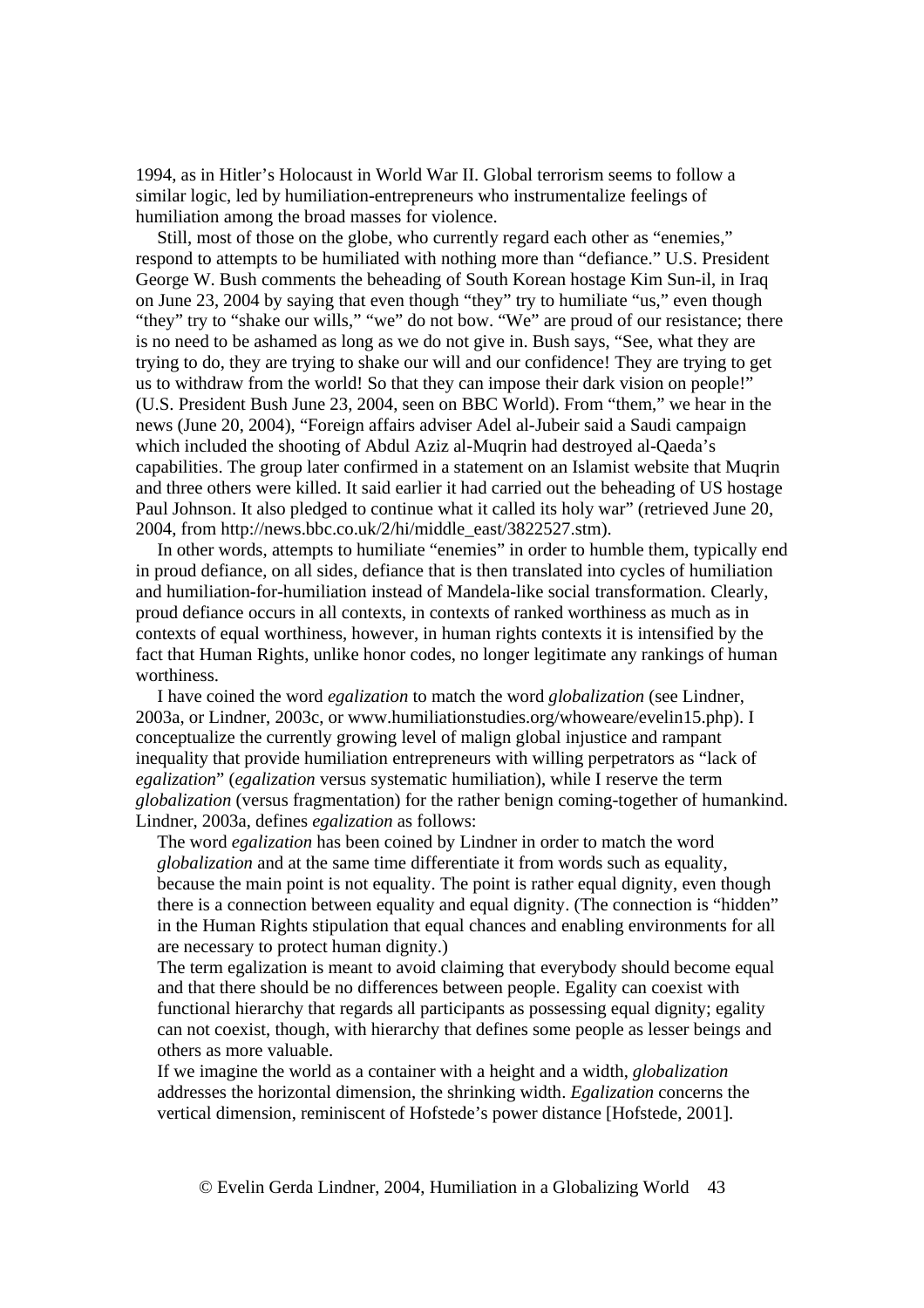Egalization is a process away from a very high "container" of masters at the top and underlings at the bottom, towards a flat "container" with everybody enjoying equal dignity.

Egalization is a process that elicits hot feelings of humiliation when it is promised but fails. The lack of egalization is thus the element that is heating up feelings among socalled "globalization-critics." Their disquiet stems from lack of egalization and not from an overdose of globalization. What they call for is that *globalization* ought to marry *egalization* (Lindner, 2003c, pp. 262-263).

The most important change that is brought about by the current rise of the vision and reality of *One global village*, or *One single ingroup of humankind*, is, to my view, thus the rise of the significance of feelings of *humiliation* as compared to *fear*. I believe that feelings of humiliation were rather secondary in former times, instigated and taught in order to tackle *fear* of emergency attacks from other *villages*. Honor was worn like a collective armor and defended against honor-humiliation, particularly by males, and this was embedded in the service of these males in the defense of their groups against outside attackers.28 Nowadays, in Human Rights contexts, feelings of humiliation are no longer attached to honor, but to equal dignity. In Human Rights contexts, it is no longer the soiling of honor that elicits feelings of humiliation, but failing respect for equal dignity. Feelings of dignity-humiliation become are less a collective phenomenon, prescribed within group relations, but primary, direct, salient, and personal for each individual who feels them within his or her personal relationships.

However, since both cultural contexts, those of unequal honor and of equal dignity, coexist in current transition times, both forms of humiliation often co-exist, merge, blur, and enhance each other. An Iraqi man, for example, might not find anything wrong in honor killings, where a raped girl may be killed so as to repair soiled family honor; however, he might nevertheless criticize American occupiers of hypocrisy when not obeying their own Human Rights rhetoric.

Human Rights contexts represent new scripts, or templates, for ethics and morals, and they require affected human beings to learn new skills. Where formerly obedience was a deed, it is now another skill that has to be honed, namely the skill to form cohesive relationships of respect for equal dignity for *all global village citizens*.

Much has been written on Human Rights and the emerging global context of the information age and globalization, with the unprecedented novel challenges as to new identities, new skills, and new world orders.29 The challenges for the *global village*, apart from containing tyrants and terror, are well described in the *United Nations Millennium Declaration* of September 2000:

- eradicate extreme poverty and hunger
- improve maternal health

<sup>&</sup>lt;sup>28</sup> Berger, 1970, wrote an article "On the Obsolescence of the Concept of Honor." See also Charles Taylor, 1993, and his description of the paradigm shift from honor to dignity and recognition. According to Taylor, social hierarchies are the basis for honor and the collapse of these hierarchies is the precondition of honor's transmutation into dignity and recognition. The Enlightenment emphasizes the equality of every human person and the abolition not just of social hierarchies but of the concept of honor. I thank Eric van Grasdorff for making me aware of Taylor's work.

<sup>&</sup>lt;sup>29</sup> See, among others, the work by Bauman, 1998, Castells, 1996, Castells, 1997b, Castells, 1997a, Giddens, 1991, Legrain, 2002, Sennett, 1996, Tajfel and Turner, 1986, Wilkinson, 1996.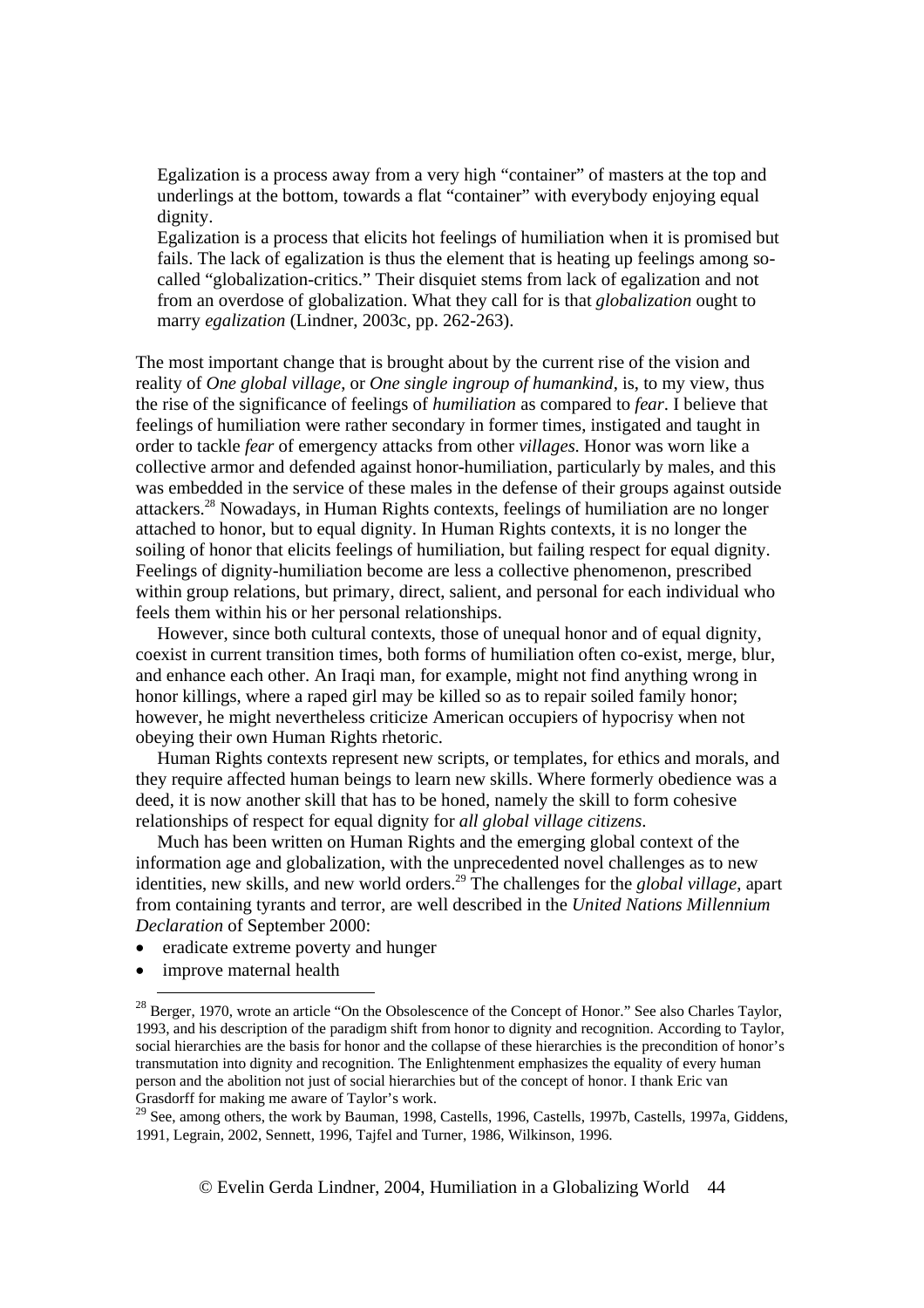- achieve universal primary education
- combat HIV/AIDS, malaria, and other diseases
- promote gender equality and empower women
- ensure environmental sustainability
- reduce child mortality develop a global partnership for development

Let me I conclude this section by quoting George Monbiot, 2003,

Globalization is not the problem. The problem is in fact the *release* from globalization which both economic agents and nations states have been able to negotiate. They have been able to operate so freely because the people of the world have no global means of restraining them. Our task is surely not to overthrow globalizing, but to capture it, and to use it as a vehicle for humanity's first global democratic revolution (Monbiot, 2003, p. 23, italics in original).

# **Conclusion**

# **Need for a new global order**

Perhaps Douglas Hurd's message could be projected into the future as follows. *Global village building*, in the spirit of by now well-known *nation building* requires support from all world states and citizens for a new global order, enacted through global institutions such as they can be developed from current United Nations institutions. Perhaps one day we will have a global passport, a global welfare net and global institutions that protect people within a global democracy. Perhaps one day tribal and national identities will be secondary to the core identity of global citizenship everywhere on the globe. The principle of *subsidiarity* will perhaps be the blueprint for organizing global structures, as well as for building personal identities: shared humanity at the core, as primary element, and cultural diversity at the periphery, cherished and celebrated, but secondary. There will be no need for *enemies*; all will be *neighbors*, "good" as well as "bad" neighbors. And democratically legitimated police aided by a global culture of responsible social control and respect will keep "bad neighbors" in check. A "roof" of super-ordinate global institutions, democratically legitimated, will protect global citizens in the same way democratically legitimated nation states at present attempt to guard the interests of their national citizenry.

## **A** *Moratorium on Humiliation*

Thus a *decent global village* could be built, following the call by Margalit, 1996, for a decent society. Lindner frequently calls for eliminating humiliation, and a *Moratorium on Humiliation*<sup>30</sup> to be incorporated within public policies.

Many criticize that humiliation cannot be eliminated and that a call for a *Moratorium of Humiliation* is not realistic. This is argument is partly valid, partly not. It is valid because one of the problems with the notion of humiliation is that the same word is used

 <sup>30</sup> Similar to the *Moratorium On Trade In Small Arms*, or the *Moratorium On Commercial Whaling*. Read, for example, Patten and Lindh, 2001.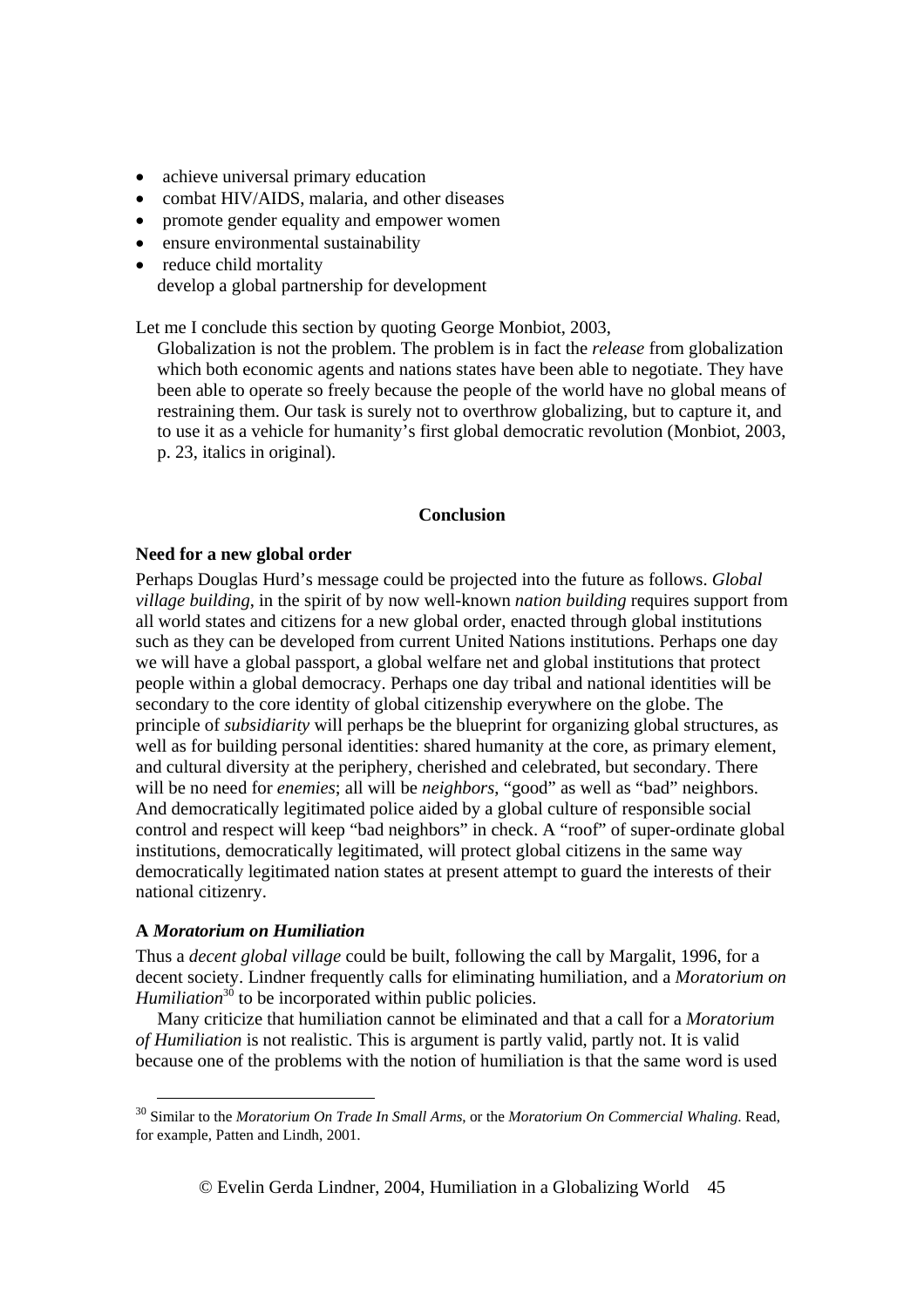for a) *feelings* and b) *acts*, and c) for processes including *institutional* humiliation, where the act is embedded within institutions (see, for example, Apartheid): "I humiliate you" (act) and "you feel humiliated" (feeling), and "the entire process may be played out in institutions that humiliate." Feelings of humiliation clearly are part of human emotions and cannot be eliminated nor should they. However, it is still possible to hold on to the call to decrease, or eliminate, acts and institutions of humiliation. Consider Apartheid and Apartheid-like social and societal structures such as autocratic cultures in schools, workplaces, homes; presumably, all Human Rights promoters would agree that it is beneficial not only to decrease such structures, but to eliminate them. So, public policy planning ought to diminish acts of humiliation, those that are institutionalized as well as those that occur "at random," and heighten awareness as to acts of humiliation – random and institutionalized – and to how destructive they can be.

Human rights stipulate that every human being is equal in dignity. Still, this is an ideal that is not attained anywhere, on the contrary, we find many social settings where human worthiness and value are being ranked (men are regarded to possess more worthiness than women, colored people face discrimination; the list is still long), and it is this ranking of human worthiness that human rights declare to be illegitimate. Robert Fuller, 2003, wrote a book on *rankism*. What we have to overcome, is rankism. Rankism has humiliating effects as soon as we take Human Rights ideals seriously. And rankism forms the core of many traditional cultures; honor typically is ranked, there are higher and lesser beings. In contrast to that, Human Rights ideals stipulate that people's worthiness should not be ranked.

According to Lindner's conceptualization there are, simplified, three ways out of feelings of humiliation: a) depression/apathy, b) the "Hitler way" (violence, war, genocide, terror, etc.), and c) the "Mandela way" (constructive social change that includes the humiliator, in Mandela's case, he quite remarkably did not unleash genocide on the white elite in South Africa). Considering Mandela, we recognize that he did not attempt to put in place a perfect society in one year or so; he explained to his followers that such impatience would be counterproductive. Social change is a process, during which we have to keep the goal in front of our eyes in order to keep on track, and the goal would be to *eliminate* particularly institutionalized humiliation, and *diminish* otherwise rampant acts of humiliation with a *Moratorium on Humiliation*.

Will a *Moratorium on Humiliation*, if incorporated and mainstreamed in public policy planning, increase human security and decrease perils such as global terror? Yes. What are we to do, if killing, "eliminating," "hunting down," and "smoking out" terrorists only leads to their defiance? What if military approaches are only second-best, due to the fact that feelings of humiliation smoldering within broader masses provide reservoirs for innumerable new terrorists? Do we not need better methods for securing the world?

Respect, recognition and safeguarding equal dignity for all were terms that did not figure large in old Realpolitik. However, this does not mean that they should not be introduced into the new Realpolitik that is necessary for a new globalizing world. Public policy planning has to embrace the entire global village and include considerations for safeguarding social cohesion therein. Merely "hitting" at some "evil guys," in a "War on Terror," despite laudable intentions and noble motives, and despite the fact that sound policing should not to be neglected – if applied as overarching strategy – might rather prove to be out-dated, ineffective and insufficient, even counterproductive. A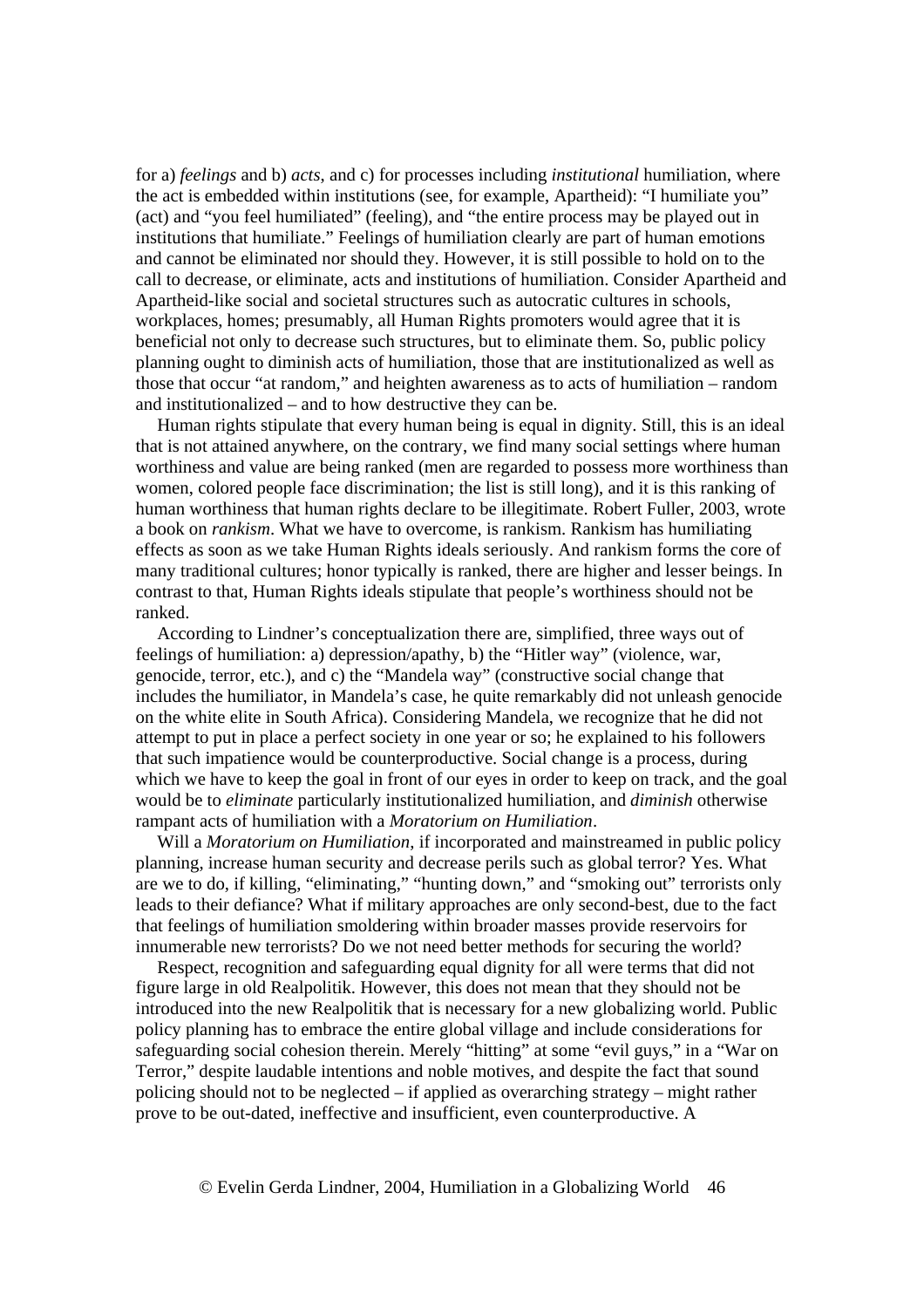*Moratorium on Humiliation*, operationalized, mainstreamed and incorporated in public policy planning might be a more suitable approach.

# **Triple strategy for new public policies**

In practice, a triple strategy seems appropriate. Institutions need to be built, both globally and locally, that ensure that people are not being oppressed, discriminated against, or humiliated (as called for in *Decent Society* by Avishai Margalit, 1996). For example, at the global level, at present a mechanism is sorely missing that helps the world avoid genocide as currently occurring in Sudan. United Nations institutions are merely not yet developed sufficiently. However, better institutions are not the whole solution. They must be filled with different contents as compared to former times.

Marriage might serve as an example. In former times it was a rather contractual relationship. It was sufficient to enter the institution and follow its rules thereafter. Nowadays, a marriage is a fluid relationship that requires continuous attention and nurturing. None of the partners can merely lean back and trust that the institution is guaranteeing the success of the marriage. Permanent relationship work is needed. Likewise, relationships between groups at local and global levels require continuous nurturing. First, attention needs to be given to this new necessity, and second, the social skills for doing so must be learned.

Bennet, 2004, writes about Israel's Prime Minister Ariel Sharon, and his allegiance to a "we won't-be-fooled-again attitude." Sharon received advice from his mother in the early 80's, when he was negotiating with the Egyptians: "Do not trust them! You cannot trust a piece of paper!" Sharon's answer is the appliance of sheer force on his "marriage partner," the Palestinians.

While the insight belongs into present times, namely that a piece of paper indeed is not sufficient and that anybody blindly relying on a contract may be fooled, the remedy found by Ariel Sharon is belonging to the past. While sheer force as a strategy was common and efficient in former times, in marriages and elsewhere, nowadays, relationships are expected to be maintained in different ways. Human Rights ideals turn the appliance of sheer force into illegitimate humiliation. No wife, no fellow human being, in a world that is steeped in the Human Rights message, can accept sheer force and respond with humility; violence might be a more probable result. Old methods do not anymore work in a new framework of novel moral norms and expectations.

Attention to building relationships of equal dignity, acquisition of appropriate social skills, and continuous mutual engagement and nurturing, embedded within appropriate institutions, is the triple strategy that needs to be applied today. All three elements of this new strategy must be designed to prevent and avoid dynamics of humiliation in a world where Human Rights ideals of equal dignity define our life world, because Human Rights turn the holding down of people by sheer force into an unacceptable violation.

### **Triple strategy for the resolution of violent conflict**

With respect to violent conflict, both at the global and local level, as mentioned earlier, the paradigm of good quality *policing* of *neighborhoods* needs to replace the paradigm of *war* on *enemies*. The global village, as any village, needs to maintain its inner security by good quality policing. War is typically waged with neighboring "villages." In the case of the global village, there is no "neighboring village" left. Thus the paradigm of war loses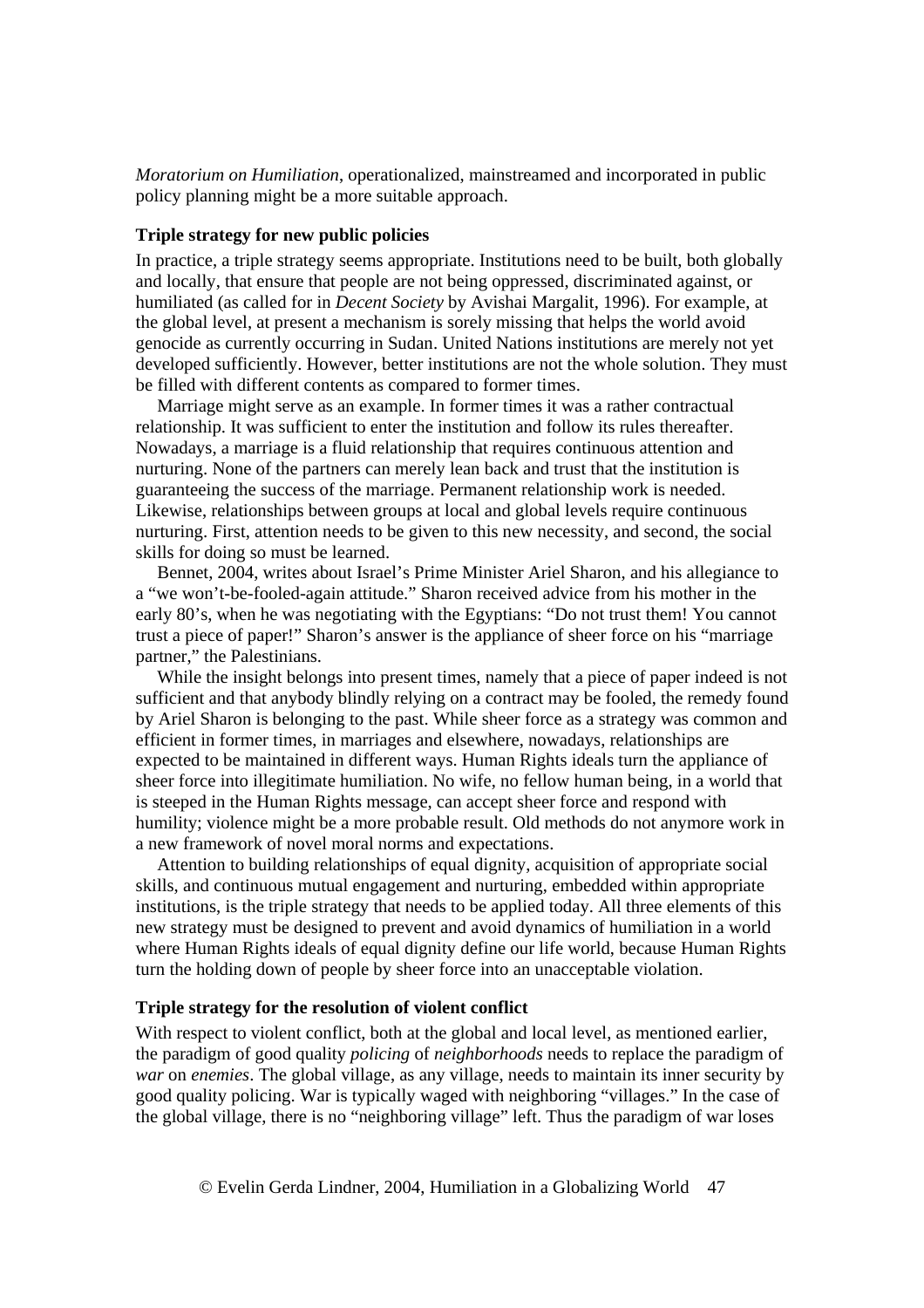its anchoring in reality, and the paradigm of policing is what is still relevant. And good quality policing connects coercion with respect.

During my time in Egypt, I was amazed at the low rate of crime and unrest in Cairo, a huge metropolis of at that time ten to fifteen million people. I soon understood that a high amount of *social control* is part of Egyptian culture. I frequently witnessed incidents that gave testimony to this social control. When I analyzed conflict resolution and containment scenes in the streets of Cairo, I observed a twenty-to-two ratio, or at least a ten-to-two ratio. Ten or up to twenty physically powerful men were required to *cool* and *pacify* two clashing opponents. The young men in the Cairo scenes did not need to exert brute force because they outnumbered the quarrelers. Their overpowering count enabled them to combine coercion and respect. Respect alone would not suffice, and coercion through outnumbering alone neither.

If this scenario is to be taken as a blueprint for attending to violent conflict, it is a combination of coercion and respect that has to be striven for by the international community, the United Nations, and bystanders in general. Resources for the prevention, containment, and resolution of conflicts around the world are to be increased. *Overpowering* numbers of blue helmets/global policepersons with credible *overpowering* mandates and well-devised *overpowering* strategies are required, embedded in an overall approach of respect.

# **New application of traditional "male" and "female" role descriptions**

This approach, incidentally, combines elements of coercion and respect that also can be mapped onto traditional male and female role descriptions. What is combined is "female" talking, understanding, empathy, perspective-taking and healing on one side, and a "male" potential for overpowering, coercion, and force on the other. "Male" strength and well-dosed counter-aggression are required to hold the fighters. "Female" awareness of the cohesion of the social fabric is needed to take the fighters seriously. To combine the "male" aspect of force with "female" empathy could be described as the modern recipe of conflict resolution. The old "male" strategy of hitting, of destructive force, is no longer appropriate in an interdependent modern *global village*, while the "male" ability to use restraining force continues to be an important tool, though in a more steady and longstanding application and combined with empathy and respect.

*UNESCO's Culture of Peace Programme* urges precisely the strengthening of the "female" aspect in conflict resolution efforts. The list is a long one: using multi-track, "track II" and citizen-based diplomacy; installing early warning institutions; rethinking the notion of state sovereignty; setting up projects to better study and understand the history of potential conflict areas, collect this information and make it available to decision makers; using psychology not only on a micro-level, but also on a macro-level, taking identity as a bridge; keeping communication going with warring parties; talking behind the scenes; including more than just the warlords in peace negotiations; developing conflict-resolution teams with less hierarchy and more creativity; setting up mediation teams; installing "truth commissions;" allowing warring parties to feel the world community's care, respect and concern; taking opponents in a conflict out of their usual environment; taking the adversaries' personal feelings and emotions seriously; recognizing the importance of human dignity; introducing sustainable long-term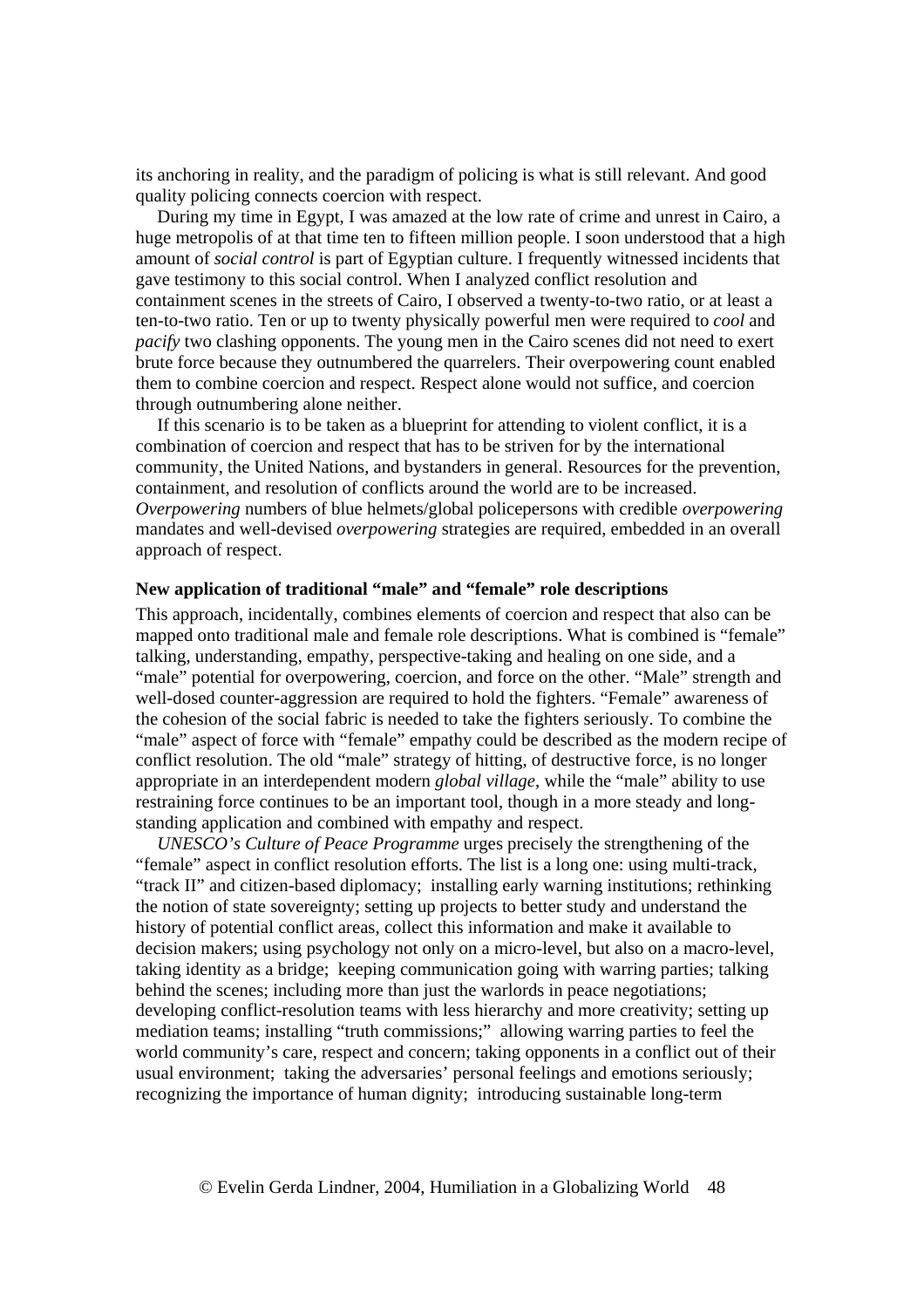approaches on the social and ecological level; progressing from spending aid-money after a disaster to allocating resources to prevent it; and so on.

To summarize, the *global village* embodies *One single inside* sphere. The traditional "male" role description of *going out*, fighting the enemy and conquering the unknown – being unidimensional, unilateral and more short-sighted – loses significance since it was only appropriate *outside* the *village* or around its borders. The world as a single *global village* no longer provides an *outside*. Men themselves, as travelers and explorers, were responsible for this development which now makes their traditional strategies in many ways inappropriate and dysfunctional.

Maintaining social cohesion in an *inside* sphere means complex, relational, multilateral, foresighted, integrative and holistic strategies such as mediation, alternative dispute resolution and police deployment (for example peacekeeping forces) instead of traditional military combat. *Subsidiarity*, *quality* (and not quantity) of life, *culture of peace* – all these are keywords and concepts which stem from traditional "female" role descriptions, showing how much the new strategies are, conceptually, "female" approaches.

Thus, *globalization* opens space for women and "female" strategies, inviting both women and men into embracing and combining them with the traditional "male" strategy of coercive containment. And Human Rights ideals call for *egalization*, meaning equal dignity for all humankind, to be the broader guiding framework for globalization.

### **Triple strategy for underlings who wish to carry out uprisings**

For the downtrodden around the world, be it women or discriminated minorities of any kind, who wish to carry out a successful and constructive uprising and change their lowly lot, a Mandela would have yet another threefold advice. He himself implemented this strategy most wisely: First, underlings who wish to change their lowly situation constructively, have to psychologically step outside of the master-slave dyad and learn to think autonomously. Second, they have to stop merely re-acting to the master's actions and definitions, and begin to act. Third, underlings must teach their master elites that change is necessary and unavoidable, both normatively and practically, and that a peaceful transition is preferable to violence and war.

## **Triple strategy for third parties wishing to ensure peace**

For third parties who are trying to secure peace around the world, yet another threefold approach seems significant. First, it is important to identify the fault lines between moderates and extremists in opposing camps. Not the Singhalese or Tamils, for example, are the parties to reckon with, but the Mandelas (moderates) as opposed to the humiliation-entrepreneurs (extremists) on both sides. Second, third parties need to facilitate alliances between moderates of both camps to transform violent reactions to feelings of humiliation among extremists. Third, humiliating living conditions of the broad masses must be minimized, because otherwise frustrated masses will be open to recruitment by humiliation-entrepreneurs.

### **Celebrate humanity**

Sultan Somjee, Kenyan ethnographer honored by the UN for his efforts to preserve indigenous people's peace traditions, says in response to the Iraqi Prisoner Abuse of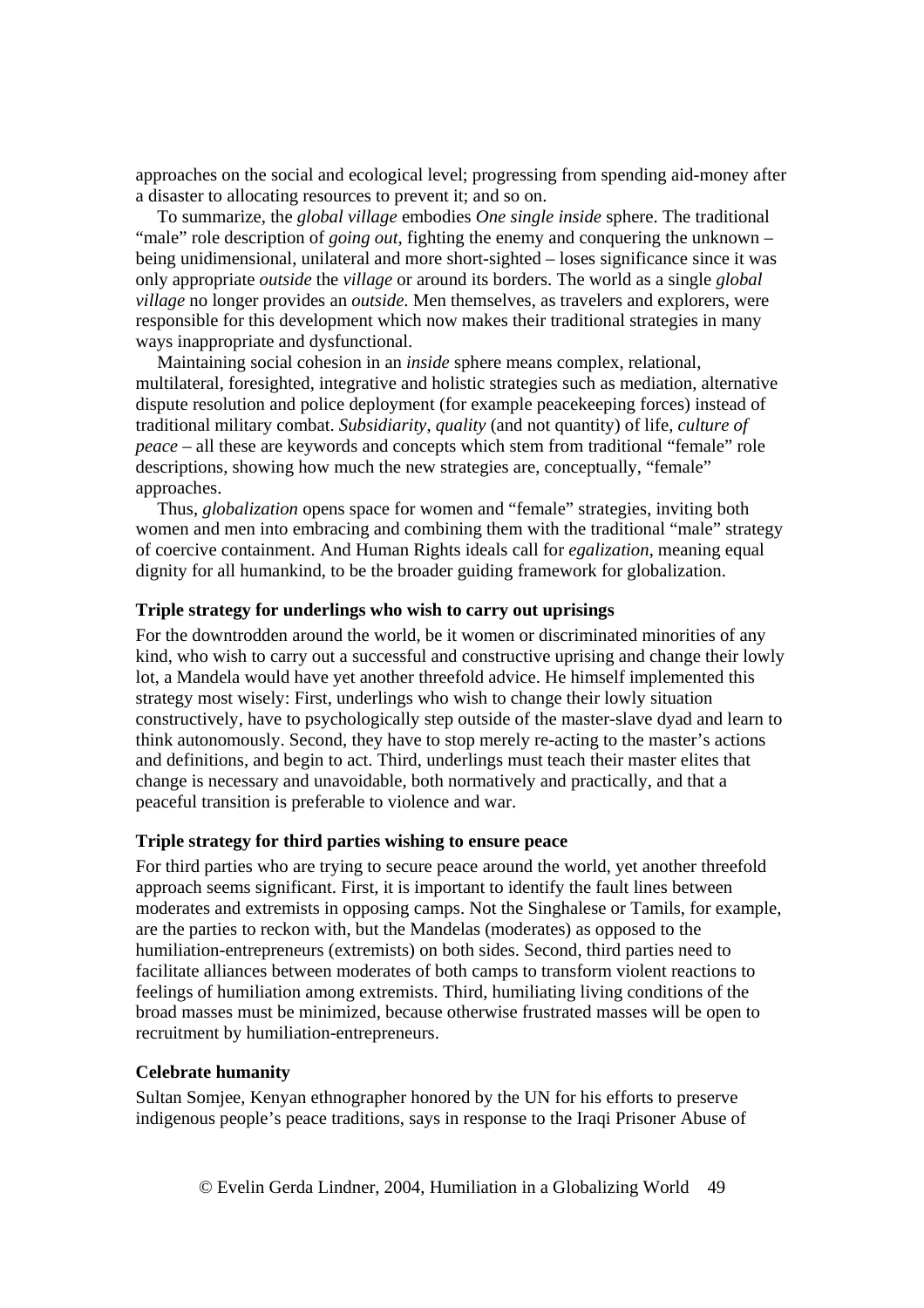2004, "Humiliation does not have nationality, religion, color or gender. Humiliation of one human being humiliates humanity and our dignity of being." I would add, only if we avoid institutions, attitudes, and behavior with humiliating effects will we create a future for our world in the spirit of Kofi Annan's promotion for the Olympic Games of 2004, namely "celebrate humanity."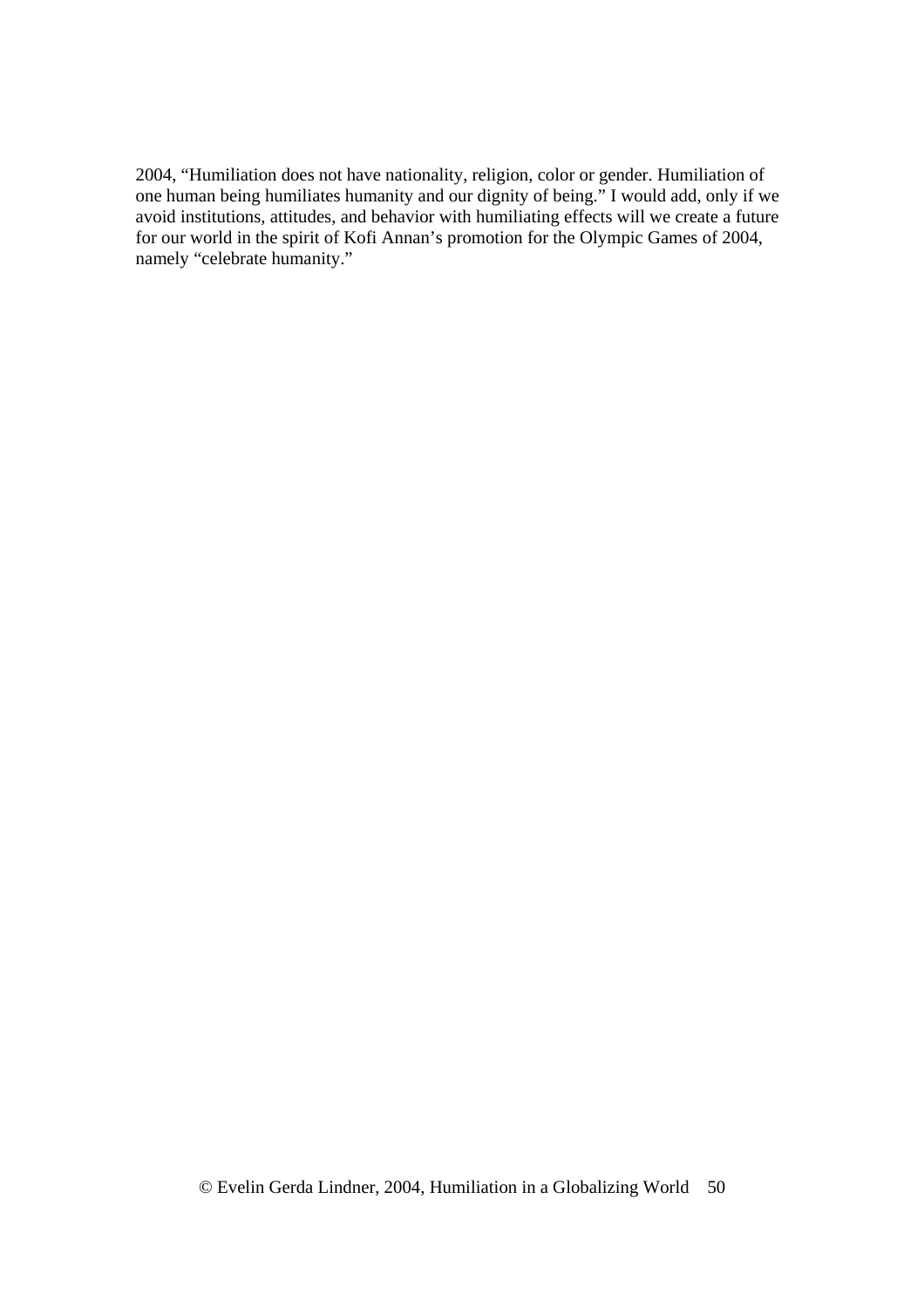### **Reference List**

- Volkan, Vamik D., Demetrios, Julius A., and Montville, Joseph V. (Eds.) (1990). *The Psychodynamics of International Relationships.* Lexington, MA: Lexington Books.
- Christianson, Sven-Åke (Ed.) (1992). *The Handbook of Emotion and Memory: Research and Theory.* Hillsdale, NJ: Lawrence Erlbaum.
- Demos, Virginia (Ed.) (1995). *Exploring Affect. Selected Writings of S. S. Tomkins.*  Oxford: Oxford University Press.
- Bartoli, Andrea, Girardet, Edward R., and Carmel, Jeffrey (Eds.) (1995). *Somalia, Rwanda and Beyond: The Role of the International Media in Wars and Humanitarian Crises.* Dublin: CROSSLINES Global Report, and the Italian Academy for Advanced Studies at Columbia University.
- Hall, Thomas D. (Ed.) (2000). *A World-Systems Reader: New Perspectives on Gender, Urbanism, Cultures, Indigenous Peoples, and Ecology.* Lanham, MD: Rowman & Littlefield.
- Deutsch, Morton and Coleman, Peter T. (Eds.) (2000). *The Handbook of Conflict Resolution: Theory and Practice.* San Francisco, CA: Jossey-Bass.
- Abelson, Robert P. (1976). Script Processing in Attitude Formation and Decision Making. In Carroll, John S. and Payne, John W. (Eds.), *Cognition and Social Behavior*, Hillsdale, NJ: Lawrence Erlbaum.
- Avruch, Kevin (1998). *Culture and Conflict Resolution.* Washington, DC: Unites States Institute of Peace Press.
- Avruch, Kevin, Narel, James L., and Combelles-Siegel, Pascale (2000). *Information Campaigns for Peace Operations.* C4ISR Cooperative Research Program (CCRP), March 2000.
- Bachrach, Peter and Baratz, Morton S. (1962). The Two Faces of Power. In *American Political Science Review,* 56, pp. 947-952.
- Bar-On, Daniel and Nadler, Arie (1999). *From Peace Making and Conflict Resolution to Conciliation and Peace Building.* Beer-Sheva, Israel: Proposal for the International Award of the State of Nordrhine-Westfalia for Research in the Humanities and Social Sciences.
- Bauman, Zygmunt (1998). *Globalization: The Human Consequences.* Cambridge, UK: Polity Press.

Bennet, James (2004). Sharon's Wars. In *New York Times Magazine,* August 15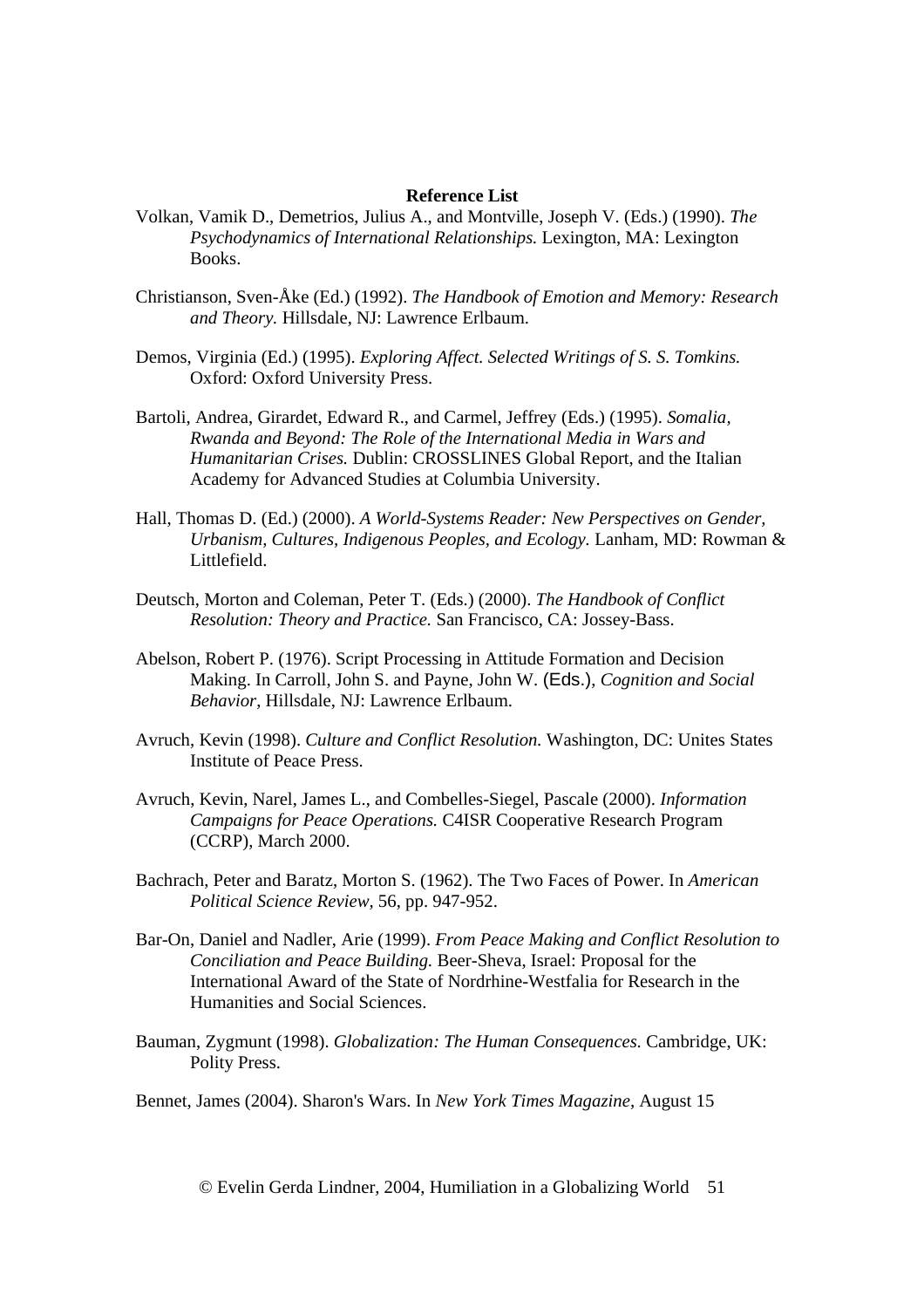- Berger, Peter L. (1970). On the Obsolescence of the Concept of Honor. In *Archives Européennes De Sociologie,* XI (2), pp. 339-347.
- Bond, Michael Harris (1997). *Working at the Interface of Cultures: Eighteen Lives in Social Science.* London: Routledge.
- Bond, Michael Harris (1998). Unity in Diversity: Orientations and Strategies for Building a Harmonious, Multicultural Society. In *Trames, A Journal of the Humanities and Social Sciences,* pp. 234-263.
- Bremner, J. Douglas, Southwick, Stephen M., Brett, Elizabeth A., Fontana, Alan, Rosenheck, Robert, and Charney, Dennis S. (1992). Dissociation and Posttraumatic Stress Disorder in Vietnam Combat Veterans. In *American Journal of Psychiatry,* 149, pp. 328-332.
- Brislin, Richard W. (1993). *Understanding Culture's Influence.* Fort Worth, TX: Harcourt Brace Jovanovich.
- Calhoun, Lawrence G. and Tedeschi, Richard G. (1998). Beyond Recovery From Trauma: Implications for Clinical Practice and Research. In *Journal of Social Issues,* 54 (2), pp. 357-371.
- Carver, Charles S. (1998). Resilience and Thriving: Issues, Models, and Linkages. In *Journal of Social Issues,* 54 (2), pp. 245-266.
- Castells, Manuel (1996). *The Information Age: Economy, Society and Culture. The Rise of the Network Society.* (Vol. 1). Cambridge, MA; Oxford, UK: Blackwell.
- Castells, Manuel (1997a). *The Information Age: Economy, Society and Culture. End of Millennium.* (Vol. 3). Cambridge, MA; Oxford, UK: Blackwell.
- Castells, Manuel (1997b). *The Information Age: Economy, Society and Culture. The Power of Identity.* (Vol. 2). Cambridge, MA; Oxford, UK: Blackwell.
- Charny, Israel W. (1997). A Personality Disorder of Excessive Power Strivings. In *Israel Journal of Psychiatry,* 34 (1), pp. 3-17.
- Chase-Dunn, Christopher and Hall, Thomas D. (1997). *Rise and Demise: Comparing World-Systems.* Boulder, CO: Westview Press.
- Cohen, Lawrence H., Cimbolic, Kathleen, Armeli, Stephen R., and Hettler, Tanya R. (1998). Quantitative Assessment of Thriving. In *Journal of Social Issues,* 54 (2), pp. 323-335.
- Coleman, Peter T. (2003). Characteristics of Protracted, Intractable Conflict: Toward the Development of a Metaframework-I. In *Peace and Conflict: Journal of Peace Psychology,* 9 (1), pp. 1-37.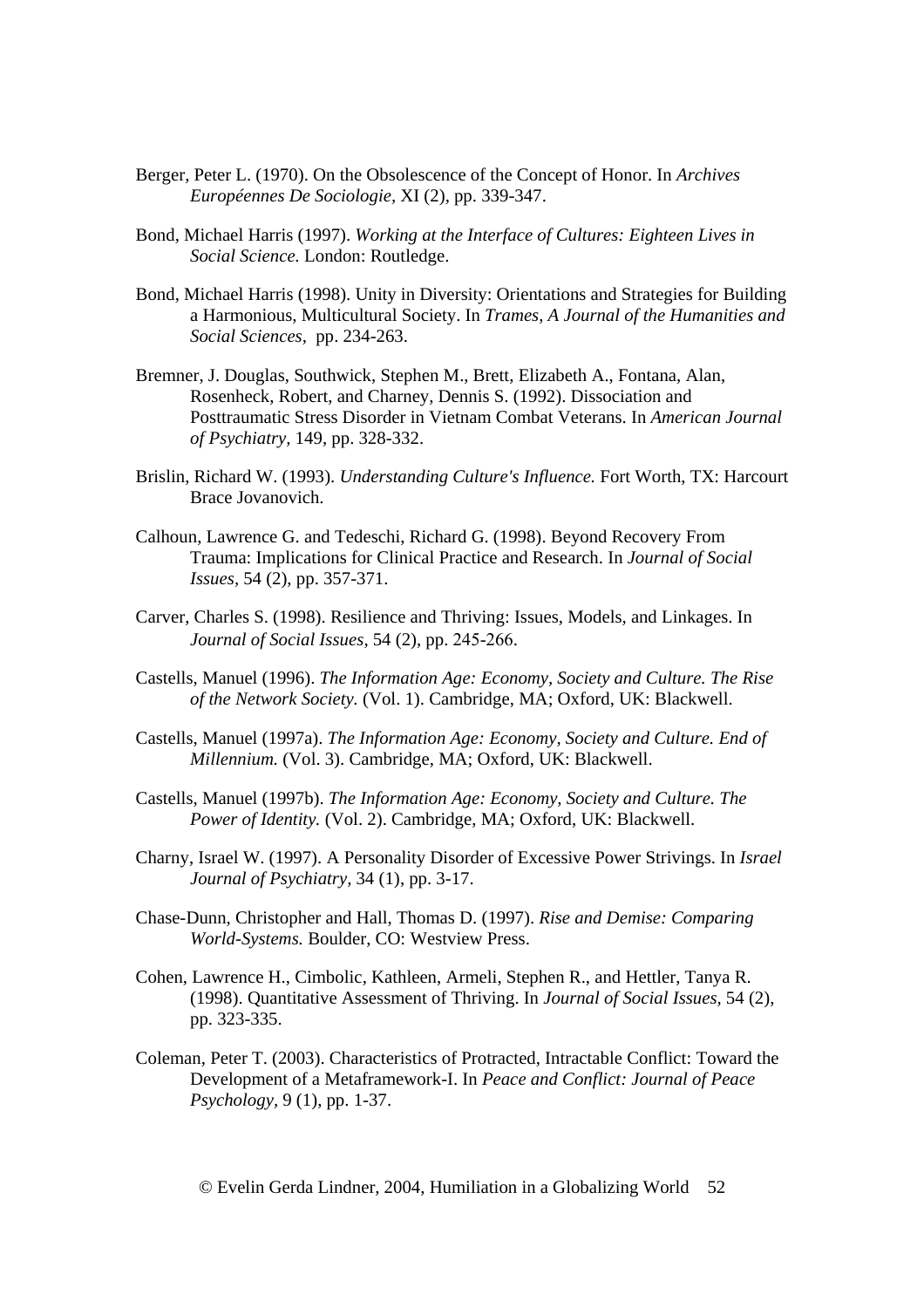- Colletta, Nat J. and Cullen, Michelle L. (2000). *Violent Conflict and the Transformation of Social Capital: Lessons From Cambodia, Rwanda, Guatemala, and Somalia.*  Washington, DC: The World Bank.
- Collier, Paul (2000). *Economic Causes of Civil Conflict and Their Implications for Policy.* Washington, DC: The World Bank Working Paper Series, The Development Research Group, World Bank.
- Collier, Paul, Elliott, Lani, Hegre, Håvard, Hoeffler, Anke, Reynal-Querol, Marta, and Sambanis, Nicholas (2003). *Breaking the Conflict Trap: Civil War and Development Policy.* Washington, DC: A copublication of the World Bank and Oxford University Press.
- Collier, Paul and Hoeffler, Anne (2001). *Greed and Grievance in Civil War.* Washington, DC: The World Bank, Policy Research Working Paper 2355.
- Collins, Randall (1999). *Macrohistory: Essays in Sociology of the Long Run.* Stanford, CA: Stanford University Press.
- Collins, Randall and Makowsky, Michael (1993). *The Discovery of Society.* New York NY: McGraw-Hill.
- Cushner, Kenneth and Brislin, Richard W. (1996). *Intercultural Interactions: a Practical Guide.* Second edition. Thousand Oaks: Sage.
- Damasio, Antonio R. (1994). *Descartes' Error. Emotion, Reason and the Human Brain.*  New York, NY: Avon Books.
- Damasio, Antonio R. (1999). *The Feeling of What Happens: Body and Emotion in the Making of Consciousness.* New York, NY: Harcourt Brace and Company.
- de Jong, H. Looren (1997). Some Remarks on a Relational Concept of Mind. In *Theory & Psychology,* 7 (2), pp. 147-172.
- Deutsch, Morton (2002). *Oppression and Conflict.* Skovde, Sweden: Plenary address given at the annual meetings of the International Society of Justice Research in Skovde, Sweden on June 17, 2002, retrieved November 20, 2002, from http//www.cpa.ca/epw/epw/Deutsch.pdf.
- Dutton, Donald G. and Bond, Michael Harris (2004). Extreme Mass Homicide: From Military Massacre to Genocide. In *Aggression and Violent Behavior,* , in press.
- Eitinger, L. (1990). Imprisonment in a Concentration-Camp and Psychic Traumatization. In *Psyche-Zeitschrift Für Psychoanalyse Und Ihre Anwendungen,* 44 (2), pp. 118- 132.
- Elias, Norbert (1994). *The Civilizing Process (Volume 1: The History of Manners, Volume 2: State Formation and Civilization).* Oxford: Blackwell.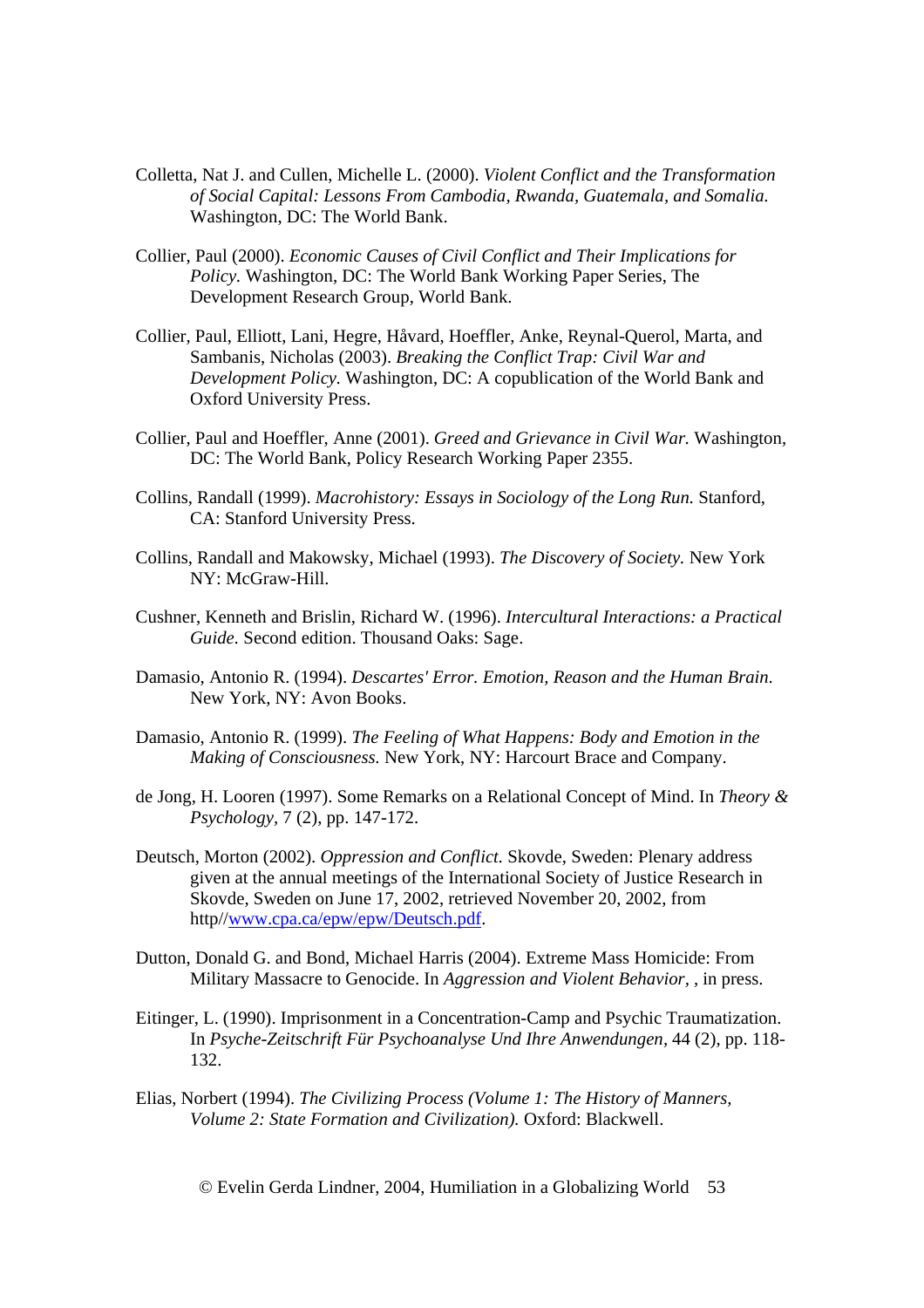- Epel, Elissa S., McEwen, Bruce S., and Ickovics, Jeannette R. (1998). Embodying Psychological Thriving: Physical Thriving in Response to Stress. In *Journal of Social Issues,* 54 (2), pp. 301-322.
- Everly, George S. (1993). Psychotraumatology a 2-Factor Formulation of Posttraumatic Stress. In *Integrative Physiological and Behavioral Science,* 28 (3), pp. 270-278.
- Fanon, Frantz (1963). *The Wretched of the Earth.* New York: Grove Press.
- Fanon, Frantz (1986). *Black Skin, White Masks.* London: Pluto Press.
- Figley, Charles R. (1989). *Helping Traumatized Families.* San Francisco, CA: Jossey-Bass.
- Fisher, Roger, Ury, William, and Patton, Bruce (1991). *Getting to Yes. Negotiating Agreement Without Giving in.* New York, NY: Houghton Mifflin.
- Forrester, Michael A. (1999). Reflections and Projections of the Developing Self. In *Theory & Psychology,* 9 (1), pp. 29-46.
- Frankl, Victor E. (1963). *Man's Search for Meaning: An Introduction to Logotherapy.*  New York, NY: Washington Square Press.
- Frankl, Victor E. (1972). *Der Wille Zum Sinn: Ausgewählte Vorträge Über Logotherapie.*  Bern: Hans Huber.
- Freire, Paulo (1970). *Pedagogy of the Oppressed.* New York, NY: Continuum.
- Friedman, Jonathan (1982). Catastrophe and Continuity in Social Evolution. In Renfrew, Colin, Rowlands, Michael J., and Segraves, Barbara Abbott (Eds.), *Theory and Explanation in Archaeology: The Southampton Conference*, pp. 175-196. New York, NY: Academic Press.
- Friedman, Thomas L. (2003). The Humiliation Factor. In *New York Times,* November 9, 2003
- Fuller, Robert W. (2003). *Somebodies and Nobodies: Overcoming the Abuse of Rank.*  Gabriola Island, Canada: New Societies Publishers.
- Gerbode, Frank A. (2000). *Critical Issues in Trauma Resolution.* Retrieved March 15, 2000, from http://www.healing-arts.org/tir/issues.htm.
- Giddens, Anthony (1991). *Modernity and Self-Identity: Self and Society in the Late Modern Age.* Cambridge, UK: Polity Press.
- Gilligan, James (1996). *Violence: Our Deadly Epidemic and How to Treat It.* New York, NY: Putnam.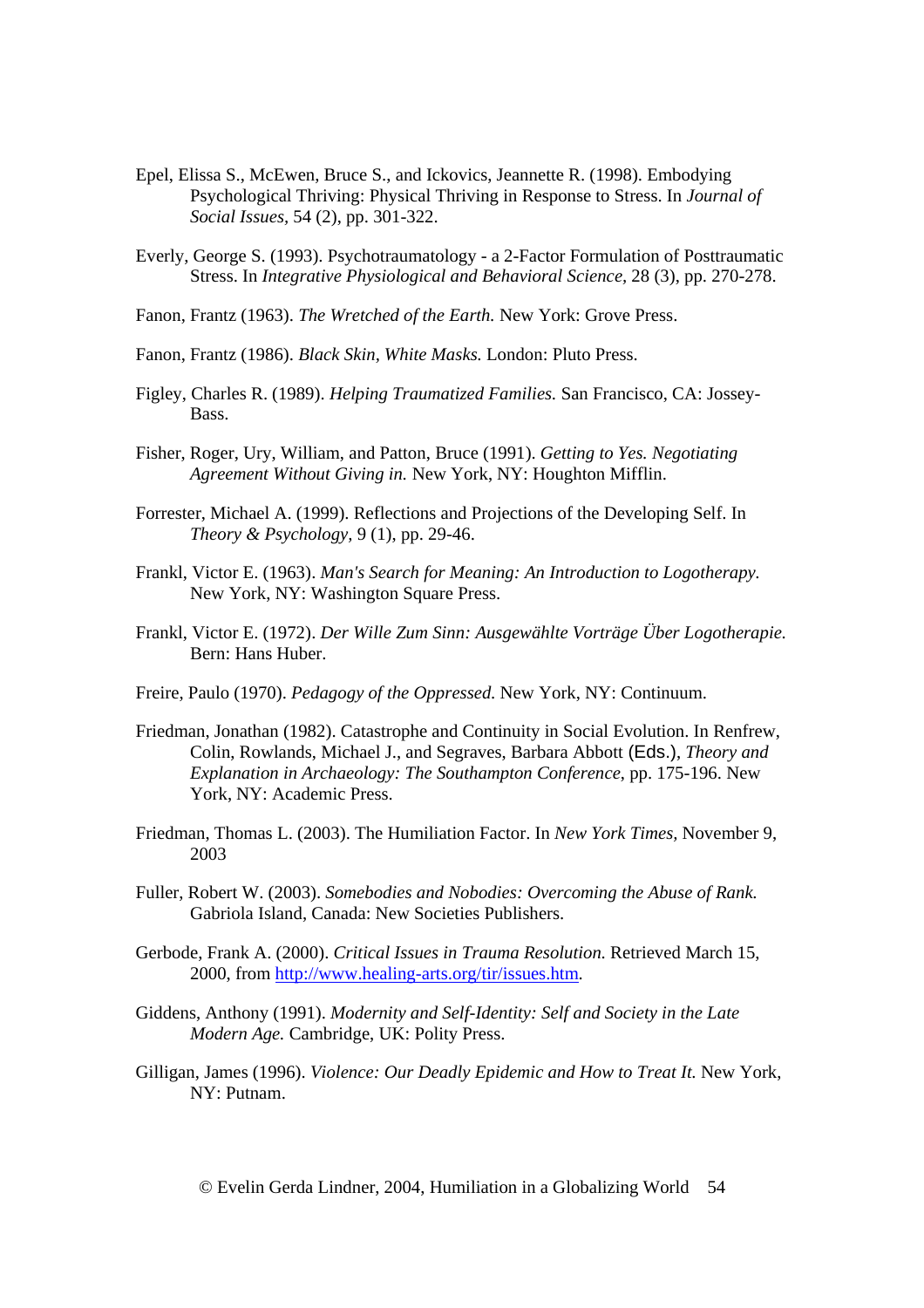- Goleman, Daniel (1996). *Emotional Intelligence Why It Can Matter More Than IQ.*  London: Bloomsbury.
- Gurr, Ted Robert (1970). *Why Men Rebel.* Princeton, NJ: Princeton University Press.
- Gurr, Ted Robert (1993). Why Minorities Rebel: A Global Analysis of Communal Mobilization and Conflict Since 1945. In *International Political Science Review,*  14 (2), pp. 161-201.
- Gurr, Ted Robert (2000). *People Versus States.* Washington DC: United States Institute of Peace.
- Hale, Robert L. (1994). The Role of Humiliation and Embarrassment in Serial Murder. In *Psychology. A Journal of Human Behaviour,* 31 (2), pp. 17-23.
- Hamburg, David A. (2002). *No More Killing Fields: Preventing Deadly Conflict.*  Lanham, MD: Rowman and Littlefield.
- Hartling, Linda M. and Luchetta, Tracy (1999). Humiliation: Assessing the Impact of Derision, Degradation, and Debasement. In *Journal of Primary Prevention,* 19 (5), pp. 259-278.
- Havermans, Jos (1998). Many People Feel Burned Out: Great Lakes Traumas Puzzle NGOs. In *Conflict Prevention Newsletter,* 1 (1), pp. 2-3.
- Hofstede, Geert H. (2001). *Culture's Consequences : Comparing Values, Behaviors, Institutions and Organizations Across Nations.* 2nd edition. Thousand Oaks, CA: Sage.
- Honneth, Axel (1997). Recognition and Moral Obligation. In *Social Research,* 64 (1), pp. 16-35.
- Horowitz, Karyn, Weine, Stevan M., and Jekel, James (1995). PTSD Symptoms in Urban Adolescent Girls: Compounded Community Trauma. In *Journal of the American Academy of Child and Adolescent Psychiatry,* 34 (10), pp. 1353-1361.
- Hudnall, Amy C. and Lindner, Evelin Gerda (2005). Crisis and Gender: Addressing the Psychosocial Needs of Women in International Disasters. In Reyes, Gilbert and Jacobs, Gerard A. (Eds.), *Handbook of International Disaster Psychology (Vol 4): Interventions With Special Needs Populations*, pp. 1-18. Westport, CT: Praeger Publisher.
- Jervis, Robert (1978). Cooperation Under the Security Dilemma. In *World Politics,* 30 (2, January), pp. 167-214.
- Jones, Edward Ellsworth (1984). *Social Stigma The Psychology of Marked Relationships.* New York, NY: W. H. Freeman.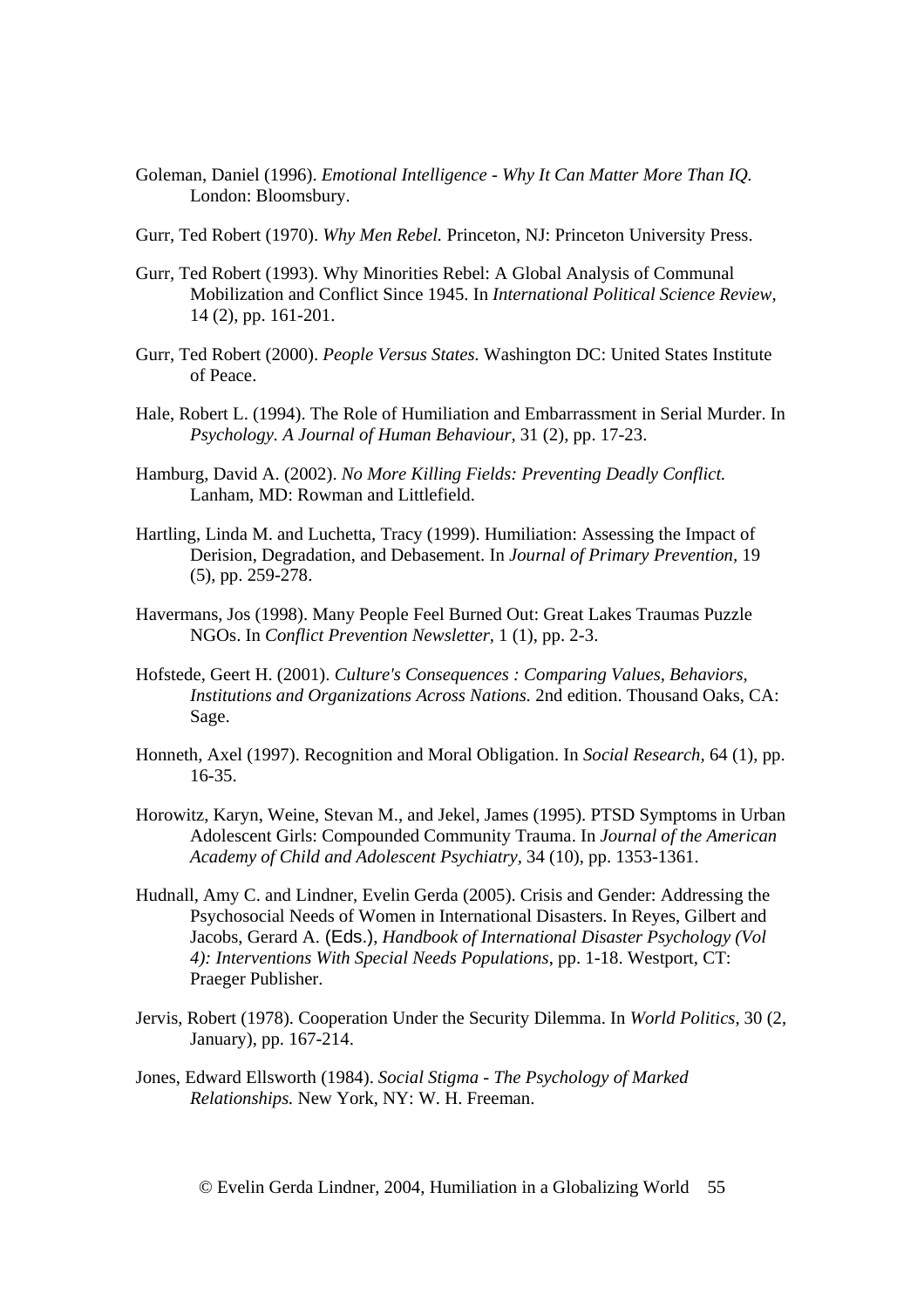Kardiner, Abraham (1941). *The Traumatic Neuroses of War.* New York, NY: Hoeber.

- Kelman, Herbert C. (1999). The Interdependence of Israeli and Palestinian National Identities: The Role of the Other in Existential Conflicts. In *Journal of Social Issues,* 55, pp. 581-600.
- Kelman, Herbert C. and Society for the Psychological Study of Social Issues (1965). *International Behavior: A Social-Psychological Analysis.* New York, NY: Holt, Rinehart and Winston.
- Klein, Donald C. (1991). The Humiliation Dynamic: An Overview. The Humiliation Dynamic: Viewing the Task of Prevention From a New Perspective I (Special Issue, Section 1). In *Journal of Primary Prevention,* 12 (2), pp. 93-121.
- Landis, Dan and Brislin, Richard W. (1983). *Handbook of Intercultural Training.* New York, NY: Pergamon Press.
- Lavik, Nils Johan, Laake, P., Hauff, Edvard, and Solberg, Øivind (1999). The Use of Self-Reports in Psychiatric Studies of Traumatized Refugees: Validation and Analysis of HSCL-25. In *Nordic Journal of Psychiatry,* 53 (1), pp. 17-20.
- Lazarus, Richard S. (1966). *Psychological Stress and the Coping Process.* New York, NY: McGraw-Hill.
- Lazarus, Richard S. and Folkman, Susan (1984). *Stress, Appraisal and Coping.* New York, NY: Springer.
- Legrain, Philippe (2002). *Open World: The Truth About Globalisation.* London: Abacus.
- Lewis, Helen Block (1971). *Shame and Guilt in Neurosis.* New York, NY: International Universities Press.
- Leymann, Heinz (1990). Mobbing and Psychological Terror at Workplaces. In *Violence and Victims,* 5 (2), pp. 119-126.
- Leymann, Heinz (1996). The Content and Development of Mobbing at Work. In Zapf, Dieter and Leymann, Heinz (Eds.), *Mobbing and Victimization at Work. A Special Issue of the European Journal of Work and Organizational Psychology*, Hove, UK: Psychology Press.
- Leymann, Heinz and Gustafsson, Anneli (1996). How Ill Does One Become of Victimization at Work? In Zapf, Dieter and Leymann, Heinz (Eds.), *Mobbing and Victimization at Work. A Special Issue of the European Journal of Work and Organizational Psychology*, Hove, UK: Psychology Press.
- Lindner, Evelin Gerda (1996). *The Feeling of Being Humiliated: A Central Theme in Armed Conflicts. A Study of the Role of Humiliation in Somalia, and Great Lakes Region, Between the Warring Parties, and in Relation to Third Intervening*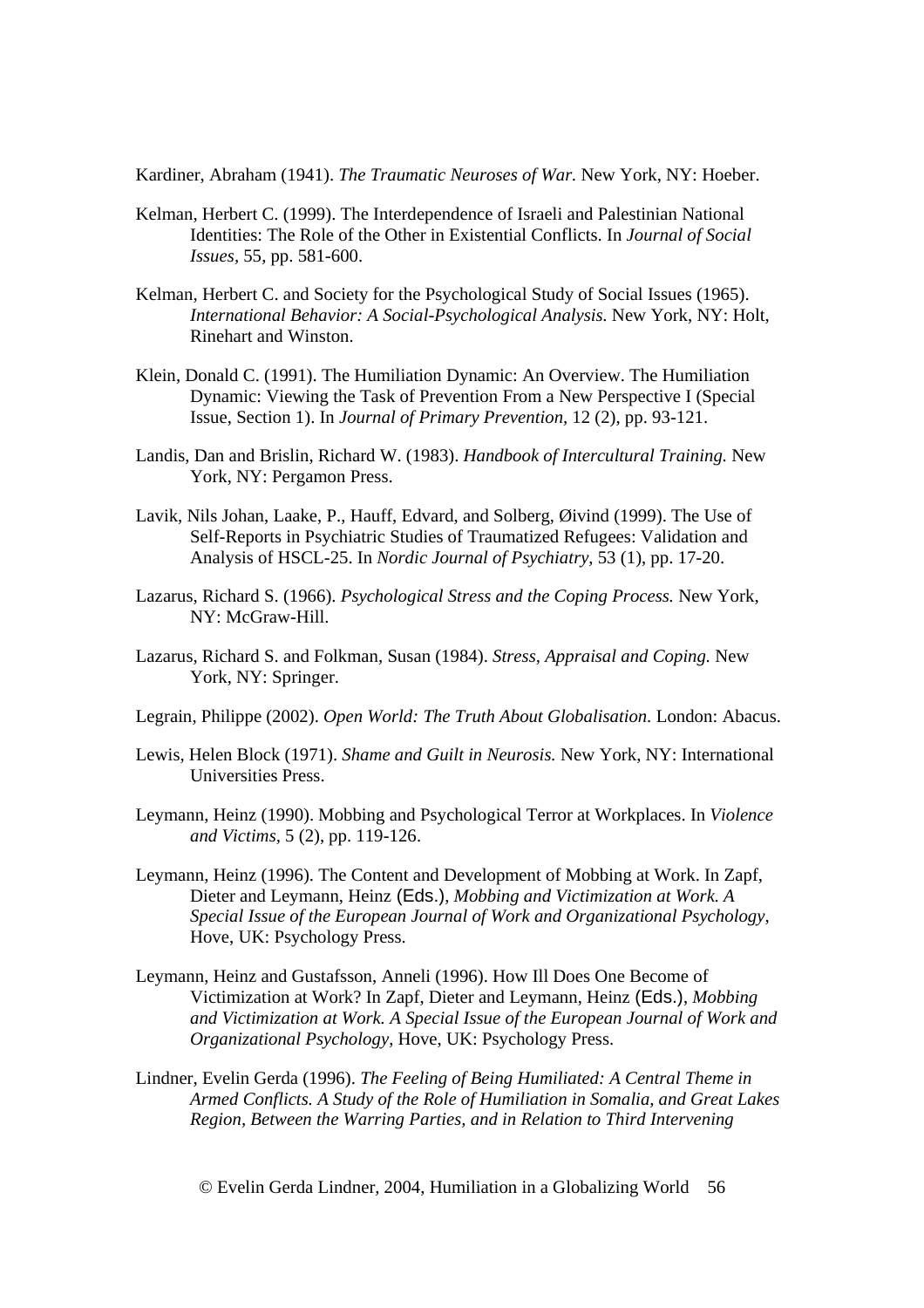*Parties. Outline of Research Project.* Oslo: University of Oslo, project description, published by Human Dignity and Humiliation Studies, see http://www.humiliationstudies.org/.

- Lindner, Evelin Gerda (1999). Women in the Global Village: Increasing Demand for Traditional Communication Patterns. In Breines, Ingeborg, Gierycz, Dorota, and Reardon, Betty (Eds.), *Towards a Women's Agenda for a Culture of Peace*, pp. 89-98. Paris: UNESCO.
- Lindner, Evelin Gerda (2000a). *The Psychology of Humiliation: Somalia, Rwanda / Burundi, and Hitler's Germany.* Oslo: University of Oslo, Department of Psychology, Doctoral Dissertation in Psychology.
- Lindner, Evelin Gerda (2000b). Were Ordinary Germans Hitler's "Willing Executioners"? Or Were They Victims of Humiliating Seduction and Abandonment? The Case of Germany and Somalia. In *IDEA: A Journal of Social Issues,* 5 (1) see http://www.ideajournal.com/lindner-willing-executioners.html.
- Lindner, Evelin Gerda (2000c). *What Every Negotiator Ought to Know: Understanding Humiliation.* Oslo, and Coalition for Global Solidarity and Social Development, Peace and Conflicts: http://www.globalsolidarity.org/articles/what.pdf.
- Lindner, Evelin Gerda (2001a). How Research Can Humiliate: Critical Reflections on Method. In *Journal for the Study of Peace and Conflict,* Annual Edition 2001- 2002, pp. 16-36, see also on http://jspc.library.wisc.edu/.
- Lindner, Evelin Gerda (2001b). Humiliation Trauma That Has Been Overlooked: An Analysis Based on Fieldwork in Germany, Rwanda / Burundi, and Somalia. In *TRAUMATOLOGYe,* 7 (1) Article 3 (32 pages), see http://www.fsu.edu/%7Etrauma/v7/Humiliation.pdf.
- Lindner, Evelin Gerda (2001c). Humiliation and the Human Condition: Mapping a Minefield. In *Human Rights Review,* 2 (2), pp. 46-63.
- Lindner, Evelin Gerda (2001d). Humiliation As the Source of Terrorism: A New Paradigm. In *Peace Research,* 33 (2), pp. 59-68.
- Lindner, Evelin Gerda (2001e). *The Concept of Humiliation: Its Universal Core and Culture-Dependent Periphery.* Oslo: University of Oslo, published by Human Dignity and Humiliation Studies, see http://www.humiliationstudies.org/whoweare/evelin02.php.
- Lindner, Evelin Gerda (2001f). Women and Terrorism: The Lessons of Humiliation. In *New Routes: A Journal for Peace Research and Action. Special Issue: Targeting Women,* 6 (3), pp. 10-12, see full text in www.life-peace.org under http://www.lifepeace.org/newroutes/newroutes2001/nr200103/lessonsofhum0301.htm, or in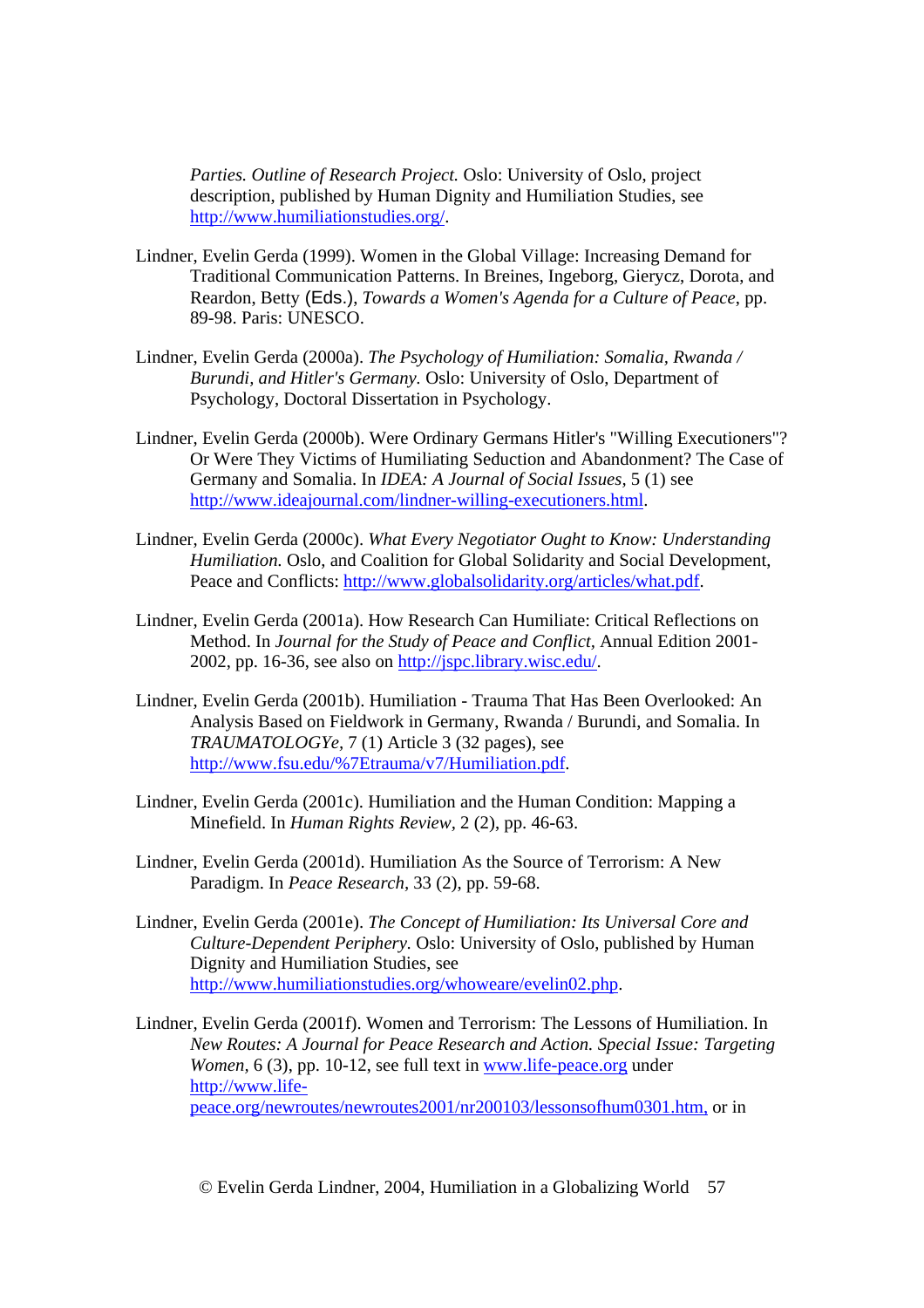RBSE, v.1, n.1, pp.76-92, João Pessoa, GREM, abril de 2002, on http://www.rbse.rg3.net as artigo ISSN 1676-8965.

- Lindner, Evelin Gerda (2002). Healing the Cycles of Humiliation: How to Attend to the Emotional Aspects of "Unsolvable" Conflicts and the Use of "Humiliation Entrepreneurship". In *Peace and Conflict: Journal of Peace Psychology,* 8 (2), pp. 125-138.
- Lindner, Evelin Gerda (2003a). *Definitions of Terms As They Are Used in Lindner's Writing.* Human Dignity and Humiliation Studies, see http://www.humiliationstudies.org/whoweare/evelin02.php.
- Lindner, Evelin Gerda (2003b). Humiliation or Dignity: Regional Conflicts in the *Global Village*. In *The International Journal of Mental Health, Psychosocial Work and Counselling in Areas of Armed Conflict,* 1 (1, January), pp. 48-63, see also http://www.transnational.org/forum/meet/2002/Lindner\_RegionalConflicts.html.
- Lindner, Evelin Gerda (2003c). *Humiliation: A New Basis for Understanding, Preventing, and Defusing Conflict and Violence in the World and Our Lives.*  Human Dignity and Humiliation Studies, see http://www.humiliationstudies.org/whoweare/evelin02.php.
- Lindner, Evelin Gerda (2004). Gendercide and Humiliation in Honor and Human-Rights Societies. In Jones, Adam (Ed.), *Gendercide and Genocide*, Nashville, TN: Vanderbilt University Press.
- Lindner, Evelin Gerda (2005). Human Rights, Humiliation, and Globalization. In Janus, Ludwig, Galler, Florian, and Kurth, Winfried (Eds.), *Symbolik, Gesellschaftliche Irrationalität Und Psychohistorie, Jahrbuch Für Psychohistorische Forschung, Vol. 5, 2004*, pp. 143-172. Heidelberg: Mattes Verlag.
- Lindner, Evelin Gerda (2006a). Emotion and Conflict. In Deutsch, Morton, Coleman, Peter T., and Marcus, Eric C. (Eds.), *The Handbook of Conflict Resolution: Theory and Practice*, 2nd edition. San Francisco, CA: Jossey-Bass.
- Lindner, Evelin Gerda (2006b). Humiliation or Dignity in the Israeli-Palestinian Conflict. In Kuriansky, Judy (Ed.), *Psychosocial Approaches to the Israeli / Palestinian Conflict*, Westport, CT: Praeger.
- Lindner, Evelin Gerda (2006c). Humiliation, Killing, War, and Gender. In Fitzduff, Mari and Stout, Chris E. (Eds.), *The Psychology of Resolving Global Conflicts: From War to Peace. Volume 1: Nature Vs. Nurture*, pp. 137-174. Westport, CT, London: Praeger Security International.
- Lindner, Evelin Gerda (2006d). Humiliation, War, and Gender: 'Worse Than Death: Humiliating Words'. In *New Routes: A Journal for Peace Research and Action. Special Issue: Gender Perspectives,* 11 (4), pp. 15-18.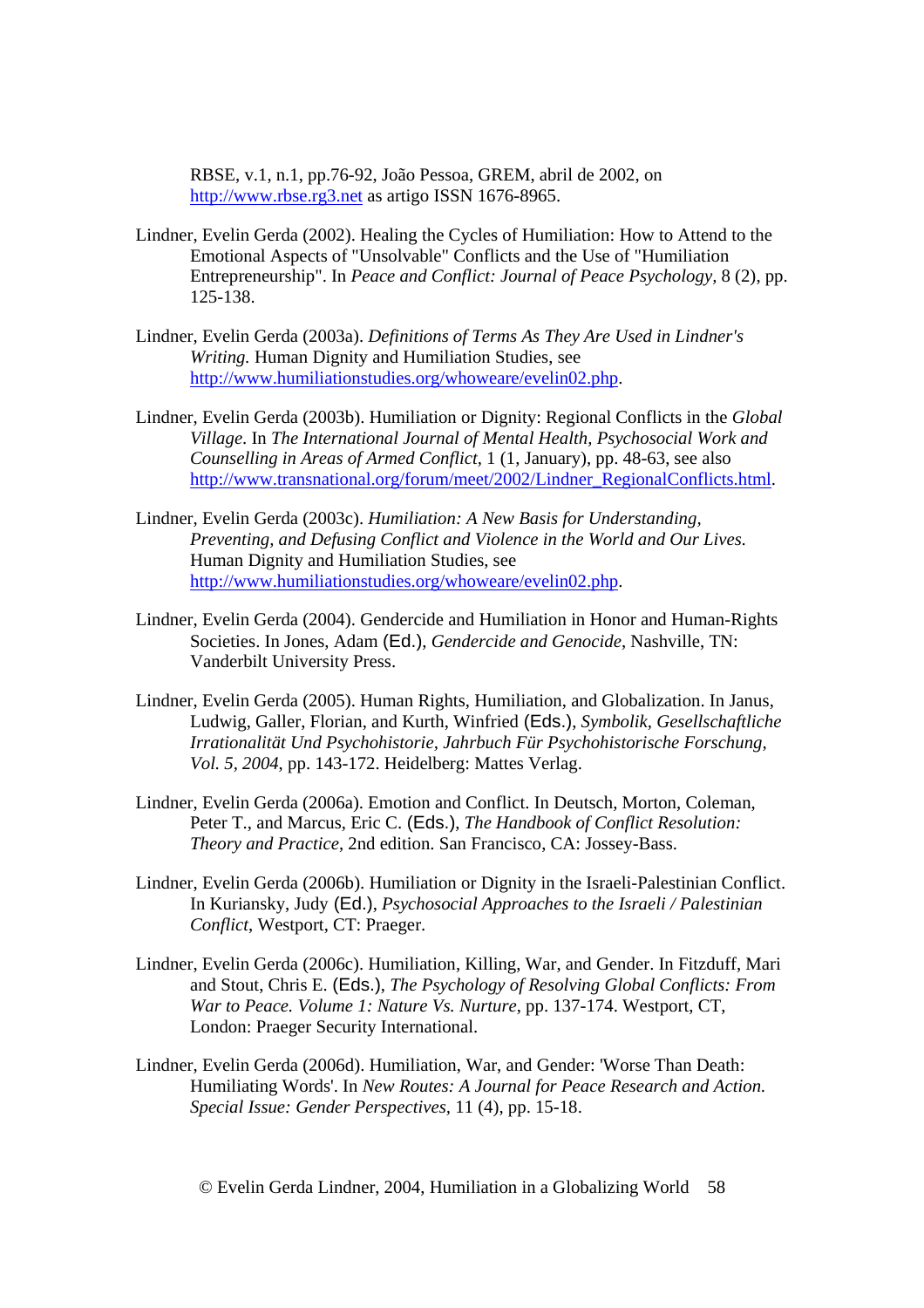- Lindner, Evelin Gerda (2006e). *Making Enemies: Humiliation and International Conflict.*  Westport, CT, London: Greenwood Press and Praeger Publishers.
- Mandela, Nelson Rolihlahla (1996). *Long Walk to Freedom: The Autobiography of Nelson Mandela.* London: Abacus.
- Margalit, Avishai (1996). *The Decent Society.* Cambridge, MA: Harvard University Press.
- Marks, Stephan and Mönnich-Marks, Heidi (2003). The Analysis of Counter-Transference Reactions As a Means to Discern Latent Interview-Contents. In *Forum Qualitative Sozialforschung / Forum: Qualitative Social Research [On-Line Journal],* 4 (2, May), 38 paragraphs, http://www.qualitative-research.net/fqstexte/2-03/2-03marks-e.htm, accessed June 17, 2004.
- Marshall, Monty G. (1999). *Third World War: System, Process, and Conflict Dynamics.*  Lanham, MD, and London: Rowman and Littlefield.
- Masson, Philippe (1996). When Soldiers Prefer Death to Humiliation. In *Historia,* (596), pp. 54-56.
- McCann, I. L. and Pearlman, Laurie Anne (1992). Constructivist Self Development Theory: a Theoretical Model of Psychological Adaptation to Severe Trauma. In Sakheim, D. K. and Devine, S. E. (Eds.), *Out of Darkness: Exploring Satanism and Ritual Abuse*, pp. 185-206. New York: Lexington Books.
- Miller, William Ian (1993). *Humiliation and Other Essays on Honor, Social Discomfort, and Violence.* Ithaca: Cornell University Press.
- Mitchell, George J. (1999). *Making Peace.* New York, NY: Alfred A. Knopf.
- Monbiot, George (2003). *The Age of Consent: A Manifesto for a New World Order.*  Hammersmith, UK: Flamingo.
- Montville, Joseph V. (1990). The Psychological Roots of Ethnic and Sectarian Terrorism. In Volkan, Vamik D., Julius, Demetrios A., and Montville, Joseph V. (Eds.), *The Psychodynamics of International Relationships, Vol I: Concepts and Theories*, pp. 161-176. Lexington, MA: Lexington Books.
- Montville, Joseph V. (1993). The Healing Function in Political Conflict Resolution. In Sandole, Dennis and van der Merwe, Hugo (Eds.), *Conflict Resolution Theory and Practice: Integration and Application*, pp. 112-127. Manchester, UK: Manchester University Press.
- Morita, Shoma and Levine, Peg (1998). *Morita Therapy and the True Nature of Anxiety-Based Disorders (Shinkeishitsu).* New York, NY: State University of New York Press.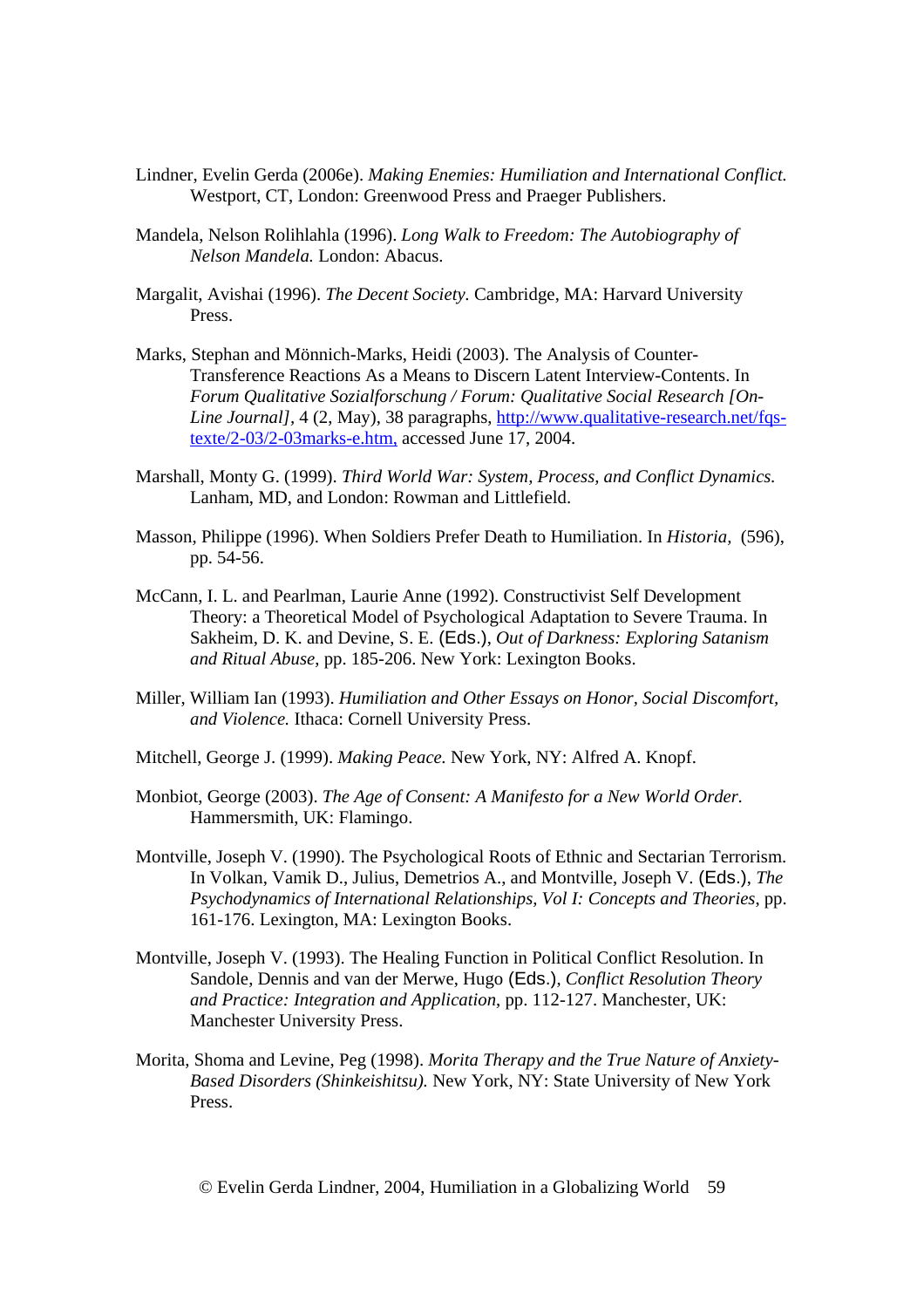- Nadler, Arie and Ben Shushan, D. (1989). 40 Years Later Long-Term Consequences of Massive Traumatization As Manifested by Holocaust Survivors From the City and the Kibbutz. In *Journal of Consulting and Clinical Psychology,* 57 (2), pp. 287-293.
- Nagata, Adair Linn (1998). Being Global: Life at the Interface. In *Human Resource Development International,* 1 (2), pp. 143-145.
- Nathanson, Donald L. (1992). *Shame and Pride: Affect Sex and the Birth of the Self.* New York, NY: Norton.
- Nathanson, Donald L. (1996). What's a Script? In *Bulletin of The Tomkins Institute,* 3, Spring-Summer, pp. 1-4.
- National Commission on Terrorist Attacks Upon the United States (also known as the 9- 11 Commission) (2004a). *Outline of the 9/11 Plot.* Washington, DC: National Commission on Terrorist Attacks Upon the United States (also known as the 9-11 Commission), Staff Statement No. 16, retrieved June 20, 2004, from http://www.9-11commission.gov/.
- National Commission on Terrorist Attacks Upon the United States (also known as the 9- 11 Commission) (2004b). *Overview Over the Enemy.* Washington, DC: National Commission on Terrorist Attacks Upon the United States (also known as the 9-11 Commission), Staff Statement No. 15, retrieved June 20, 2004, from http://www.9-11commission.gov/.
- Nisbett, Richard E. and Cohen, Dov (1996). *Culture of Honor: The Psychology of Violence in the South.* Boulder, CO: Westview Press.
- Olweus, Dan Åke (1993). *Bullying at School. What We Know and What We Can Do.*  Oxford: Blackwell.
- Olweus, Dan Åke (1997). Bully/Victim Problems in School: Knowledge Base and an Effective Intervention Program. In *Irish Journal of Psychology,* 18 (2), pp. 170- 190.
- Patten, Chris and Lindh, Anna (2001). Let's Control the Small Arms Trade. In *International Herald Tribune,* June 30
- Pearlman, Laurie Anne (1994). *Vicarious Traumatization: the Impact of Helping Victims of Genocide or Group Violence.* Santiago de Compostela, Spain: Paper presented at the Annual Meeting of the International Society of Political Psychology, July 12-15.
- Pearlman, Laurie Anne (1998). Trauma and the Self: a Theoretical and Clinical Perspective. In *Journal of Emotional Abuse,* 1, pp. 7-25.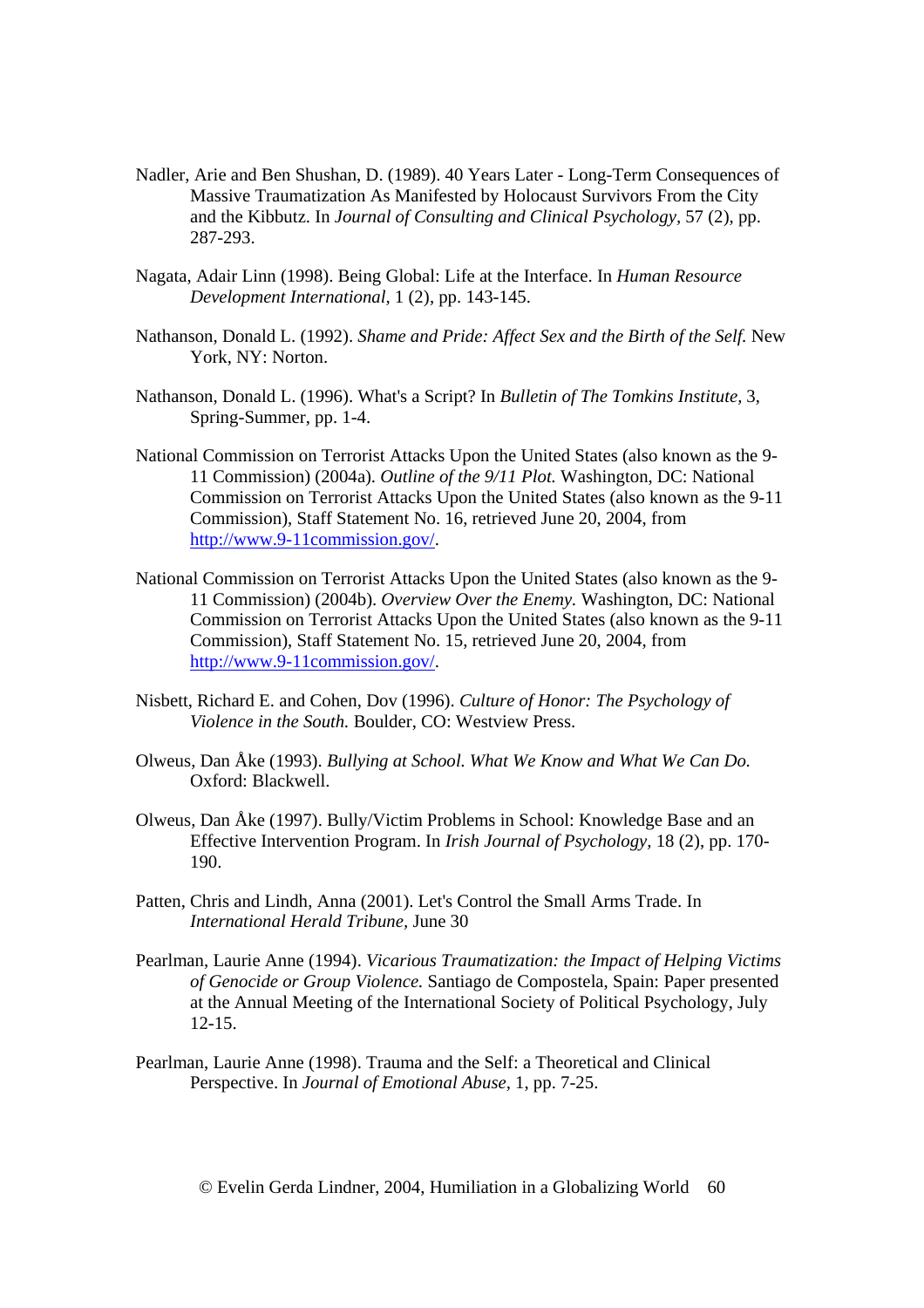- Peck, Connie (1998). *Sustainable Peace: The Role of the UN and Regional Organisations in Preventing Conflict.* Lanham, MD: Carnegie Commission Series, Rowman and Littlefield.
- Perry, Bruce D. (1994). Neurobiological Sequelae of Childhood Trauma: Post-Traumatic Stress Disorders in Children. In Murberg, M. (Ed.), *Catecholamines in Post-Traumatic Stress Disorder: Emerging Concepts*, pp. 253-276. Washington, D.C.: American Psychiatric Press.
- Polanyi, Karl (1944). *The Great Transformation.* New York, NY: Farrar & Rinehart.
- Ray, Paul H. and Anderson, Sherry Ruth (2000). *The Cultural Creatives: How 50 Million People Are Changing the World.* New York, NY: Three Rivers Press.
- Retzinger, Suzanne M. (1991). *Violent Emotions: Shame and Rage in Marital Quarrels.*  Newbury Park, CA: Sage.
- Reynolds, David K. (1987). *Water Bears No Scars: Japanese Lifeways for Personal Growth.* New York, NY: William Morrow.
- Ross, Lee D. and Ward, Andrew (1995). Psychological Barriers to Dispute Resolution. In *Advances in Experimental Social Psychology,* 27, pp. 255-304.
- Saakvitne, Karen W., Tennen, Howard, and Affleck, Glenn (1998). Exploring Thriving in the Context of Clinical Trauma Theory: Constructivist Self Development Theory. In *Journal of Social Issues,* 54 (2), pp. 279-299.
- Scheff, Thomas J. (1988). Shame and Conformity: The Deference-Emotion System. In *American Sociological Review,* 53 (3), pp. 395-406.
- Scheff, Thomas J. (1990a). *Bloody Revenge: Emotions, Nationalism and War.* Chicago, IL: University of Chicago Press.
- Scheff, Thomas J. (1990b). Socialization of Emotions Pride and Shame As Casual Agents. In Kemper, Theodore D (Ed.), *Research Agendas in the Sociology of Emotions*, pp. 281-304. Albany: State University of New York Press.
- Scheff, Thomas J. (1990c). Socialization of Emotions: Pride and Shame As Casual Agents. In Kemper, Theodore D. (Ed.), *Research Agendas in the Sociology of Emotions*, pp. 281-304. Albany: State University of New York Press.
- Scheff, Thomas J. (1997). *Emotions, the Social Bond and Human Reality. Part/Whole Analysis.* Cambridge: Cambridge University Press.
- Scheff, Thomas J. (2003). Shame in Self and Society. In *Symbolic Interaction,* 26 (2), pp. 239-262.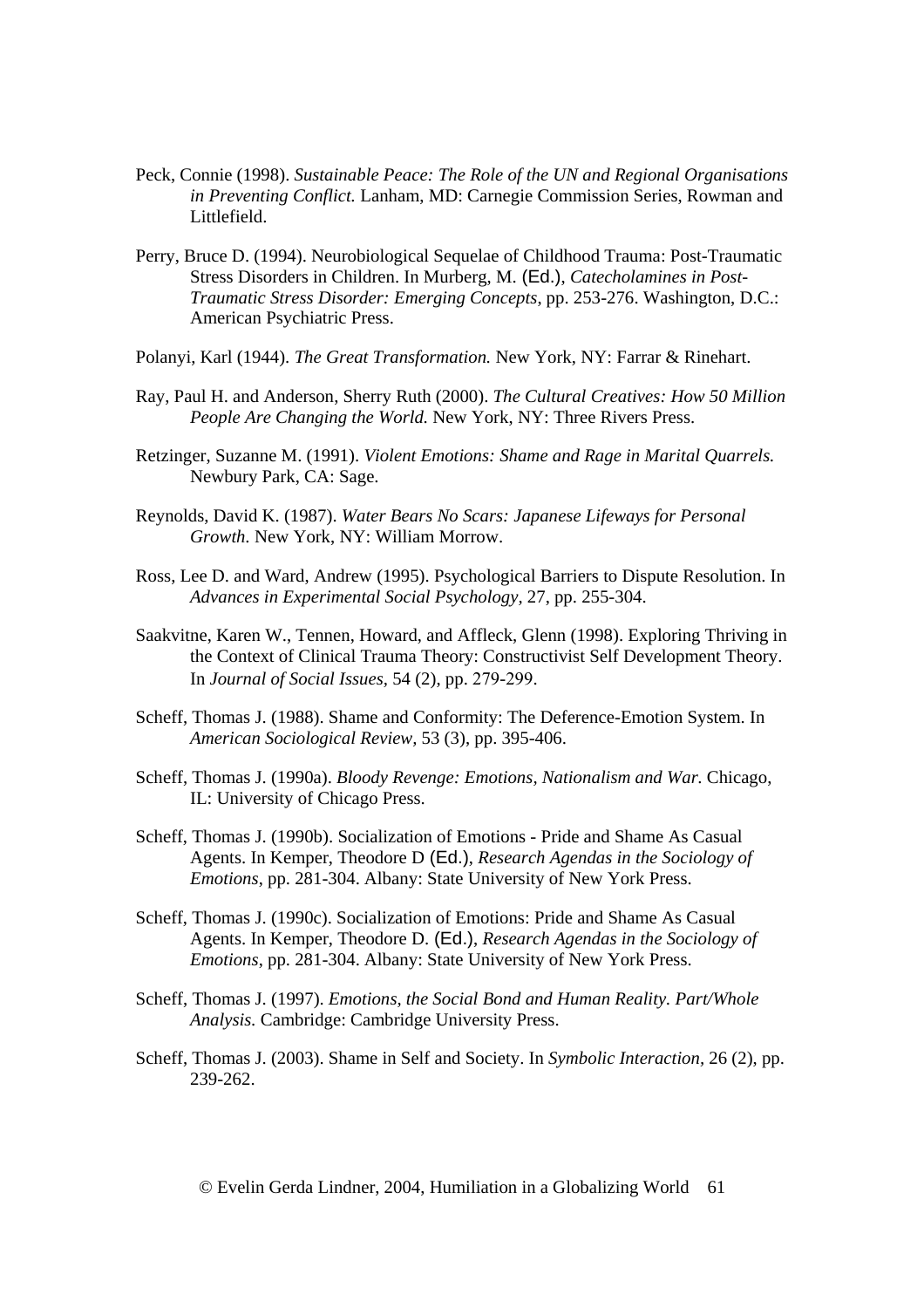- Scheff, Thomas J. and Retzinger, Suzanne M. (1991). *Emotions and Violence: Shame and Rage in Destructive Conflicts.* Lexington, MA: Lexington Books.
- Scheler, Max (1912). *Über Ressentiment Und Moralisches Werturteil.* Leipzig: Engelmann.
- Scheler, Max (1954). *The Nature of Sympathy.* London: Routledge and Kegan Paul.
- Scheper, Elisabeth E. (2004). *The Role of Local NGOs in Preventing Deadly Conflict in Divided Societies in Asia.* Amsterdam/Cambridge: University of Amsterdam/Harvard University, doctoral dissertation, forthcoming.
- Schwartz, Shalom H. (1994). Beyond Individualism/Collectivism. New Cultural Dimensions of Values. In Kim, U., Triandis, Harry Charalambos, Kagitcibasi, C., Choi, S. C., and Yoon, G. (Eds.), *Individualism and Collectivism: Theory, Method, and Applications*, pp. 85-119. Newbury Park, CA: Sage.
- Sennett, Richard (1996). *The Uses of Disorder: Personal Identity and City Life.* London: Faber and Faber.
- Sherif, Muzafer, Harvey, O. J., White, B. J., Hood, W. R., Sherif, Carolyn W., and Campbell, D. (1988). *The Robbers' Cave Experiment: Intergroup Conflict and Cooperation.* Middletown, CT: Wesleyan University Press.
- Sidanius, Jim and Pratto, Felicia (1999). *Social Dominance: An Intergroup Theory of Social Hierarchy and Oppression.* Cambridge, UK: Cambridge University Press.
- Sluzki, Carlos E. (1993). Toward a Model of Family and Political Victimization: Implications for Treatment and Recovery. In *Psychiatry,* 56, pp. 178-187.
- Smedslund, Jan (1991). The Psychologic of Forgiving. In *Scandinavian Journal of Psychology,* 32, pp. 164-176.
- Smedslund, Jan (1993). How Shall the Concept of Anger Be Defined? In *Theory and Psychology,* 3 (1), pp. 5-33.
- Smedslund, Jan (1998). Social Representations and Psychologic. In *Culture & Psychology,* 4 (4), pp. 435-454.
- Smith, Dennis (2002). The Humiliating Organisation: The Functions and Disfunctions of Degradation. In Iterson, Ad van, Mastenbroek, Willem, Newton, Tim, and Smith, Dennis (Eds.), *The Civilized Organisation*, Amsterdam: Benjamin.
- Smith, Peter Bevington and Bond, Michael Harris (1999). *Social Psychology Across Cultures: Analysis and Perspectives.* 2nd edition. Boston: Allyn and Bacon.
- Staub, Ervin (1989). *The Roots of Evil: The Origins of Genocide and Other Group Violence.* Cambridge: Cambridge University Press.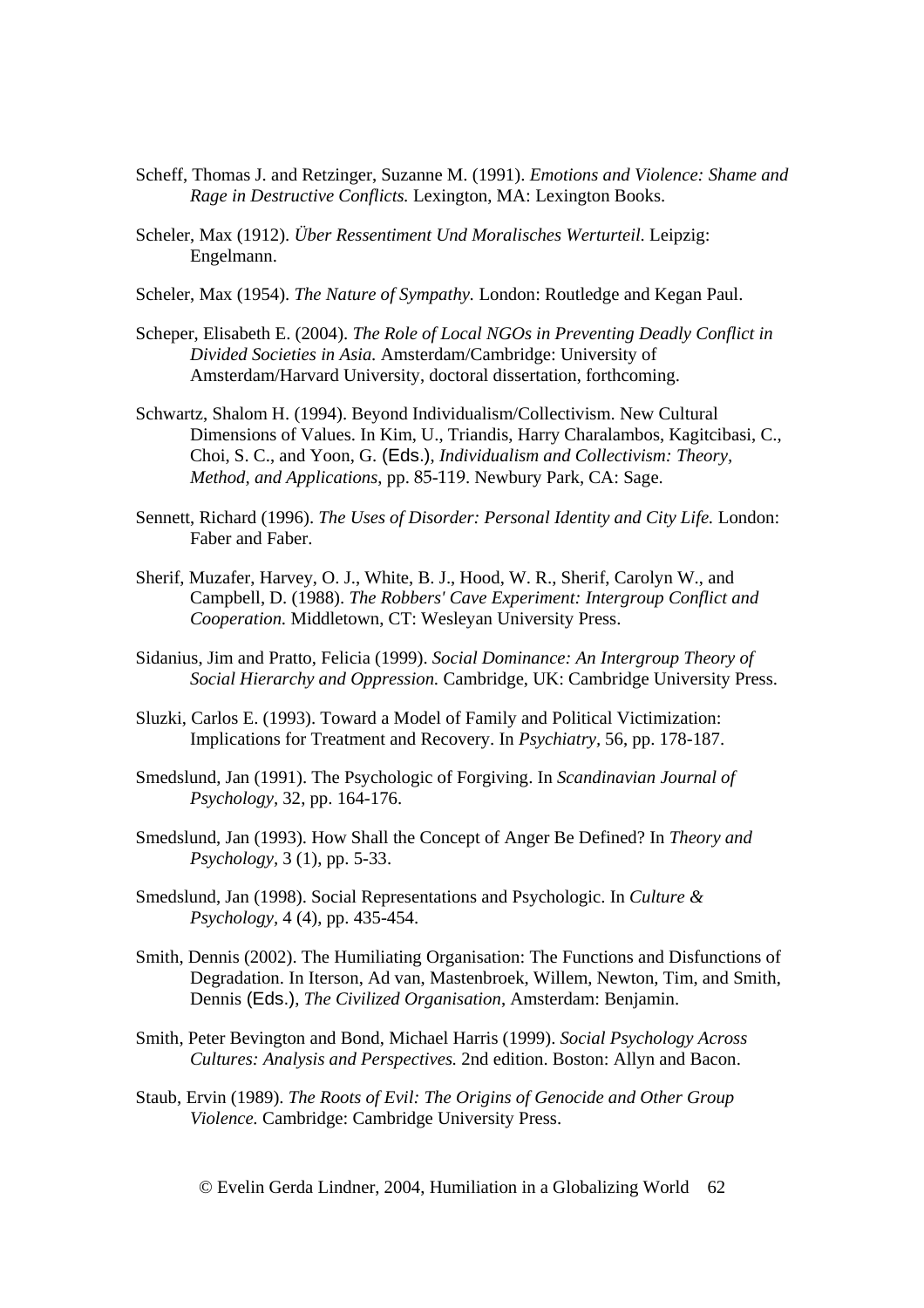- Staub, Ervin (1990). Moral Exclusion, Personal Goal Theory, and Extreme Destructiveness. In *Journal of Social Issues,* 46, pp. 47-64.
- Staub, Ervin (1993). The Psychology of Bystanders, Perpetrators, and Heroic Helpers. In *International Journal of Intercultural Relations,* 17, pp. 315-341.
- Staub, Ervin (1996). Cultural Societal Roots of Violence The Examples of Genocidal Violence and of Contemporary Youth Violence in the United States. In *American Psychologist,* 51 (2), pp. 117-132.
- Staub, Ervin (1999). The Roots of Evil: Social Conditions, Culture, Personality and Basic Human Needs. In *Personality and Social Psychology Review,* 3 (3), pp. 179-192.
- Staub, Ervin (2000). Genocide and Mass Killings: Origins, Prevention, Healing and Reconciliation. In *Political Psychology,* 21 (2), pp. 367-382.
- Steinberg, Blema S. (1996). *Shame and Humiliation: Presidential Decision Making on Vietnam.* Montreal/UK: McGill-Queen's.
- Stern, Jessica (2003). *Terror in the Name of God: Why Religious Militants Kill.* New York, NY: Harper Collins.
- Stiglitz, Joseph E. (1998). *Global Economic Prospects and the Developing Countries 1998/99: Beyond Financial Crisis.* New York, NY: World Bank, www.worldbank.org/prospects/gep98-99/toc.htm.
- Stiglitz, Joseph E. and Squire, Lyn (1998). International Development: Is It Possible? In *Foreign Policy,* Spring 1998, pp. 138-151.
- Tajfel, Henri and Turner, John C. (1986). The Social Identity Theory of Intergroup Behavior. In Worchel, Stephen and Austin, William G. (Eds.), *Psychology of Intergroup Relations*, pp. 204-227. Chicago, IL: Neston-Hall.
- Taylor, Charles (1993). *Multiculturalism: Examining the Politics of Recognition.*  Princeton, NJ: Princeton University Press.
- Taylor, Peter (1996). *The Way the Modern World Works: World Hegemony to World Impasse.* New York, NY: John Wiley.
- Tedeschi, James T., Schlenker, Barry R., and Bonoma, Thomas V. (1973). *Conflict, Power, and Games: the Experimental Study of Interpersonal Relations.* Chicago, IL: Aldine.
- Telhami, Shibley (2003a). History and Humiliation. In *Washington Post,* Friday, March 28
- Telhami, Shibley (2003b). *The Stakes: America and the Middle East.* Bouldner, CO: Westview Press.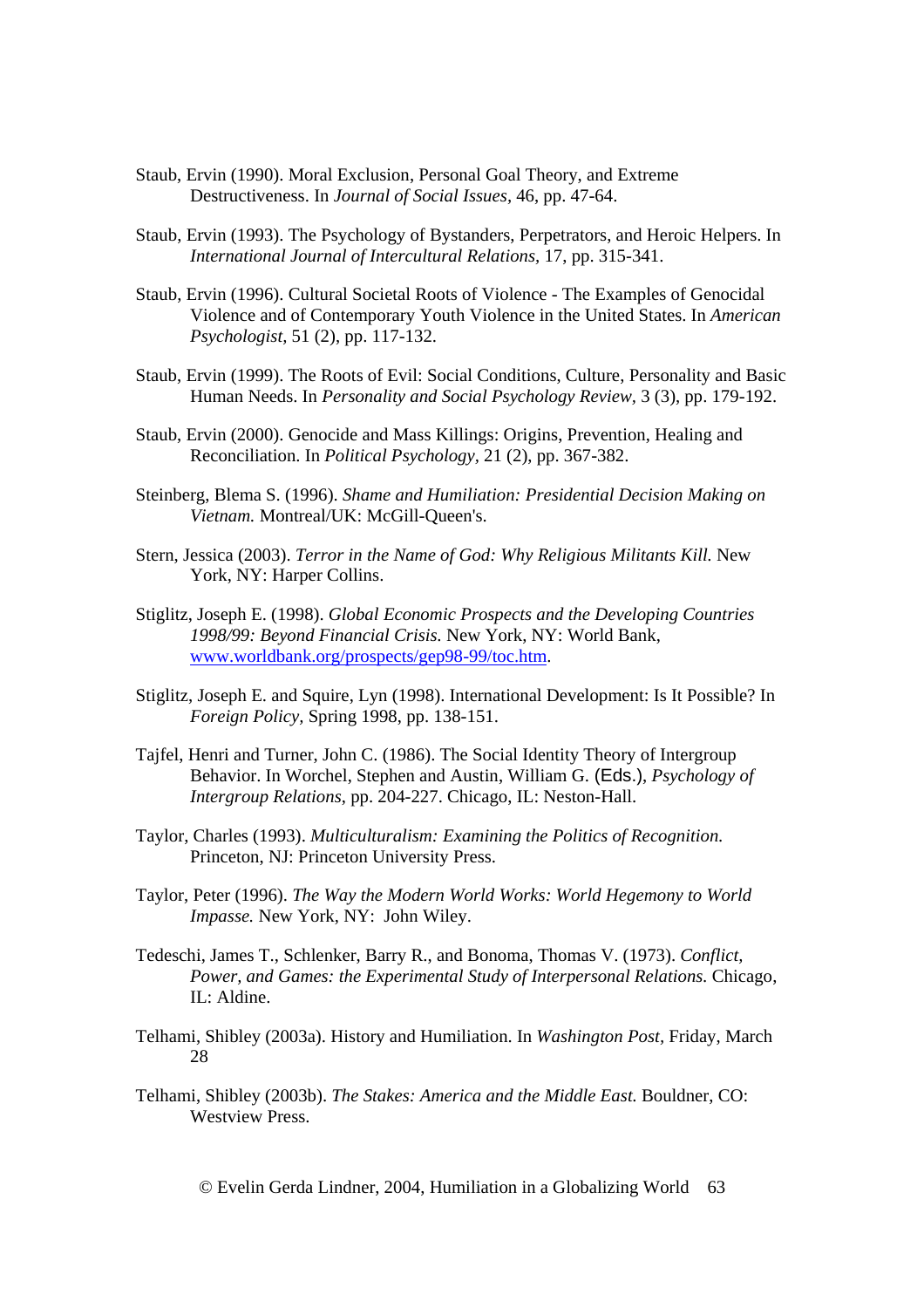- Tharoor, Shashi (1999). The Future of Civil Conflict. In *World Policy Journal,* XVI (1, Spring), pp. 1-11.
- Tilly, Charles (1978). *From Mobilization to Revolution.* Reading, MA: Addison-Wesley.
- Tomkins, Silvan S. (1962). *Affect Imagery and Consciousness.* (Volumes I IV). New York: Springer.
- Triandis, Harry Charalambos (1980). *Handbook of Cross-Cultural Psychology.* Boston: Allyn and Bacon.
- Triandis, Harry Charalambos (1990). Theoretical Concepts That Are Applicable to the Analysis of Ethnocentrism. In Brislin, Richard W. (Ed.), *Applied Cross-Cultural Psychology*, pp. 34-55. London: Sage.
- Triandis, Harry Charalambos (1995). *Individualism-Collectivism.* Boulder, CO: West.
- Triandis, Harry Charalambos (1997). *Culture and Social Behavior.* New York, NY: McGraw-Hill.
- Ury, William (1999). *Getting to Peace. Transforming Conflict at Home, at Work, and in the World.* New York, NY: Viking.
- Vachon, Stéphane (1993). Passer De L'Appauvrissement à La Pauvreté Comme on Va De L'Humiliation à L'Humilité. In *Voix Et Images,* 18 (2), pp. 382-387.
- van der Kolk, Bessel A. (1994). The Body Keeps the Score: Memory and the Evolving Psychobiology of Posttraumatic Stress. In *Harvard Review Psychiatry,* 1 (5), pp. 253-265.
- van der Kolk, Bessel A., Blitz, R., Burr, W. A., and Hartmann, E. (1984). Nightmares and Trauma: Life-Long and Traumatic Nightmares in Veterans. In *American Journal of Psychiatry,* 141, pp. 187-190.
- van der Kolk, Bessel A. and Kadish, William (1987). Amnesia, Dissociation, and the Return of the Repressed. In van der Kolk, Bessel A. (Ed.), *Psychological Trauma.*, Washington, DC: American Psychiatric Press.
- van der Kolk, Bessel A. and van der Hart, O. (1989). Pierre Janet and the Breakdown of Adaptation in Psychological Trauma. In *American Journal of Psychiatry,* 146, pp. 1530-1540.
- van der Kolk, Bessel A. and van der Hart, O. (1991). The Intrusive Past: The Flexibility of Memory and the Engraving of Trauma. In *American Imago,* 48 (4), pp. 425- 454.
- Vogel, William and Lazare, Aaron (1990). The Unforgivable Humiliation: A Dilemma in Couples' Treatment. In *Contemporary Family Therapy,* 12 (2), pp. 139-151.